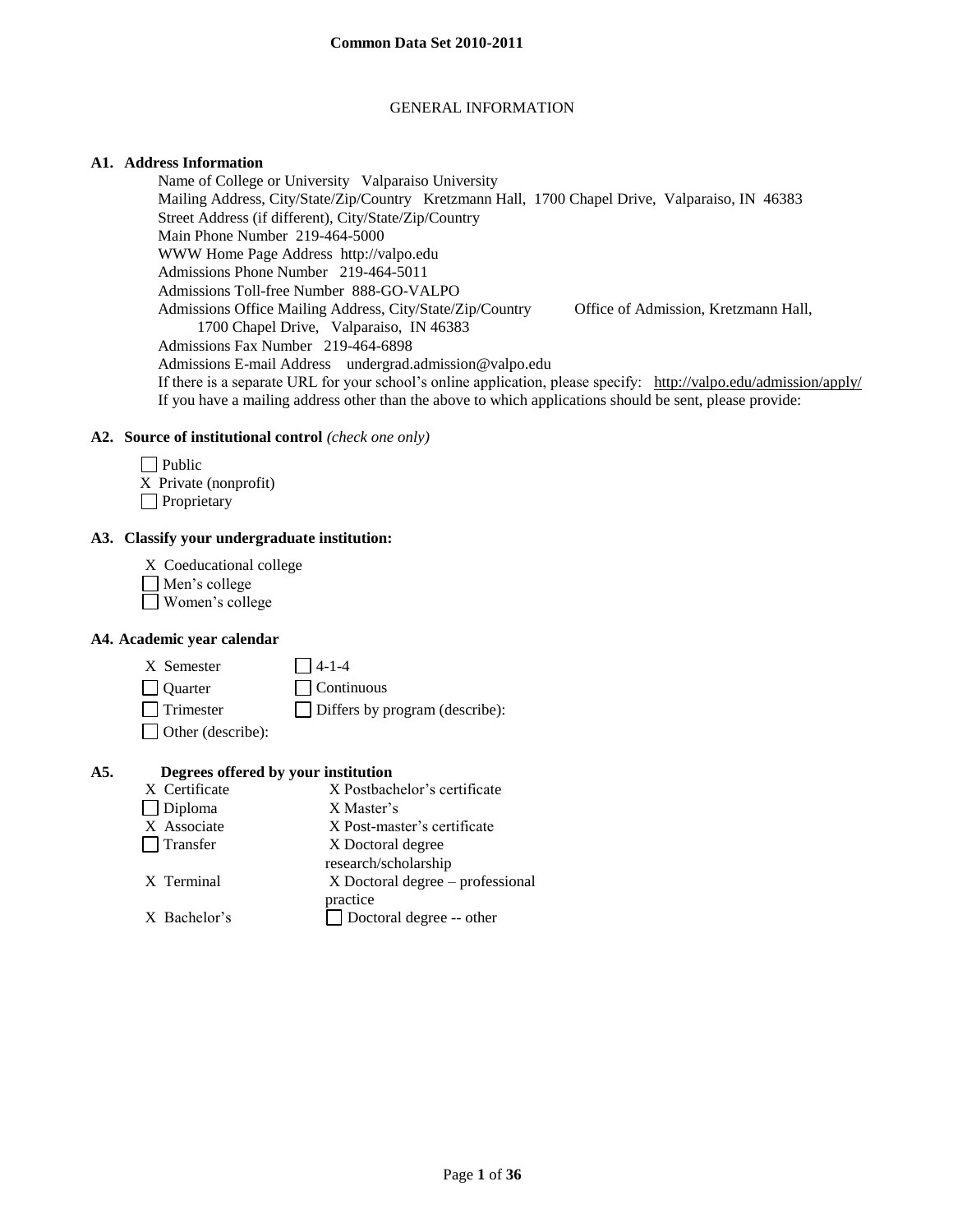# **B. ENROLLMENT AND PERSISTENCE**

**B1. Institutional Enrollment—Men and Women** Provide numbers of students for each of the following categories as of the institution's official fall reporting date or as of October 15, 2010. Note: Report students formerly designated as "first professional" in the graduate cells.

|                              |              | <b>FULL-TIME</b> |                | <b>PART-TIME</b> |
|------------------------------|--------------|------------------|----------------|------------------|
|                              | Men          | Women            | Men            | Women            |
| <b>Undergraduates</b>        |              |                  |                |                  |
|                              |              |                  |                |                  |
| Degree-seeking, first-time   |              |                  |                |                  |
| freshmen                     | 332          | 360              | $\overline{0}$ | $\mathbf{0}$     |
| Other first-year, degree-    |              |                  |                |                  |
| seeking                      | 27           | 17               | $\mathfrak{2}$ | 3                |
| All other degree-seeking     |              |                  |                |                  |
|                              | 915          | 1019             | 47             | 73               |
| Total degree-seeking         |              |                  |                |                  |
|                              | 1274         | 1396             | 49             | 76               |
| All other undergraduates     |              |                  |                |                  |
| enrolled in credit courses   |              |                  |                |                  |
|                              | 9            | 16               | 24             | 28               |
| Total undergraduates         |              |                  |                |                  |
|                              | 1283         | 1412             | 73             | 104              |
| <b>Graduate</b>              |              |                  |                |                  |
|                              |              |                  |                |                  |
| Degree-seeking, first-time   |              |                  |                |                  |
|                              | 179          | 176              | 30             | 34               |
| All other degree-seeking     |              |                  |                |                  |
|                              | 265          | 264              | 89             | 118              |
| All other graduates enrolled |              |                  |                |                  |
| in credit courses            | $\mathbf{0}$ | $\overline{0}$   | 10             | 19               |
| Total graduate               |              |                  |                |                  |
|                              | 444          | 440              | 129            | 171              |

Total all undergraduates: \_\_\_\_\_\_2872\_\_\_\_\_\_\_

Total all graduate: \_\_\_\_1184\_\_\_\_\_\_\_

GRAND TOTAL ALL STUDENTS: \_\_\_\_4056\_\_\_\_\_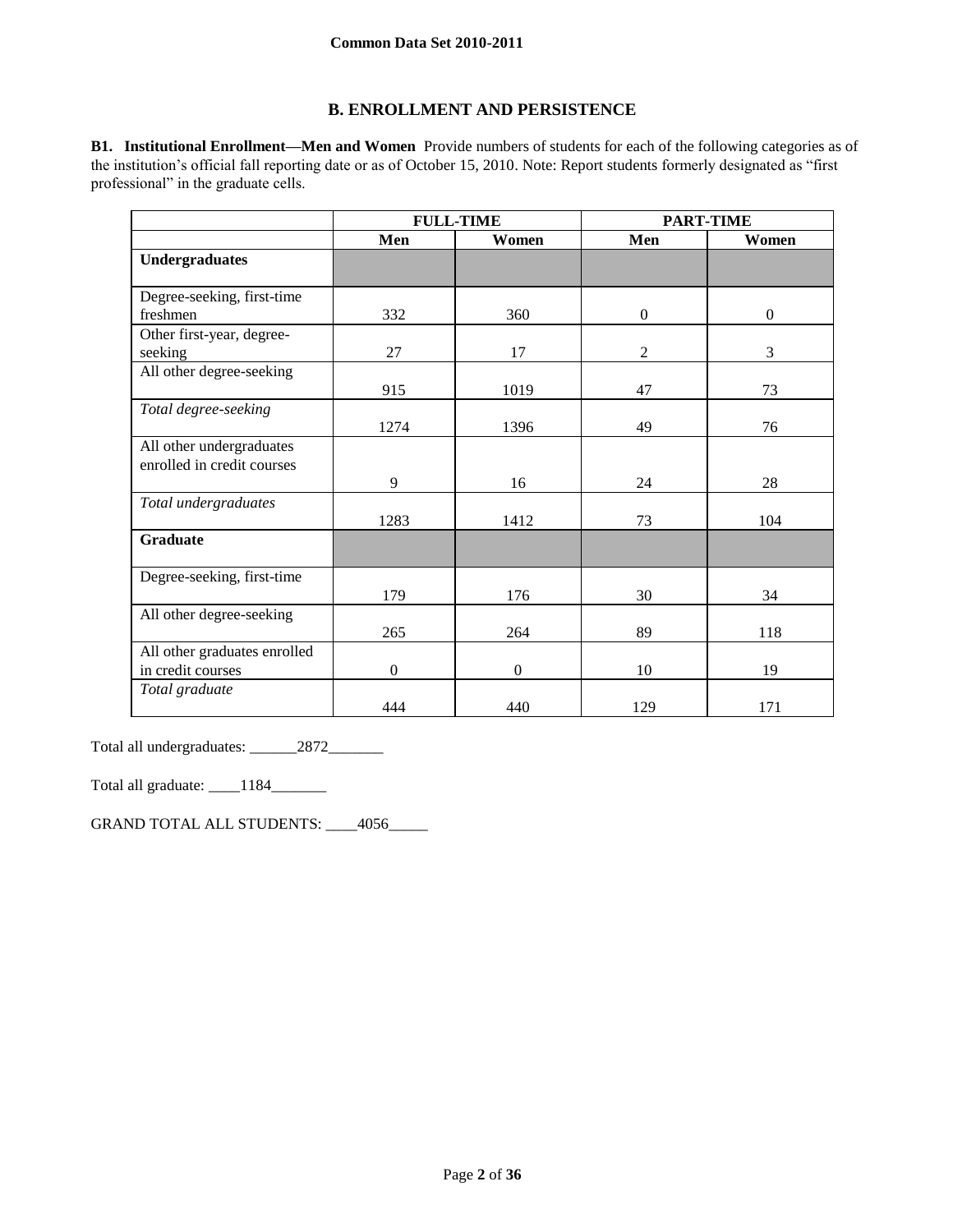**B2. Enrollment by Racial/Ethnic Category.** Provide numbers of undergraduate students for each of the following categories as of the institution's official fall reporting date or as of October 15, 2010. Include international students only in the category "Nonresident aliens." Complete the "Total Undergraduates" column only if you cannot provide data for the first two columns. Report as your institution reports to IPEDS: persons who are Hispanic/Latino should be reported only on the Hispanic/Latino line, not under any race, and persons who are non-Hispanic/Latino multi-racial should be reported only under "Two or more races."

|                                        | Degree-seeking<br><b>First-time First year</b> | Degree-seeking<br><b>Undergraduates</b><br>(include first-time<br>first-year) | <b>Total</b><br><b>Undergraduates</b><br>(both degree- and non-<br>degree-seeking) |
|----------------------------------------|------------------------------------------------|-------------------------------------------------------------------------------|------------------------------------------------------------------------------------|
| Nonresident aliens                     | 23                                             | 103                                                                           |                                                                                    |
| Hispanic/Latino                        |                                                |                                                                               |                                                                                    |
|                                        | 40                                             | 142                                                                           |                                                                                    |
| Black or African American, non-        |                                                |                                                                               |                                                                                    |
| Hispanic/Latino                        | 46                                             | 161                                                                           |                                                                                    |
| White, non-Hispanic/Latino             | 538                                            | 2235                                                                          |                                                                                    |
| American Indian or Alaska Native, non- |                                                |                                                                               |                                                                                    |
| Hispanic/Latino                        | $\mathcal{L}$                                  | 12                                                                            |                                                                                    |
| Asian, non-Hispanic/Latino             |                                                |                                                                               |                                                                                    |
|                                        | 14                                             | 51                                                                            |                                                                                    |
| Native Hawaiian or other Pacific       |                                                |                                                                               |                                                                                    |
| Islander, non-Hispanic/Latino          | 3                                              | 8                                                                             |                                                                                    |
| Two or more races, non-Hispanic/Latino | 4                                              | 13                                                                            |                                                                                    |
| Race and/or ethnicity unknown          | 22                                             | 70                                                                            |                                                                                    |
| Total                                  | 692                                            | 2795                                                                          |                                                                                    |

## **Persistence**

**B3. Number of degrees awarded by your institution from July 1, 2009, to June 30, 2010.**

| Certificate/diploma                      |      |
|------------------------------------------|------|
| Associate degrees                        |      |
| Bachelor's degrees                       | 638  |
| Postbachelor's certificates              | 19.  |
| Master's degrees                         | 273  |
| Post-master's certificates               | - 14 |
| Doctoral degrees - research/scholarship  |      |
| Doctoral degrees – professional practice | 188  |
| Doctoral degrees – other                 |      |
|                                          |      |

# **Graduation Rates**

The items in this section correspond to data elements collected by the IPEDS Web-based Data Collection System's Graduation Rate Survey (GRS). For complete instructions and definitions of data elements, see the IPEDS GRS instructions and glossary on the 2010 Web-based survey.

#### **For Bachelor's or Equivalent Programs**

Please provide data for the Fall 2004 cohort if available. If Fall 2004 cohort data are not available, provide data for the Fall 2003 cohort.

| Report for the cohort of full-time first-time bachelor's (or | Report for the cohort of full-time first-time bachelor's (or |
|--------------------------------------------------------------|--------------------------------------------------------------|
| equivalent) degree-seeking undergraduate students who        | equivalent) degree-seeking undergraduate students who        |

**Fall 2003 Cohort Fall 2004 Cohort**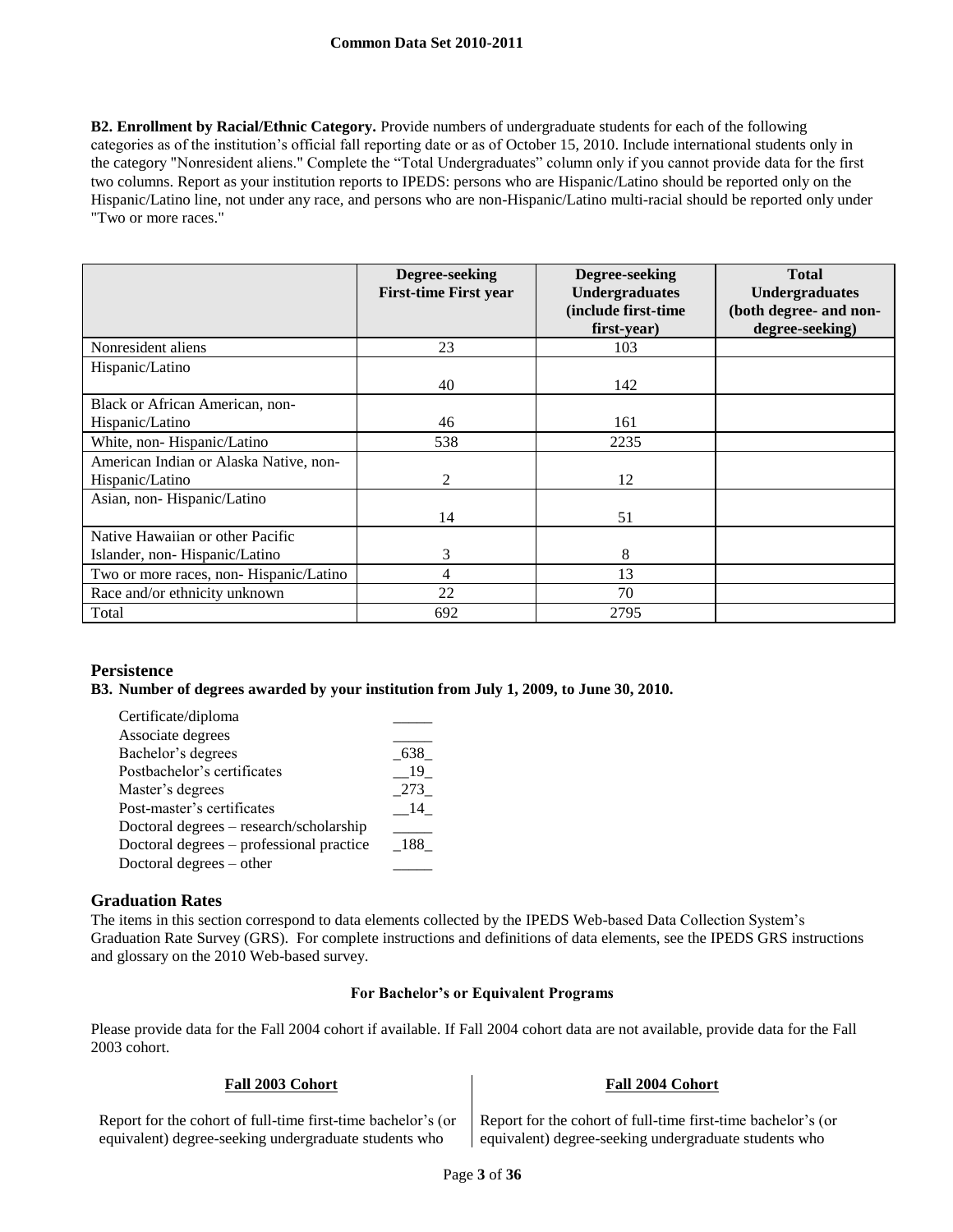entered in Fall **2003**. Include in the cohort those who entered your institution during the summer term preceding Fall **2003**.

**B4.** Initial **2003** cohort of first-time, full-time bachelor's (or equivalent) degree-seeking undergraduate students; total all students:

**B5.** Of the initial **2003** cohort, how many did not persist and did not graduate for the following reasons: death, permanent disability, or service in the armed forces, foreign aid service of the federal government, or official church missions; total allowable exclusions:

**B6.** Final **2003**cohort, after adjusting for allowable exclusions: \_

\_\_\_\_\_\_\_\_\_\_\_\_\_\_\_\_\_\_\_\_\_\_

\_\_\_\_\_\_\_\_\_\_\_

\_\_\_\_\_\_\_\_\_\_\_\_\_\_\_\_\_

\_\_\_\_\_\_\_\_\_\_\_\_\_\_

**B7.** Of the initial **2003** cohort, how many completed the program in four years or less (by August 31, 2007):

**B8**. Of the initial **2003** cohort, how many completed the program in more than four years but in five years or less (after August 31, 2007 and by August 31, 2008):

**B9.** Of the initial **2003** cohort, how many completed the program in more than five years but in six years or less (after August 31, 2008 and by August 31, 2009):

**B10**. Total graduating within six years (sum of questions B7, B8, and B9):

**B11.** Six-year graduation rate for **2003** cohort (question B10 divided by question B6): \_\_\_\_\_\_\_\_\_\_\_\_ %

entered in Fall **2004**. Include in the cohort those who entered your institution during the summer term preceding Fall **2004**.

**B4.** Initial **2004** cohort of first-time, full-time bachelor's (or equivalent) degree-seeking undergraduate students; total all students:  $\frac{746}{ }$ 

**B5.** Of the initial **2004** cohort, how many did not persist and did not graduate for the following reasons: death, permanent disability, or service in the armed forces, foreign aid service of the federal government, or official church missions; total allowable exclusions:  $\overline{0}$ 

**B6.** Final **2004** cohort, after adjusting for allowable exclusions: 746 (Subtract question B5 from question B4) (Subtract question B5 from question B4)

> **B7.** Of the initial **2004** cohort, how many completed the program in four years or less (by August 31, 2008): \_\_\_\_\_446\_\_\_\_\_\_

> **B8**. Of the initial **2004** cohort, how many completed the program in more than four years but in five years or less (after August 31, 2008 and by August 31, 2009):  $-71$ <sub>-</sub>

> **B9.** Of the initial **2004** cohort, how many completed the program in more than five years but in six years or less (after August 31, 2009 and by August 31, 2010):  $-8$

**B10**. Total graduating within six years (sum of questions B7, B8, and B9): \_\_\_\_\_525\_\_\_\_\_\_

**B11.** Six-year graduation rate for **2004** cohort (question B10 divided by question B6): \_\_\_\_70.4\_\_\_\_ %

# **For Two-Year Institutions**

Please provide data for the 2007 cohort if available. If 2007 cohort data are not available, provide data for the 2006 cohort.

| 2006 Cohort                                                      | 2007 Cohort                                                      |
|------------------------------------------------------------------|------------------------------------------------------------------|
| B12. Initial 2006 cohort, total of first-time, full-time         | B12. Initial 2007 cohort, total of first-time, full-time         |
| degree/certificate-seeking students:                             | degree/certificate-seeking students:                             |
| <b>B13.</b> Of the initial 2006 cohort, how many did not persist | <b>B13.</b> Of the initial 2007 cohort, how many did not persist |
| and did not graduate for the following reasons: death,           | and did not graduate for the following reasons: death,           |
| permanently disability, or service in the armed forces,          | permanently disability, or service in the armed forces,          |
| foreign aid service of the federal government, or official       | foreign aid service of the federal government, or official       |
| church missions; total allowable exclusions:                     | church missions; total allowable exclusions:                     |
| <b>B14.</b> Final 2006 cohort, after adjusting for allowable     | <b>B14.</b> Final 2007 cohort, after adjusting for allowable     |
| exclusions                                                       | exclusions                                                       |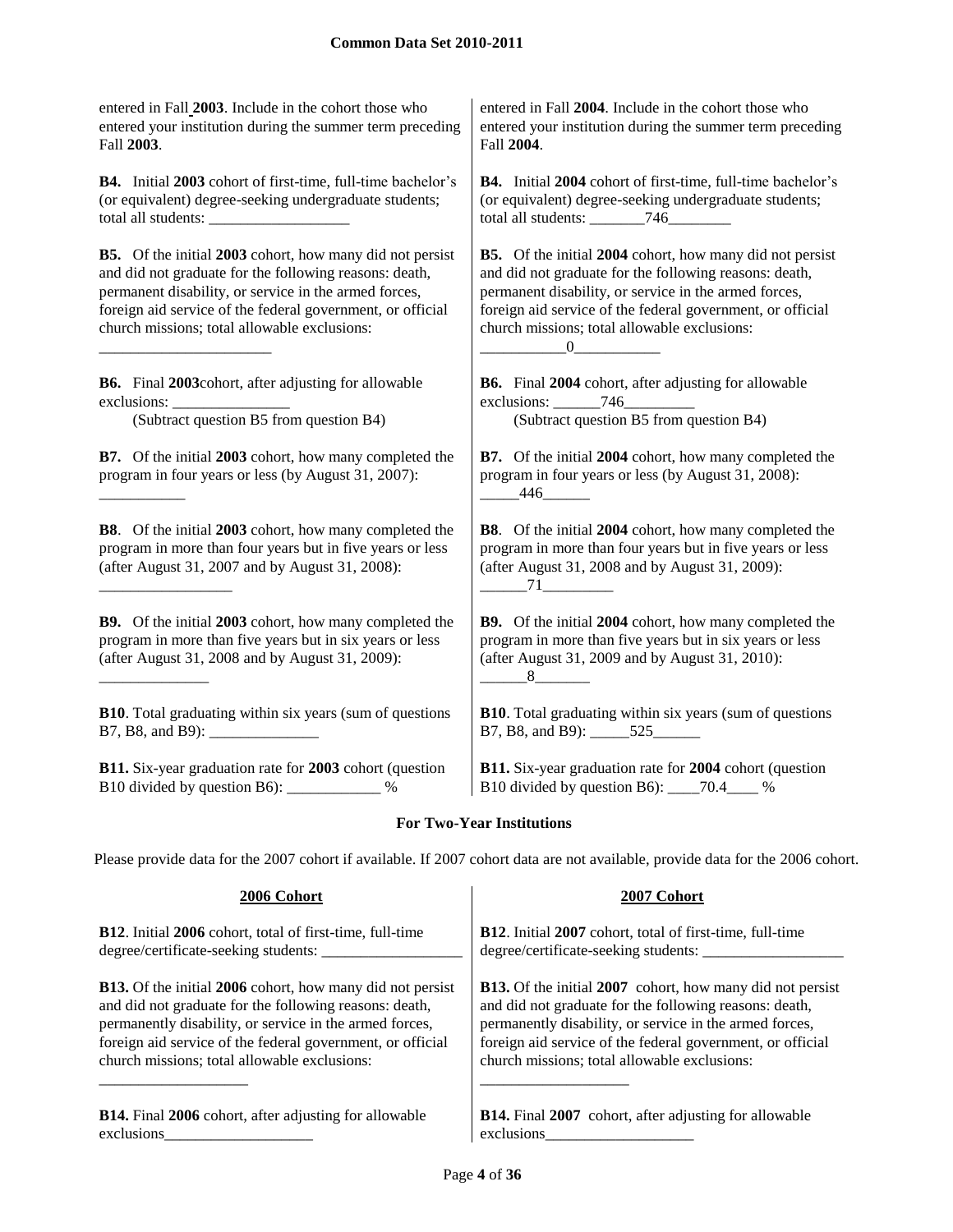| (Subtract question B13 from question B12)                                                 | (Subtract question B13 from question B12)                        |
|-------------------------------------------------------------------------------------------|------------------------------------------------------------------|
| <b>B15.</b> Completers of programs of less than two years                                 | <b>B15.</b> Completers of programs of less than two years        |
|                                                                                           | duration (total):                                                |
| <b>B16.</b> Completers of programs of less than two years                                 | <b>B16.</b> Completers of programs of less than two years        |
|                                                                                           | within 150 percent of normal time: ____________                  |
| <b>B17.</b> Completers of programs of at least two but less than                          | <b>B17.</b> Completers of programs of at least two but less than |
| four years (total): $\frac{1}{\sqrt{1-\frac{1}{2}} \cdot \frac{1}{\sqrt{1-\frac{1}{2}}}}$ | four years (total): $\frac{1}{2}$                                |
| <b>B18.</b> Completers of programs of at least two but less than                          | <b>B18.</b> Completers of programs of at least two but less than |
| four-years within 150 percent of normal time:                                             | four-years within 150 percent of normal time:                    |
| <b>B19.</b> Total transfers-out (within three years) to other                             | B19. Total transfers-out (within three years) to other           |
| institutions:                                                                             |                                                                  |
| <b>B20.</b> Total transfers to two-year institutions:                                     | <b>B20.</b> Total transfers to two-year institutions:            |
|                                                                                           |                                                                  |
| <b>B21.</b> Total transfers to four-year institutions:                                    | <b>B21.</b> Total transfers to four-year institutions:           |
|                                                                                           |                                                                  |

# **Retention Rates**

Report for the cohort of all full-time, first-time bachelor's (or equivalent) degree-seeking undergraduate students who entered in Fall 2009 (or the preceding summer term). The initial cohort may be adjusted for students who departed for the following reasons: death, permanent disability, or service in the armed forces, foreign aid service of the federal government or official church missions. No other adjustments to the initial cohort should be made.

**B22.** For the cohort of all full-time bachelor's (or equivalent) degree-seeking undergraduate students who entered your institution as freshmen in Fall 2009 (or the preceding summer term), what percentage was enrolled at your institution as of the date your institution calculates its official enrollment in Fall 2010? \_\_\_\_81.5\_\_\_\_ %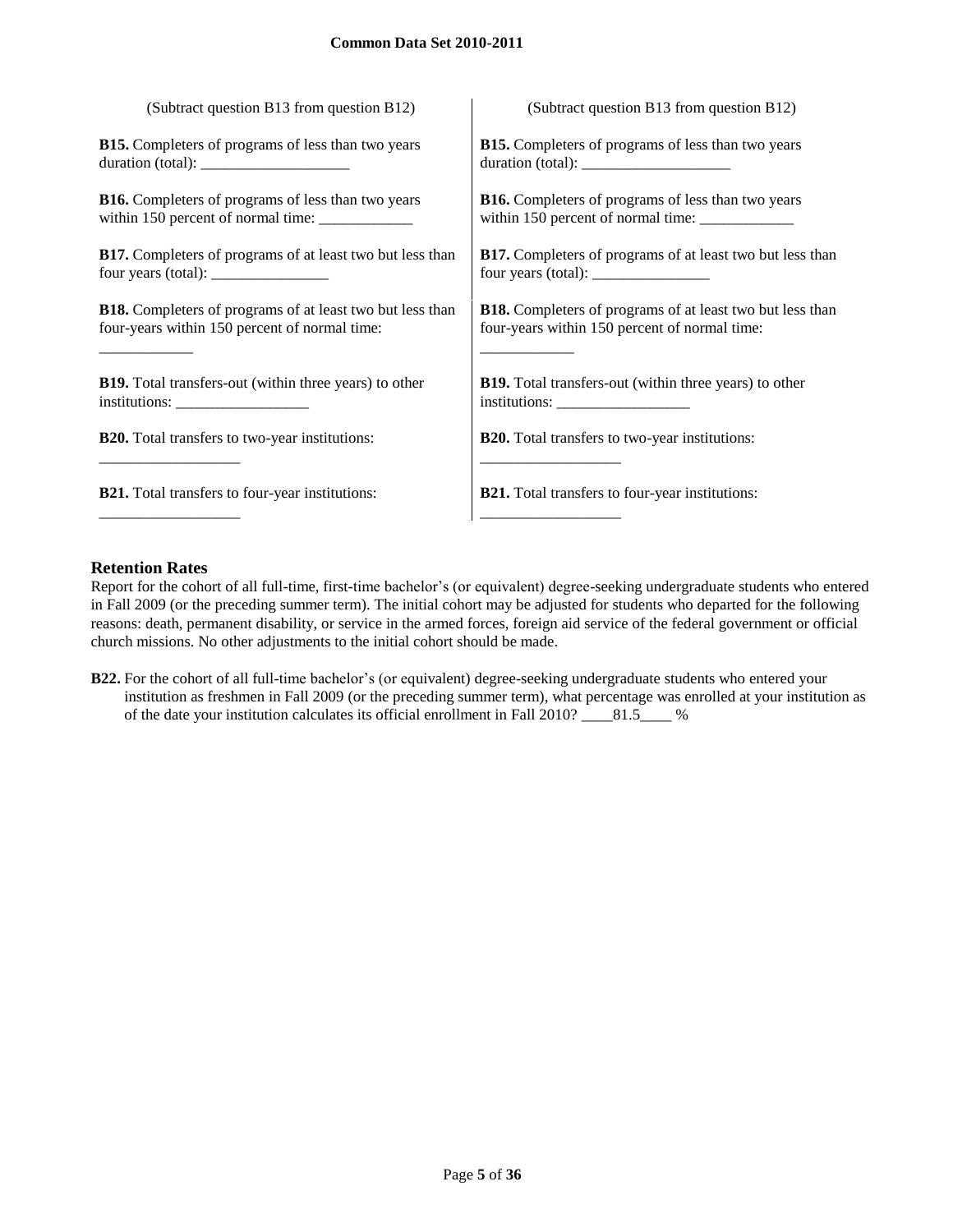# **C. FIRST-TIME, FIRST-YEAR (FRESHMAN) ADMISSION**

## **Applications**

**C1. First-time, first-year (freshman) students:** Provide the number of degree-seeking, first-time, first-year students who applied, were admitted, and enrolled (full- or part-time) in Fall 2010. Include early decision, early action, and students who began studies during summer in this cohort. Applicants should include only those students who fulfilled the requirements for consideration for admission (i.e., who completed actionable applications) and who have been notified of one of the following actions: admission, non-admission, placement on waiting list, or application withdrawn (by applicant or institution). Admitted applicants should include wait-listed students who were subsequently offered admission.

| Total first-time, first-year (freshman) men who applied<br>Total first-time, first-year (freshman) women who applied                           | 1626<br>1880    |
|------------------------------------------------------------------------------------------------------------------------------------------------|-----------------|
| Total first-time, first-year (freshman) men who were admitted<br>Total first-time, first-year (freshman) women who were admitted               | 1363<br>$-1601$ |
| Total full-time, first-time, first-year (freshman) men who enrolled                                                                            | 332             |
| Total full-time, first-time, first-year (freshman) women who enrolled<br>Total part-time, first-time, first-year (freshman) women who enrolled |                 |
| . Freshman wait-listed students (students who met admission requirements but whose final admis                                                 |                 |

**C2. Freshman wait-listed students (students who met admission requirements but whose final admission was contingent on space availability)**

| Do you have a policy of placing students on a waiting list? $\Box$ Yes X No |  |
|-----------------------------------------------------------------------------|--|
| If yes, please answer the questions below for Fall 2010 admissions:         |  |

Number of qualified applicants offered a place on waiting list Number accepting a place on the waiting list Number of wait-listed students admitted \_\_\_\_\_

Is your waiting list ranked?

If yes, do you release that information to students? Do you release that information to school counselors?

## **Admission Requirements**

## **C3. High school completion requirement**

Check the appropriate box to identify your high school completion requirement for degree-seeking entering students:

X High school diploma is required and GED is accepted

 $\Box$  High school diploma is required and GED is not accepted

 $\Box$  High school diploma or equivalent is not required

**C4. Does your institution require or recommend a general college-preparatory program for degree-seeking students?**

- $\Box$  Require
- X Recommend

Neither require nor recommend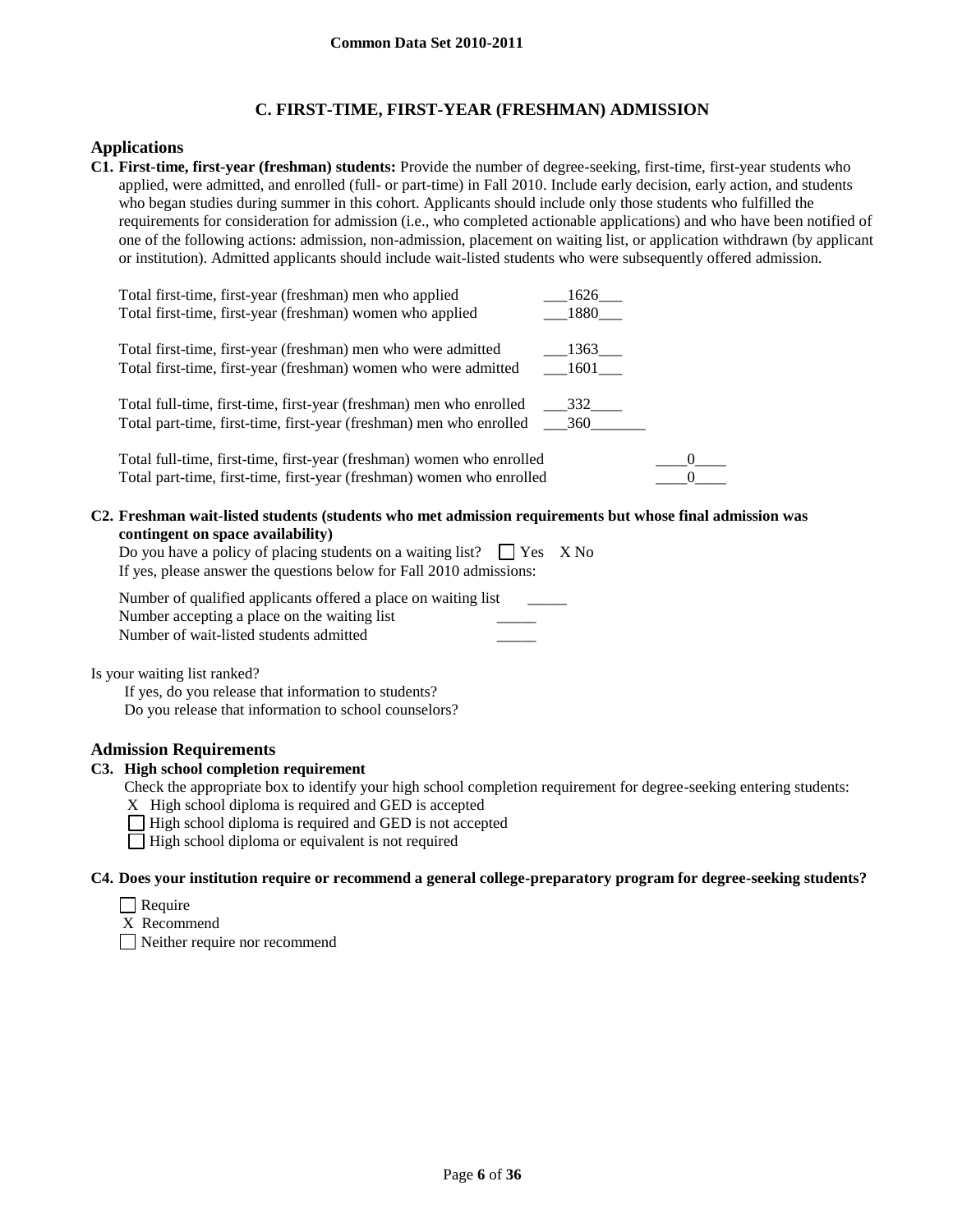#### **Common Data Set 2010-2011**

**C5. Distribution of high school units required and/or recommended.** Specify the distribution of academic high school course units required and/or recommended of all or most degree-seeking students using Carnegie units (one unit equals one year of study or its equivalent). If you use a different system for calculating units, please convert.

|                                  | <b>Units Required</b>       | <b>Units Recommended</b> |
|----------------------------------|-----------------------------|--------------------------|
| Total academic units             | 16                          | 19                       |
| English                          | 4                           | 4                        |
| <b>Mathematics</b>               | 3                           | 4                        |
| Science                          | $\mathfrak{D}$              | 3                        |
| Of these, units that must be lab | $\mathfrak{D}$              | 3                        |
| Foreign language                 | $\mathfrak{D}$              | $\mathfrak{D}$           |
| Social studies                   |                             |                          |
| <b>History</b>                   | $\mathcal{D}_{\mathcal{L}}$ | っ                        |
| Academic electives               | 3                           | 3                        |
| <b>Computer Science</b>          |                             |                          |
| Visual/Performing Arts           |                             |                          |
| Other (specify)                  |                             |                          |

## **Basis for Selection**

**C6.** Do you have an open admission policy, under which virtually all secondary school graduates or students with GED equivalency diplomas are admitted without regard to academic record, test scores, or other qualifications? If so, check which applies:

Open admission policy as described above for all students \_\_\_

Open admission policy as described above for most students, but

selective admission for out-of-state students \_\_\_

selective admission to some programs \_\_\_

 $other (explain)$ 

#### **C7. Relative importance of each of the following academic and nonacademic factors in your first-time, first-year, degree-seeking (freshman) admission decisions.**

|                                                                                                                                                                                                                                                                                                                                   | <b>Very Important</b> | Important        | <b>Considered</b>          | <b>Not Considered</b> |
|-----------------------------------------------------------------------------------------------------------------------------------------------------------------------------------------------------------------------------------------------------------------------------------------------------------------------------------|-----------------------|------------------|----------------------------|-----------------------|
| Academic<br>Rigor of secondary school record<br>Class rank<br>Academic GPA<br>Standardized test scores<br><b>Application Essay</b><br>Recommendation                                                                                                                                                                              | X<br>X<br>X           | X                | X<br>X                     |                       |
| Nonacademic<br>Interview<br>Extracurricular activities<br>Talent/ability<br>Character/personal qualities<br>First generation<br>Alumni/ae relation<br>Geographical residence<br>State residency<br>Religious affiliation/commitment<br>Racial/ethnic status<br>Volunteer work<br>Work experience<br>Level of applicant's interest |                       | X<br>X<br>X<br>X | X<br>X<br>X<br>X<br>X<br>X | $\mathbf X$<br>X<br>X |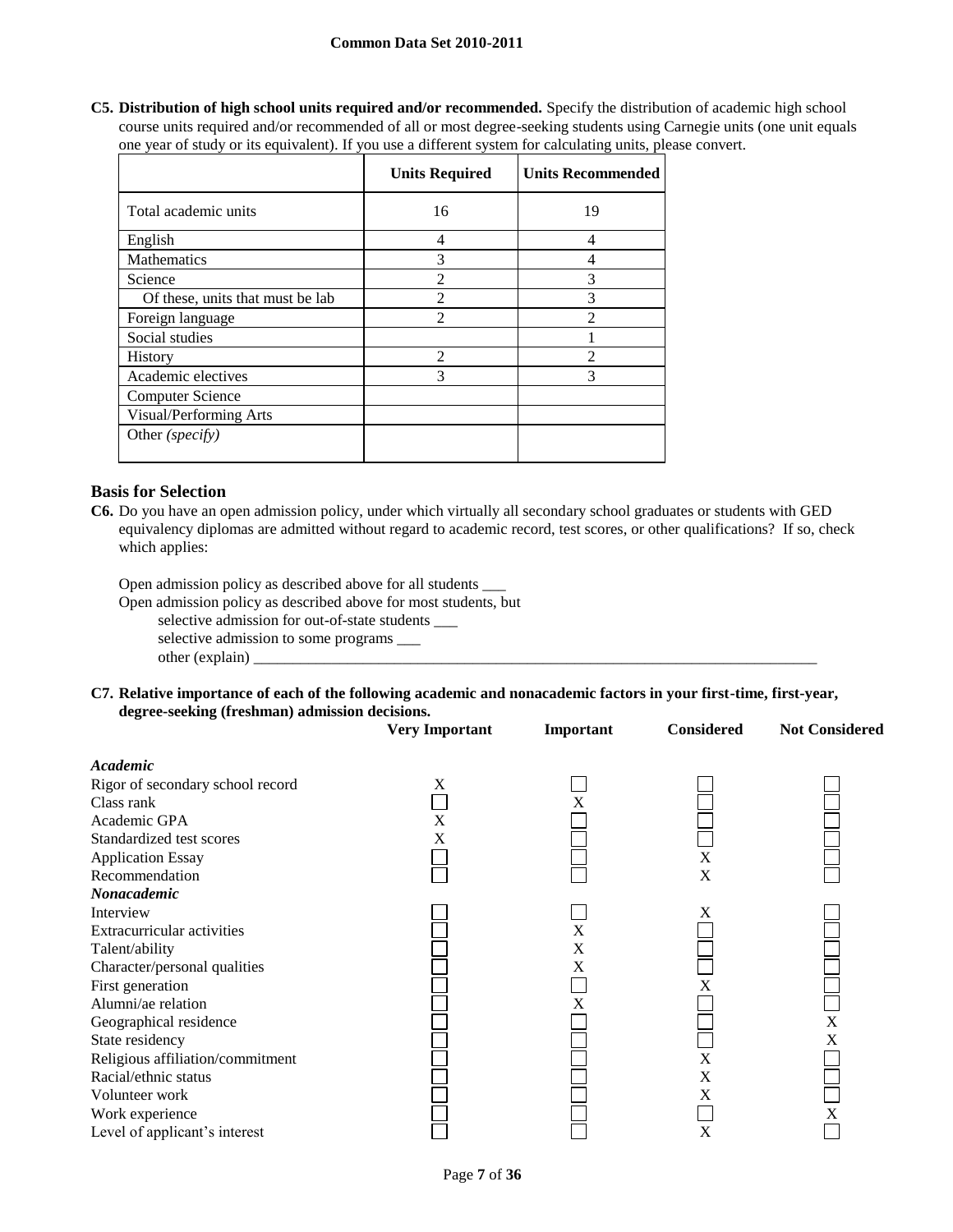## **SAT and ACT Policies**

#### **C8. Entrance exams**

A. Does your institution make use of SAT, ACT, or SAT Subject Test scores in **admission** decisions for first-time, first-year, degree-seeking applicants?  $X$  Yes  $\Box$  No

If yes, place check marks in the appropriate boxes below to reflect your institution's policies for use in admission for **Fall 2012.**



B. If your institution will make use of the ACT in admission decisions for first-time, first-year, degree-seeking applicants for Fall 2012, please indicate which ONE of the following applies (regardless of whether the writing score will be used in the admissions process):

ACT with Writing component required

\_X\_ ACT with Writing component recommended.

\_\_\_ ACT with or without Writing component accepted

C. Please indicate how your institution will use the SAT or ACT essay component; check all that apply.

|                                              | SAT essay | ACT essay |
|----------------------------------------------|-----------|-----------|
| For admission                                |           |           |
| For placement                                |           |           |
| For advising                                 |           |           |
| In place of an application essay             |           |           |
| As a validity check on the application essay |           |           |
| No college policy as of now                  |           |           |
| Not using essay component                    |           |           |

D. In addition, does your institution use applicants' test scores for academic advising?  $\_\_\_\$ yes  $\_\_\_X\_\$ no

- E. Latest date by which SAT or ACT scores must be received for fall-term admission\_\_\_\_\_\_\_\_\_\_ Latest date by which SAT Subject Test scores must be received for fall-term admission\_
- F. If necessary, use this space to clarify your test policies (e.g., if tests are recommended for some students, or if tests are not required of some students):
- G. Please indicate which tests your institution uses for **placement (e.g., state tests):**

| <b>SAT</b>                |              |  |  |
|---------------------------|--------------|--|--|
| <b>ACT</b>                |              |  |  |
| <b>SAT Subject Tests</b>  | $\perp$      |  |  |
| AP                        | Х            |  |  |
| <b>CLEP</b>               | X            |  |  |
| <b>Institutional Exam</b> | $\mathbf{X}$ |  |  |
| State Exam (specify):     |              |  |  |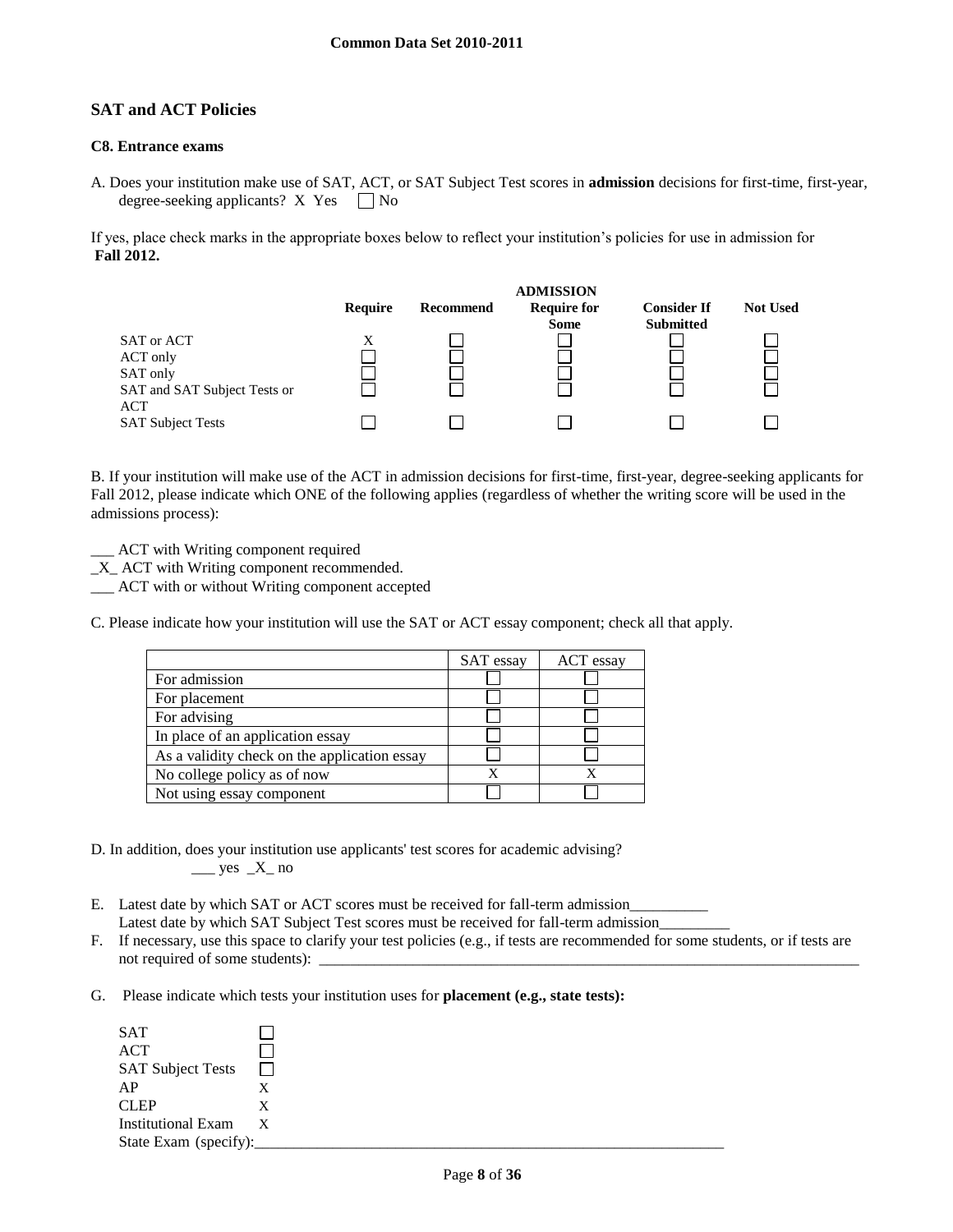# **Freshman Profile**

Provide percentages for **ALL enrolled, degree-seeking, full-time and part-time, first-time, first-year (freshman) students**  enrolled in Fall 2010, including students who began studies during summer, international students/nonresident aliens, and students admitted under special arrangements.

**C9. Percent and number of first-time, first-year (freshman) students enrolled in Fall 2010 who submitted national standardized (SAT/ACT) test scores.** Include information for **ALL enrolled, degree-seeking, first-time, first-year (freshman) students who submitted test scores**. Do not include partial test scores (e.g., mathematics scores but not critical reading for a category of students) or combine other standardized test results (such as TOEFL) in this item. Do not convert SAT scores to ACT scores and vice versa.

The 25th percentile is the score that 25 percent scored at or below; the 75th percentile score is the one that 25 percent scored at or above.

| Percent submitting SAT scores | __47__   | Number submitting SAT scores | 323 |
|-------------------------------|----------|------------------------------|-----|
| Percent submitting ACT scores | $-^{70}$ | Number submitting ACT scores | 486 |

|                             | 25th Percentile | <b>75th Percentile</b> |
|-----------------------------|-----------------|------------------------|
| <b>SAT Critical Reading</b> | 490             | 600                    |
| <b>SAT Math</b>             | 510             | 620                    |
| <b>SAT Writing</b>          | 480             | 590                    |
| <b>SAT Essay</b>            |                 |                        |
| <b>ACT</b> Composite        | 23              | 29                     |
| <b>ACT Math</b>             | 23              | 29                     |
| <b>ACT</b> English          | 22              | 29                     |
| <b>ACT Writing</b>          |                 |                        |

Percent of first-time, first-year (freshman) students with scores in each range:

|         | <b>SAT Critical Reading</b> | <b>SAT Math</b> | <b>SAT Writing</b> |
|---------|-----------------------------|-----------------|--------------------|
| 700-800 |                             |                 |                    |
| 600-699 | 22                          | 28              | 16                 |
| 500-599 | 48                          | 46              | 48                 |
| 400-499 | 23                          | 19              | 28                 |
| 300-399 |                             |                 |                    |
| 200-299 |                             |                 |                    |
|         | 100%                        | 100%            | 100%               |

|           | <b>ACT</b><br>Composite | <b>ACT English</b> | <b>ACT Math</b> |
|-----------|-------------------------|--------------------|-----------------|
| $30 - 36$ | 18                      | 23                 | 20              |
| 24-29     | 52                      | 40                 | 48              |
| 18-23     | 29                      | 34                 | 26              |
| $12 - 17$ |                         |                    |                 |
| $6 - 11$  |                         |                    |                 |
| Below 6   |                         |                    |                 |
|           | 100%                    | 100%               | 100%            |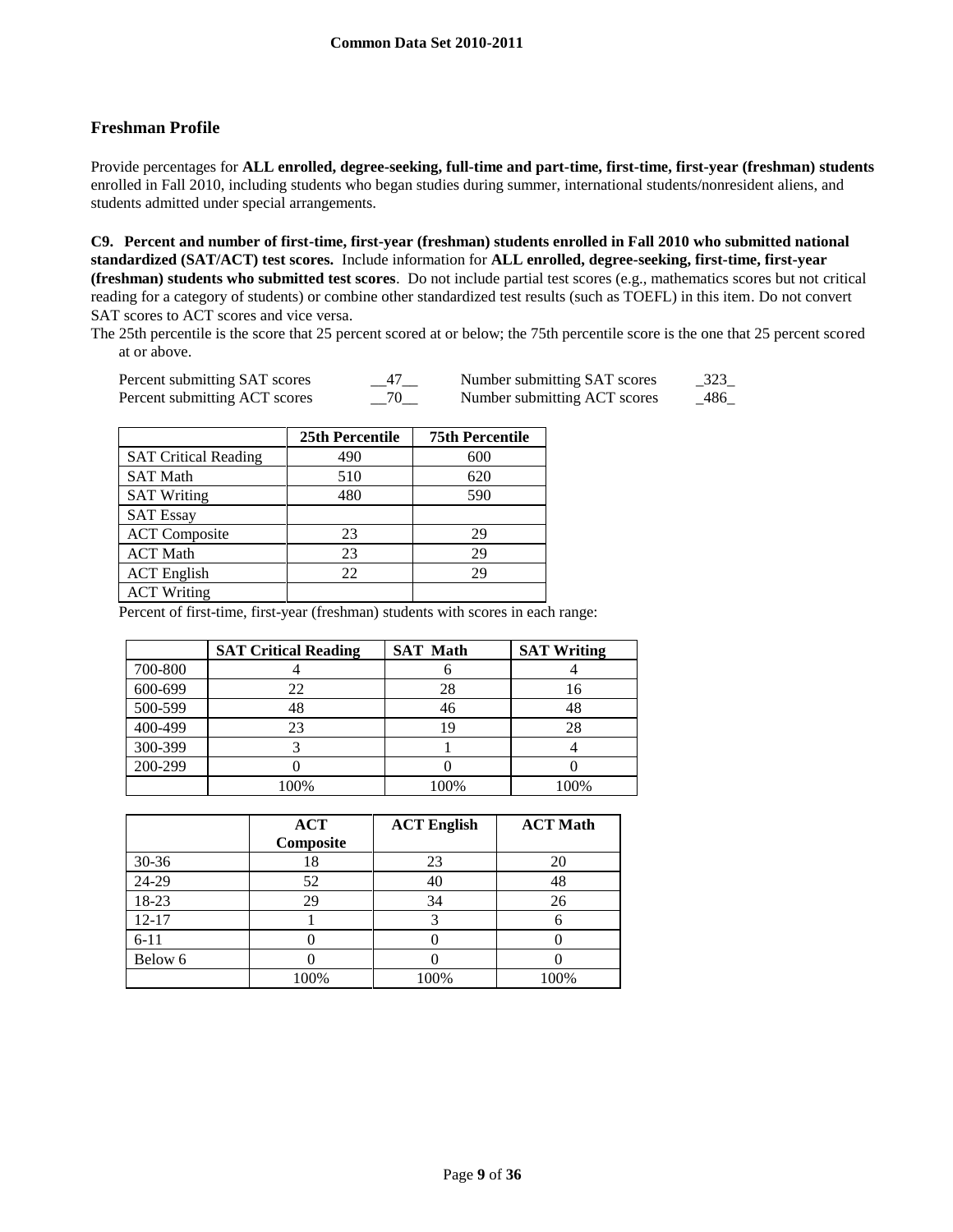**C10. Percent of all degree-seeking, first-time, first-year (freshman) students who had high school class rank within each of the following ranges (report information for those students from whom you collected high school rank information).**

Percent in top tenth of high school graduating class \_\_\_\_\_\_\_\_\_\_\_\_\_\_\_\_\_\_\_\_\_\_\_\_\_\_\_\_ Percent in top quarter of high school graduating class \_\_65 \_\_<br>Percent in top half of high school graduating class \_\_91 \_\_<br>Percent in bottom half of high school graduating class \_\_9\_\_ Percent in top half of high school graduating class Percent in bottom half of high school graduating class Percent in bottom quarter of high school graduating class \_\_2 \_\_ Percent of total first-time, first-year (freshman) students who submitted high school class rank: \_\_73\_\_\_  $\}$  Top half + bottom half = 100%.

**C11. Percentage of all enrolled, degree-seeking, first-time, first-year (freshman) students who had high school gradepoint averages within each of the following ranges (using 4.0 scale). Report information only for those students from whom you collected high school GPA.**

| Percent who had GPA of 3.75 and higher    | 36            |
|-------------------------------------------|---------------|
| Percent who had GPA between 3.50 and 3.74 | - 19 -        |
| Percent who had GPA between 3.25 and 3.49 | - 18 -        |
| Percent who had GPA between 3.00 and 3.24 | - 10 -        |
| Percent who had GPA between 2.50 and 2.99 | 14            |
| Percent who had GPA between 2.0 and 2.49  | $\mathcal{R}$ |
| Percent who had GPA between 1.0 and 1.99  |               |
| Percent who had GPA below 1.0             |               |
|                                           |               |

#### **C12. Average high school GPA of all degree-seeking, first-time, first-year (freshman) students who submitted GPA:** \_3.52\_\_

Percent of total first-time, first-year (freshman) students who submitted high school GPA:  $\_95\_%$ 

## **Admission Policies**

#### **C13. Application fee**

| Does your institution have an application fee?       | $\Box$ Yes $X$ No    |  |
|------------------------------------------------------|----------------------|--|
| Amount of application fee: _                         |                      |  |
| Can it be waived for applicants with financial need? | $\Box$ Yes $\Box$ No |  |

# **If you have an application fee and an on-line application option, please indicate policy for students who apply on-line: Same fee: \_\_\_\_**

**Free: \_\_\_\_\_ Reduced: \_\_\_\_**

## **Can on-line application fee be waived for applicants with financial need? Yes/no**

#### **C14. Application closing date**

| Does your institution have an application closing date? | $\blacksquare$ $\blacksquare$ $\mathbf{Yes}$ $\blacksquare$ $\mathbf{X}$ $\mathbf{No}$ |                               |
|---------------------------------------------------------|----------------------------------------------------------------------------------------|-------------------------------|
| Application closing date (fall): ____                   |                                                                                        |                               |
| Priority date: $\frac{12}{1}$                           |                                                                                        |                               |
| $\sim$ $\sim$ $\sim$                                    |                                                                                        | $\mathbf{a}$ and $\mathbf{b}$ |

## **C15.** Are first-time, first-year students accepted for terms other than the fall?  $X$  Yes  $\Box$  No

#### **C16. Notification to applicants of admission decision sent** *(fill in one only)*

On a rolling basis beginning (date):  $\_\_10/1$ By (date): \_\_\_\_\_\_\_\_\_\_ Other: \_\_\_\_\_\_\_\_\_\_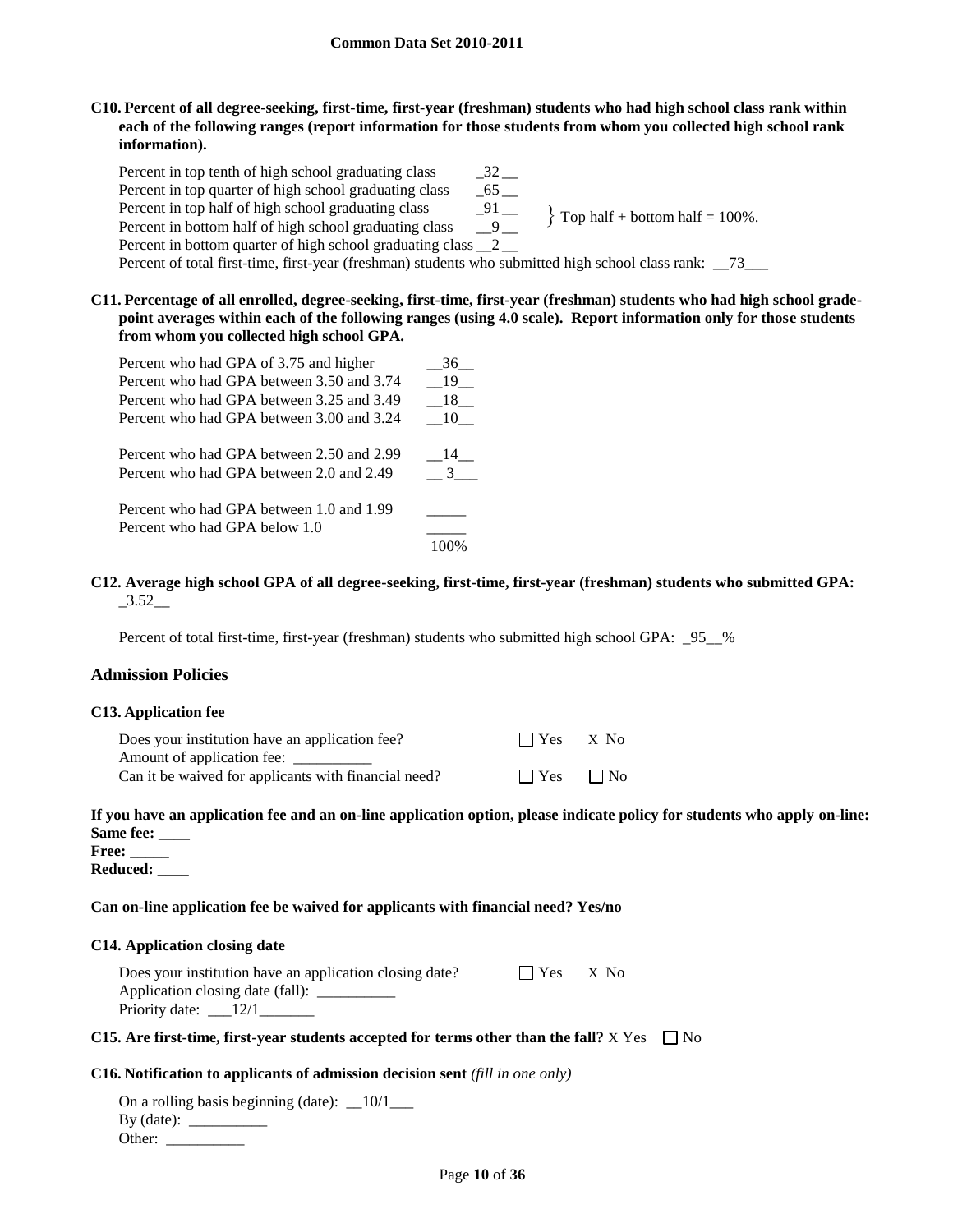**C17. Reply policy for admitted applicants** *(fill in one only)*

Must reply by (date): No set date: Must reply by May 1 or within  $\frac{4}{4}$  weeks if notified thereafter Other:

Deadline for housing deposit (MMDD): \_\_\_\_5/1\_\_\_\_\_\_\_ Amount of housing deposit: \_\_\_\_\$100\_\_\_\_\_\_\_\_ Refundable if student does not enroll? \_X\_ Yes, in full \_\_\_ Yes, in part  $\_\_$  No

**C18. Deferred admission:** Does your institution allow students to postpone enrollment after admission?

 $X$  Yes  $\neg$  No

If yes, maximum period of postponement: \_\_\_1 year\_\_\_\_

**C19. Early admission of high school students:** Does your institution allow high school students to enroll as full-time, firsttime, first-year (freshman) students one year or more before high school graduation?  $\Box$  Yes X No

**C20. Common Application:** Question removed from CDS. (Initiated during 2006-2007 cycle)

#### **Early Decision and Early Action Plans**

**C21. Early decision:** Does your institution offer an early decision plan (an admission plan that permits students to apply and be notified of an admission decision well in advance of the regular notification date and that asks students to commit to attending if accepted) for first-time, first-year (freshman) applicants for fall enrollment?  $\Box$  Yes  $X$  No

| If "yes," please complete the following:                                                                                      |  |
|-------------------------------------------------------------------------------------------------------------------------------|--|
| First or only early decision plan closing date<br>First or only early decision plan notification date                         |  |
| Other early decision plan closing date<br>Other early decision plan notification date                                         |  |
| For the Fall 2010 entering class:                                                                                             |  |
| Number of early decision applications received by your institution<br>Number of applicants admitted under early decision plan |  |
| Please provide significant details about your early decision plan:                                                            |  |

**C22. Early action:** Do you have a nonbinding early action plan whereby students are notified of an admission decision well in advance of the regular notification date but do not have to commit to attending your college?

Yes X No

If "yes," please complete the following:

Early action closing date Early action notification date \_\_\_\_\_\_\_\_\_\_

Is your early action plan a "restrictive" plan under which you limit students from applying to other early plans?

 $\Box$  Yes  $\Box$  No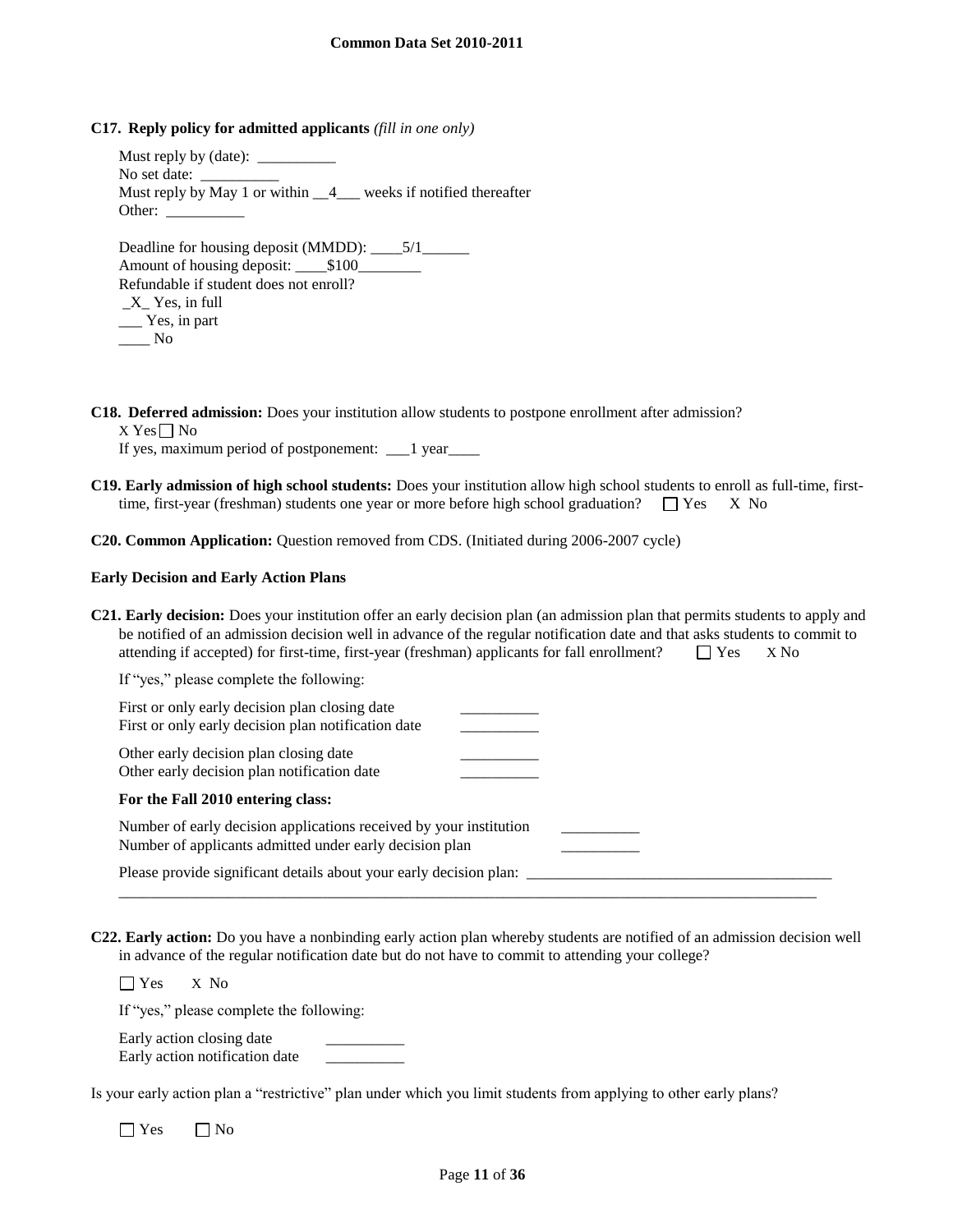# **D. TRANSFER ADMISSION**

## **Fall Applicants**

**D1.** Does your institution enroll transfer students?  $X$  Yes  $\Box$  No (If no, please skip to Section E) If yes, may transfer students earn advanced standing credit by transferring credits earned from course work completed at other colleges/universities? X Yes  $\Box$  No

**D2.** Provide the number of students who applied, were admitted, and enrolled as degree-seeking transfer students in Fall 2010.

|       | <b>Applicants</b> | <b>Admitted Applicants</b> | <b>Enrolled Applicants</b> |
|-------|-------------------|----------------------------|----------------------------|
| Men   | 105               | 94                         | 4۲                         |
| Women | 236               |                            | 120                        |
| Total | 341               | 304                        | 168                        |

## **Application for Admission**

- **D3.** Indicate terms for which transfers may enroll: X Fall Winter X Spring X Summer
- **D4.** Must a transfer applicant have a minimum number of credits completed or else must apply as an entering freshman? Yes X<sub>No</sub>

If yes, what is the minimum number of credits and the unit of measure?

**D5.** Indicate all items required of transfer students to apply for admission:

|                               | <b>Required</b><br>of All | Recommended<br>of All | Recommended<br>of Some | <b>Required of</b><br><b>Some</b> | Not required |
|-------------------------------|---------------------------|-----------------------|------------------------|-----------------------------------|--------------|
| High school transcript        |                           |                       |                        | Χ                                 |              |
| College transcript $(s)$      | X                         |                       |                        |                                   |              |
| Essay or personal statement   | X                         |                       |                        |                                   |              |
| Interview                     |                           | X                     |                        |                                   |              |
| Standardized test scores      |                           |                       |                        | X                                 |              |
| Statement of good standing    | X                         |                       |                        |                                   |              |
| from prior institution( $s$ ) |                           |                       |                        |                                   |              |

- **D6.** If a minimum high school grade point average is required of transfer applicants, specify (on a 4.0 scale):  $\overline{\phantom{a}}$
- **D7**. If a minimum college grade point average is required of transfer applicants, specify (on a 4.0 scale): \_\_\_\_2.5\_\_\_\_\_\_
- **D8**. List any other application requirements specific to transfer applicants: \_\_\_\_\_\_\_\_\_\_\_\_\_Certain programs may require a higher GPA for transfer admission.\_\_\_\_\_\_\_\_\_\_\_\_\_\_\_\_\_\_\_\_\_\_\_\_\_\_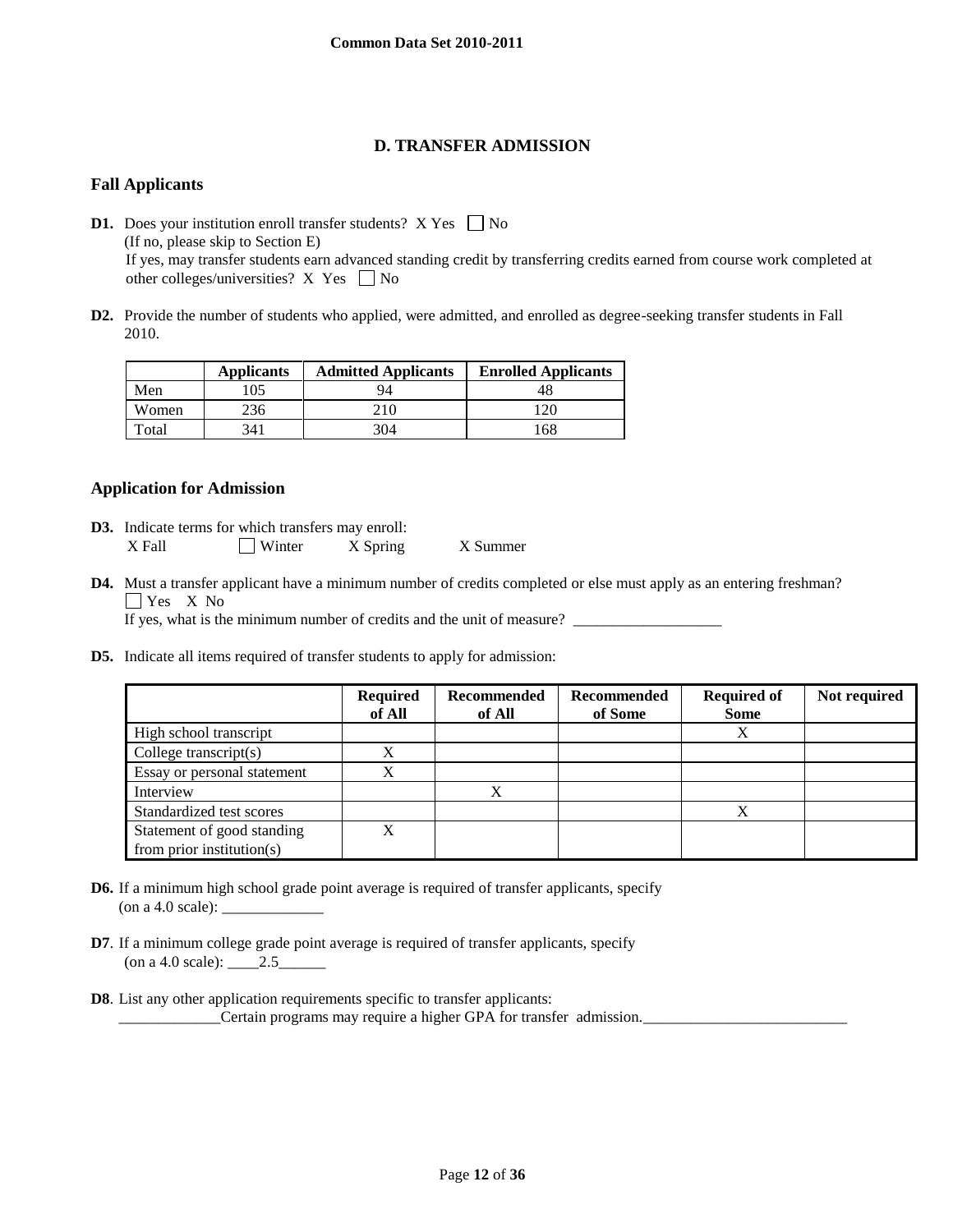**D9.** List application priority, closing, notification, and candidate reply dates for transfer students. If applications are reviewed on a continuous or rolling basis, place a check mark in the "Rolling admission" column.

|        | <b>Priority Date</b> | <b>Closing Date</b> | <b>Notification Date</b> | <b>Reply Date</b> | <b>Rolling</b><br><b>Admission</b> |
|--------|----------------------|---------------------|--------------------------|-------------------|------------------------------------|
| Fall   | 3/1                  |                     |                          |                   |                                    |
| Winter |                      |                     |                          |                   |                                    |
| Spring |                      |                     |                          |                   |                                    |
| Summer |                      |                     |                          |                   |                                    |

|  |  | <b>D10.</b> Does an open admission policy, if reported, apply to transfer students? $\Box$ Yes X No |  |
|--|--|-----------------------------------------------------------------------------------------------------|--|
|  |  |                                                                                                     |  |

**D11**. Describe additional requirements for transfer admission, if applicable: \_\_\_\_\_\_\_\_\_Recent academic work is most important.\_\_\_\_\_\_\_\_\_\_\_\_\_\_\_\_\_\_\_\_\_\_\_\_\_\_\_\_\_\_\_\_\_\_\_\_\_\_\_\_\_\_\_\_\_\_\_\_

## **Transfer Credit Policies**

- **D12.** Report the lowest grade earned for any course that may be transferred for credit: \_\_\_\_\_\_\_\_\_\_C-\_\_\_\_\_\_\_\_\_\_
- **D13.** Maximum number of credits or courses that may be transferred from a two-year institution: Number \_94\_\_\_ Unit type \_\_\_\_\_\_\_\_\_\_\_
- **D14**. Maximum number of credits or courses that may be transferred from a four-year institution: Number \_\_94\_\_\_ Unit type \_\_\_\_\_\_\_\_\_\_\_\_
- **D15.** Minimum number of credits that transfers must complete at your institution to earn an associate degree: \_\_\_\_\_30\_\_\_\_\_\_\_
- **D16.** Minimum number of credits that transfers must complete at your institution to earn a bachelor's degree:  $\frac{30}{2}$
- **D17.** Describe other transfer credit policies:

\_30 of the last 40 credits earned for the degree and half the credits for any major or minor must be in residence. Maximum 4 credits physical education, 12 credits applied music, 4 credits ensemble music transferable. Students enrolled in the College of Engineering may transfer 102 credits maximum. One course in theology must be taken in residence at VU. Credits earned more than 15 years before application for admission are accepted toward graduation on a provisional basis, subject to validation by the first 30 semester hours completed in residence at VU with a 2.0 (C) grade point average.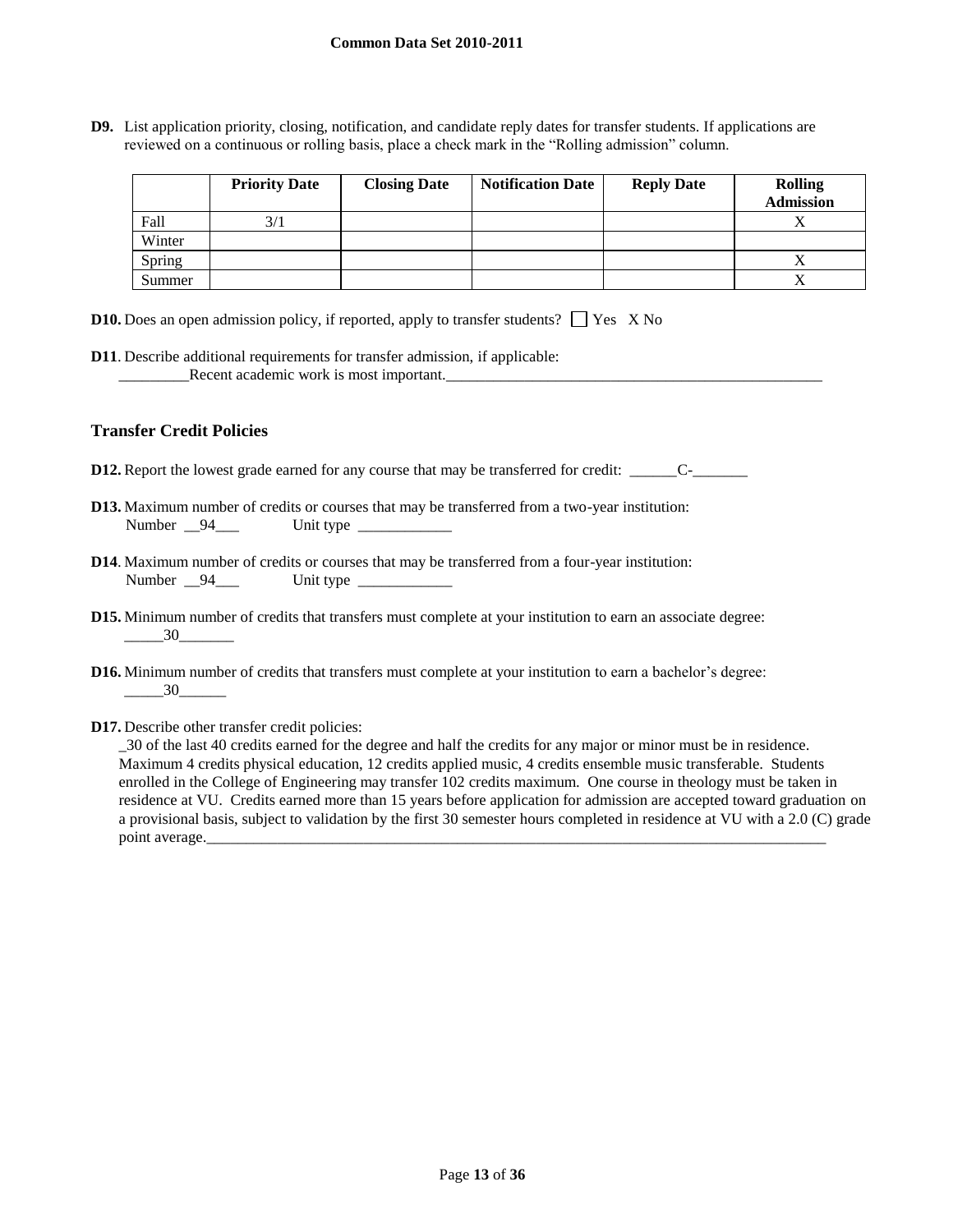# E. ACADEMIC OFFERINGS AND POLICIES

- **E1. Special study options:** Identify those programs available at your institution. Refer to the glossary for definitions.
	- X Accelerated program X Honors program
	- X Cooperative education program X Independent study
	- X Cross-registration X Internships
	-
	-
	- Dual enrollment X Study abroad
	- X English as a Second Language (ESL) X Teacher certification program
	- $X$  Exchange student program (domestic) Weekend college
	- External degree program
	- Other (specify):
- 
- 
- X Distance learning X Liberal arts/career combination
- X Double major X Student-designed major
	-
	-
	-

## **E2. Has been removed from the CDS.**

## **E3. Areas in which all or most students are required to complete some course work prior to graduation:**

- $\Box$  Arts/fine arts  $X$  Humanities
- Computer literacy Mathematics
- English (including composition) Philosophy
- 
- 
- X Other (describe): Theology, Cultural Diversity, Valpo Core, Quantitative Analysis
- 
- 
- 
- X Foreign languages X Sciences (biological or physical)
- History X Social science

**Library Collections: The CDS publishers will collect library data again when a new Academic Libraries Survey is in place.** 

# **F. STUDENT LIFE**

## **F1. Percentages of first-time, first-year (freshman) degree-seeking students and degree-seeking undergraduates enrolled in Fall 2010 who fit the following categories:**

|                                                                      | First-time, first-year | Undergraduates |
|----------------------------------------------------------------------|------------------------|----------------|
|                                                                      | (freshman) students    |                |
| Percent who are from out of state (exclude international/nonresident |                        |                |
| aliens from the numerator and denominator)                           | 61                     | 60             |
| Percent of men who join fraternities                                 | 25                     | $\_\$ 24       |
| Percent of women who join sororities                                 | $-22$                  | $-19$          |
| Percent who live in college-owned, -operated, or -affiliated housing | 89                     | $-67$          |
| Percent who live off campus or commute                               | $-11$                  | $-33$          |
| Percent of students age 25 and older                                 | 0.1                    | 6              |
| Average age of full-time students                                    | 18                     | 20             |
| Average age of all students (full- and part-time)                    | 18                     |                |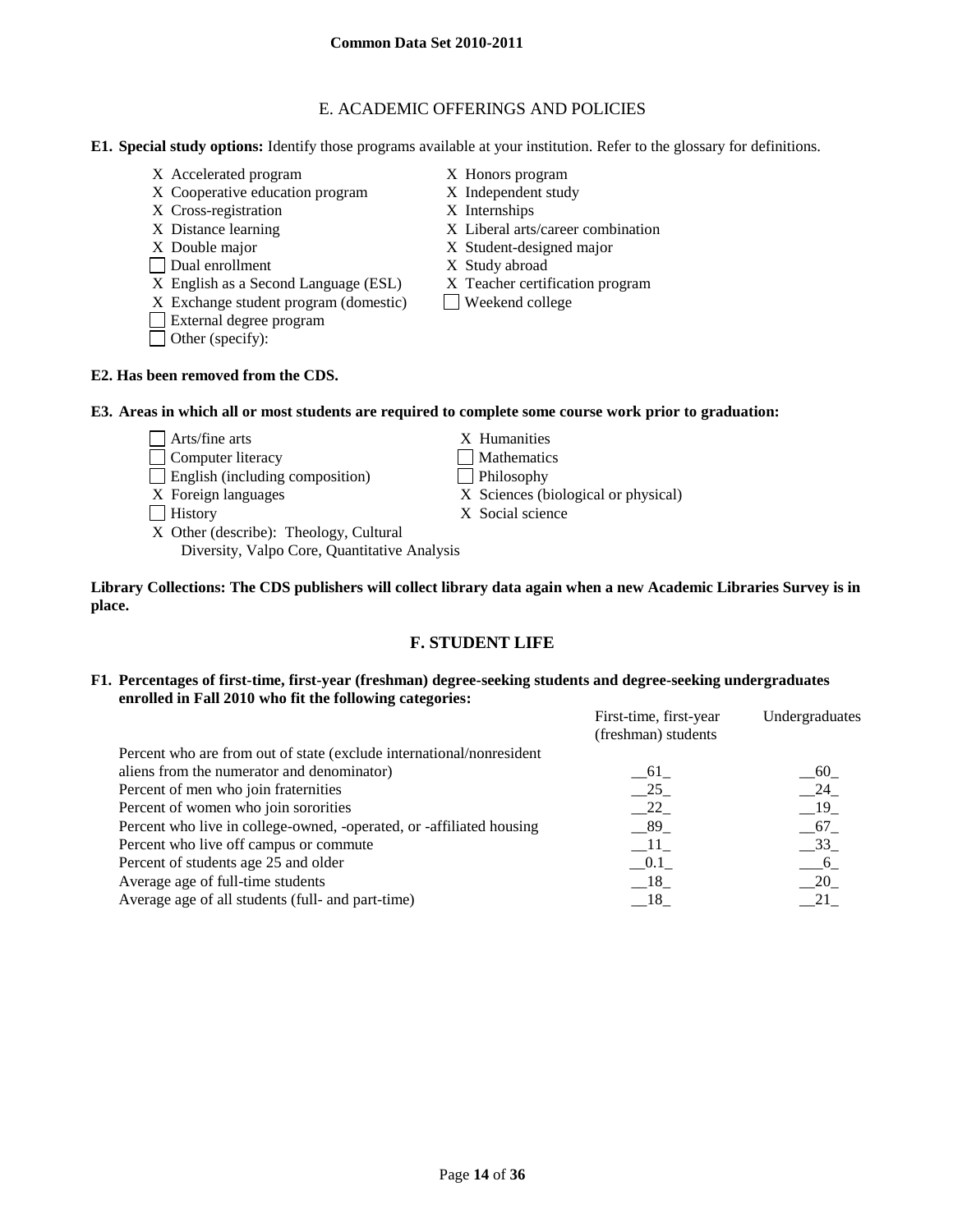| F2. Activities offered Identify those programs available at your institution. |
|-------------------------------------------------------------------------------|
|-------------------------------------------------------------------------------|

Other housing options (specify): \_\_\_\_\_\_\_\_\_\_\_\_\_\_\_\_\_\_\_\_\_\_\_\_\_\_\_\_\_\_\_\_\_\_\_\_\_\_\_\_\_\_\_\_\_\_\_\_\_\_\_

| X Campus Ministries<br>X Choral groups<br>X Concert band<br>X Dance<br>X Drama/theater<br>X International Student<br>Organization                      | X Literary magazine<br>Marching band<br>$\Box$ Model UN<br>X Music ensembles<br>X Musical theater<br>$\Box$ Opera | X Radio station<br>X Student government<br>X Student newspaper<br>Student-run film society<br>$\mathbf{1}$<br>X Symphony orchestra<br>$\Box$ Television station                      |  |  |  |  |
|--------------------------------------------------------------------------------------------------------------------------------------------------------|-------------------------------------------------------------------------------------------------------------------|--------------------------------------------------------------------------------------------------------------------------------------------------------------------------------------|--|--|--|--|
| X Jazz band                                                                                                                                            | X Pep band                                                                                                        | X Yearbook                                                                                                                                                                           |  |  |  |  |
| F3. ROTC (program offered in cooperation with Reserve Officers' Training Corps)                                                                        |                                                                                                                   |                                                                                                                                                                                      |  |  |  |  |
| Army ROTC is offered:<br>$\Box$ On campus<br>X At cooperating institution (name): _____University of Notre Dame but some courses are held at<br>$VU$ . |                                                                                                                   |                                                                                                                                                                                      |  |  |  |  |
| Naval ROTC is offered:<br>On campus                                                                                                                    |                                                                                                                   |                                                                                                                                                                                      |  |  |  |  |
| Air Force ROTC is offered:<br>$\Box$ On campus<br>$VU$ .                                                                                               |                                                                                                                   | X At cooperating institution (name): ___ University of Notre Dame but some courses are held at                                                                                       |  |  |  |  |
| institution.                                                                                                                                           |                                                                                                                   | F4. Housing: Check all types of college-owned, -operated, or -affiliated housing available for undergraduates at your                                                                |  |  |  |  |
| X Coed dorms<br>Men's dorms<br>X Women's dorms<br>Apartments for married students<br>X Apartments for single students                                  | X Theme housing                                                                                                   | Special housing for disabled students<br>$\Box$ Special housing for international students<br>X Fraternity/sorority housing<br>$\Box$ Cooperative housing<br>$\Box$ Wellness housing |  |  |  |  |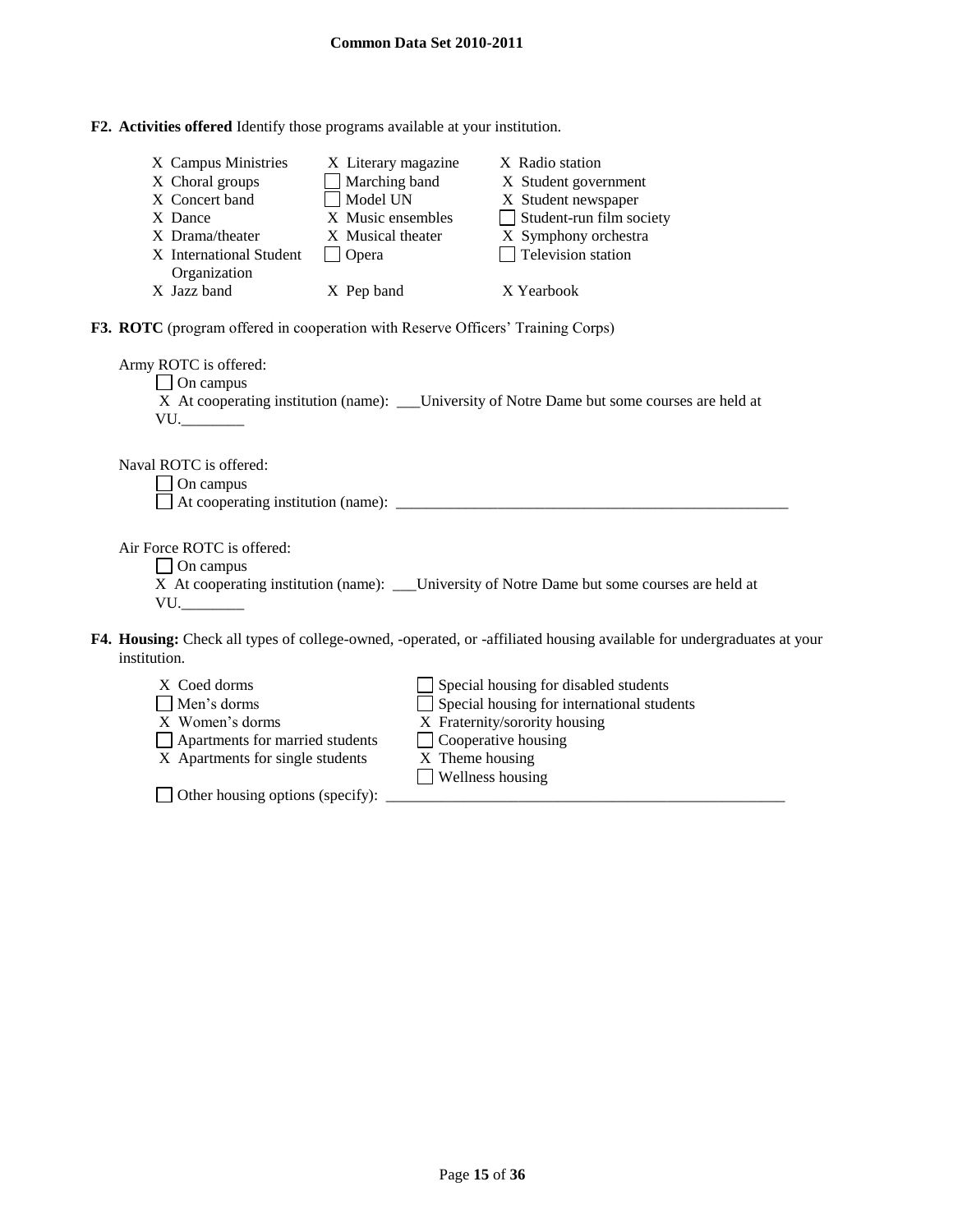## **G. ANNUAL EXPENSES**

#### G0. Please provide the URL of your institution's net price calculator:

## **Provide 2011-2012 academic year costs of attendance for the following categories that are applicable to your institution.**

#### **G1. Undergraduate full-time tuition, required fees, room and board**

Other:

List the typical tuition, required fees, and room and board for a full-time undergraduate student for the FULL 2011-2012 academic year (30 semester hours or 45 quarter hours for institutions that derive annual tuition by multiplying credit hour cost by number of credits). A full academic year refers to the period of time generally extending from September to June; usually equated to two semesters, two trimesters, three quarters, or the period covered by a four-one-four plan. Room and board is defined as double occupancy and 19 meals per week or the maximum meal plan. **Required fees** include only charges that all full-time students must pay that are *not* included in tuition (e.g., registration, health, or activity fees.) Do *not* include optional fees (e.g., parking, laboratory use).

|                             | <b>FIRST-YEAR</b> | <b>UNDERGRADUATES</b> |
|-----------------------------|-------------------|-----------------------|
| PRIVATE INSTITUTION         | 30,000            | 30,000                |
| Tuition:                    |                   |                       |
| PUBLIC INSTITUTION          |                   |                       |
| Tuition:                    |                   |                       |
| In-district:                |                   |                       |
| In-state (out-of-district): |                   |                       |
|                             |                   |                       |
| Out-of-state:               |                   |                       |
| <b>NONRESIDENT ALIEN:</b>   | 30,000            | 30,000                |
| Tuition:                    |                   |                       |
| <b>REQUIRED FEES:</b>       | 1,040             | 1,040                 |
|                             |                   |                       |
| <b>ROOM AND BOARD:</b>      |                   |                       |
| (on-campus)                 |                   |                       |
| <b>ROOM ONLY:</b>           | 5,356             | 5,356                 |
| (on-campus)                 |                   |                       |
| <b>BOARD ONLY:</b>          | 3,400             | 3,400                 |
| (on-campus meal plan)       |                   |                       |

Comprehensive tuition and room and board fee (if your college cannot provide separate tuition and room and board fees): \_\_\_\_\_\_\_\_\_\_\_\_\_\_\_\_\_\_\_\_\_\_\_

**G2. Number of credits per term a student can take for the stated full-time tuition** \_12\_\_minimum \_19\_maximum **G3.** Do tuition and fees vary by year of study (e.g., sophomore, junior, senior)? Yes X No G4. Do tuition and fees vary by undergraduate instructional program? X Yes No

**If yes, what percentage of full-time undergraduates pay more than the tuition and fees reported in G1? \_\_**College of Engineering students pay an additional fee of \$720. (12% of full-time undergraduates are in the College of Engineering.)**\_**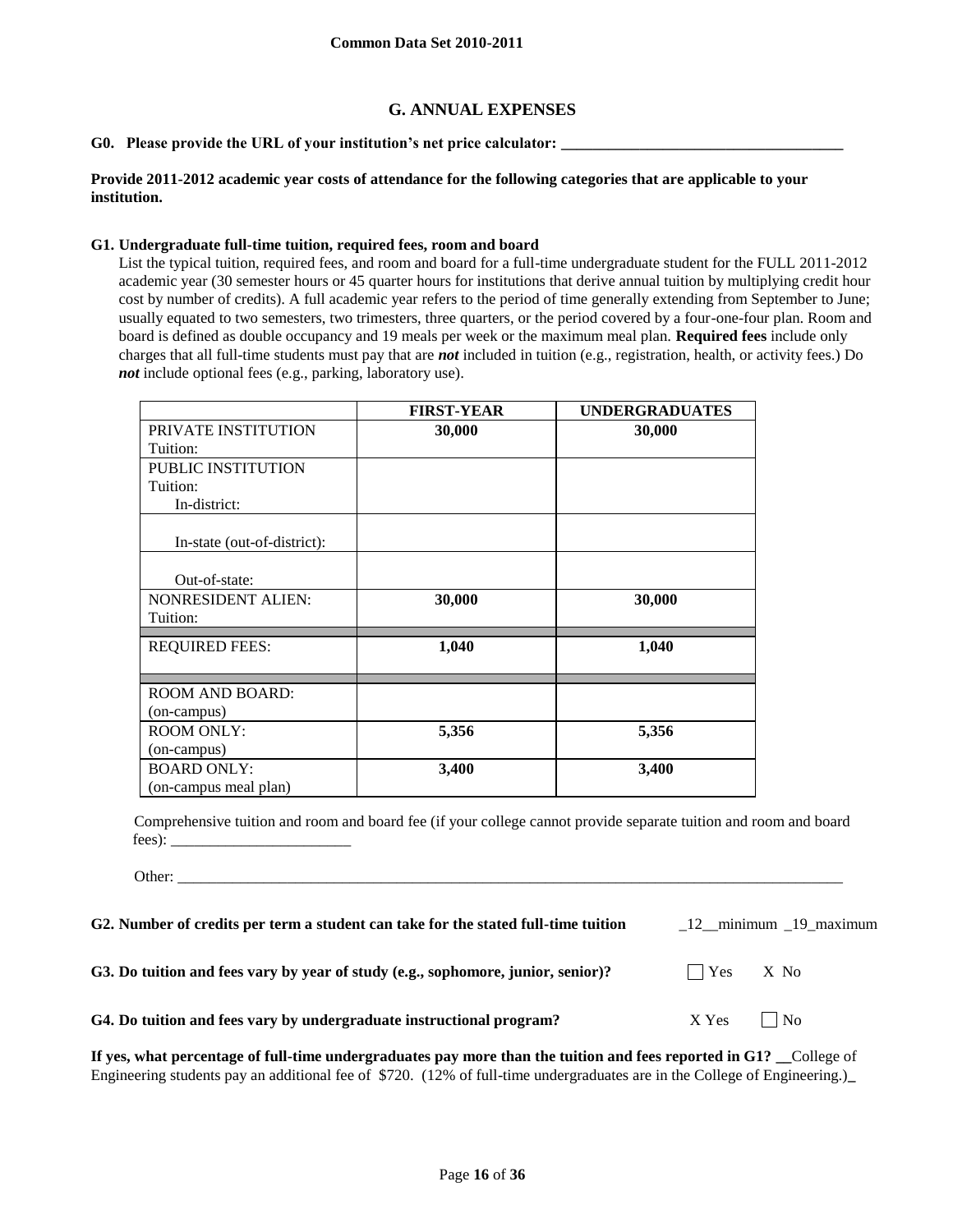# **G5. Provide the estimated expenses for a typical full-time undergraduate student:**

|                                                                                                                                     | <b>Residents</b> | <b>Commuters</b><br>(living at home) | <b>Commuters</b><br>(not living at home) |
|-------------------------------------------------------------------------------------------------------------------------------------|------------------|--------------------------------------|------------------------------------------|
| Books and supplies:                                                                                                                 | 1,200            | 1,200                                | 1,200                                    |
| Room only:                                                                                                                          |                  |                                      | 5,150                                    |
| Board only:                                                                                                                         |                  | 2,000                                | 2,000                                    |
| Room and board total (if<br>your college cannot provide<br>separate room and board<br>figures for commuters not<br>living at home): |                  |                                      |                                          |
| Transportation:                                                                                                                     | 750              | 750                                  | 750                                      |
| Other expenses:                                                                                                                     | 890              | 890                                  | 890                                      |

# **G6. Undergraduate per-credit-hour charges (tuition only):**

| <b>PRIVATE INSTITUTIONS:</b>        | 1,355 |
|-------------------------------------|-------|
| PUBLIC INSTITUTIONS<br>In-district: |       |
| In-state (out-of-district):         |       |
| Out-of-state:                       |       |
| <b>NONRESIDENT ALIENS:</b>          | 1,355 |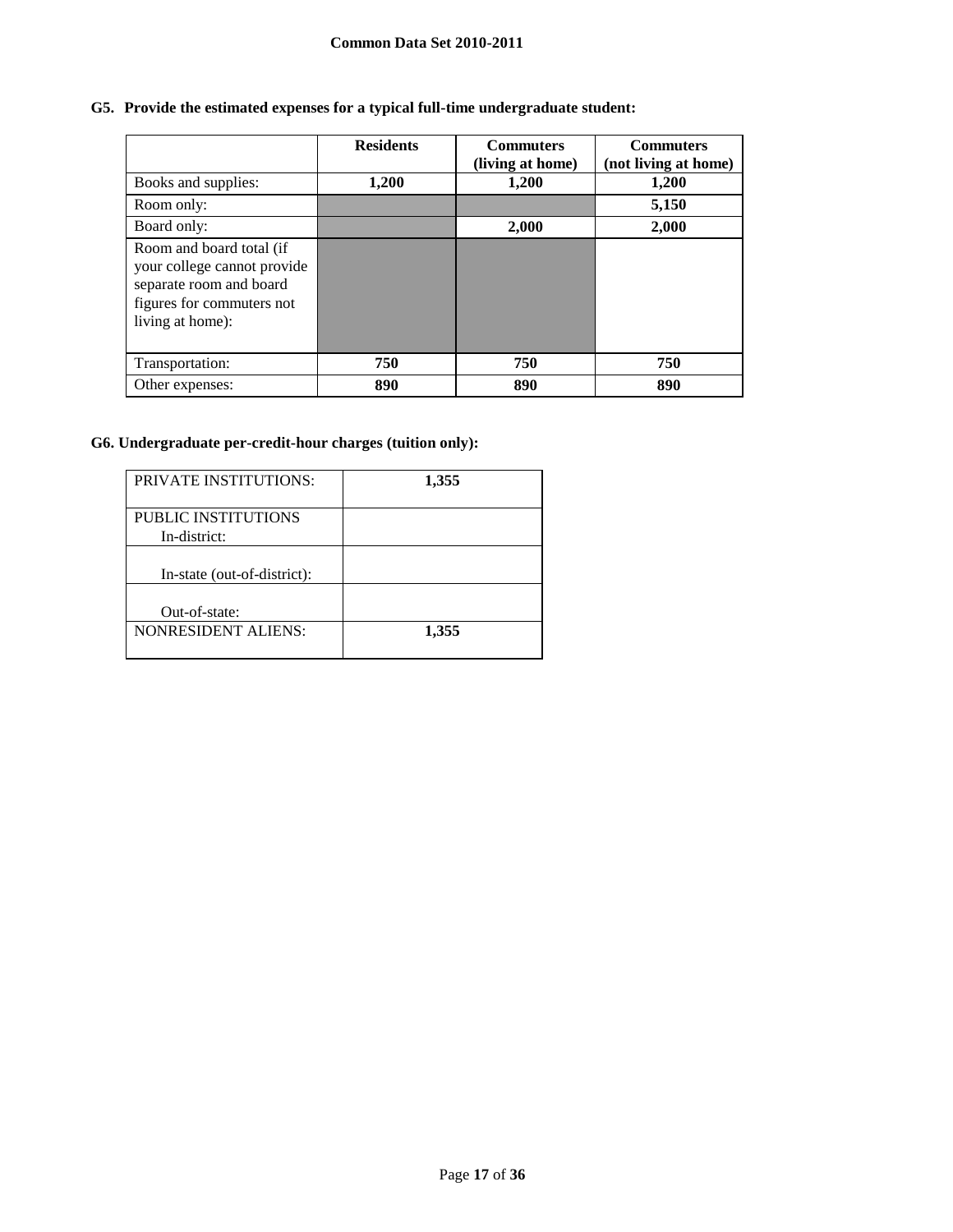# **H. FINANCIAL AID**

## **Please refer to the following financial aid definitions when completing Section H.**

**Awarded aid:** The dollar amounts offered to financial aid applicants.

**Financial aid applicant:** Any applicant who submits **any one of** the institutionally required financial aid applications/forms, such as the FAFSA.

**Indebtedness:** Aggregate dollar amount borrowed through any loan program (federal, state, subsidized, unsubsidized, private, etc.; excluding parent loans) while the student was enrolled at an institution. Student loans co-signed by a parent are assumed to be the responsibility of the student and **should** be included.

**Institutional scholarships and grants**: Endowed scholarships, annual gifts and tuition funded grants for which the institution determines the recipient.

**Financial need:** As determined by your institution using the federal methodology and/or your institution's own standards.

**Need-based aid:** College-funded or college-administered award from institutional, state, federal, or other sources for which a student must have financial need to qualify. This includes both institutional and non-institutional student aid (grants, jobs, and loans).

**Need-based scholarship or grant aid:** Scholarships and grants from institutional, state, federal, or other sources for which a student must have financial need to qualify.

**Need-based self-help aid:** Loans and jobs from institutional, state, federal, or other sources for which a student must demonstrate financial need to qualify.

**Non-need-based scholarship or grant aid:** Scholarships and grants, gifts, or merit-based aid from institutional, state, federal, or other sources (including unrestricted funds or gifts and endowment income) awarded solely on the basis of academic achievement, merit, or any other non-need-based reason. When reporting questions H1 and H2, non-need-based aid that is used to meet need should be counted as need-based aid.

**Note: Suggested order of precedence for counting non-need money as need-based:**

Non-need institutional grants Non-need tuition waivers Non-need athletic awards Non-need federal grants Non-need state grants Non-need outside grants Non-need student loans Non-need parent loans Non-need work

**Non-need-based self-help aid:** Loans and jobs from institutional, state, or other sources for which a student need not demonstrate financial need to qualify.

**External scholarships and grants:** Scholarships and grants received from outside (private) sources that students bring with them (e.g., Kiwanis, National Merit scholarships). The institution may process paperwork to receive the dollars, but it has no role in determining the recipient or the dollar amount awarded.

**Work study and employment**: Federal and state work study aid, and any employment packaged by your institution in financial aid awards.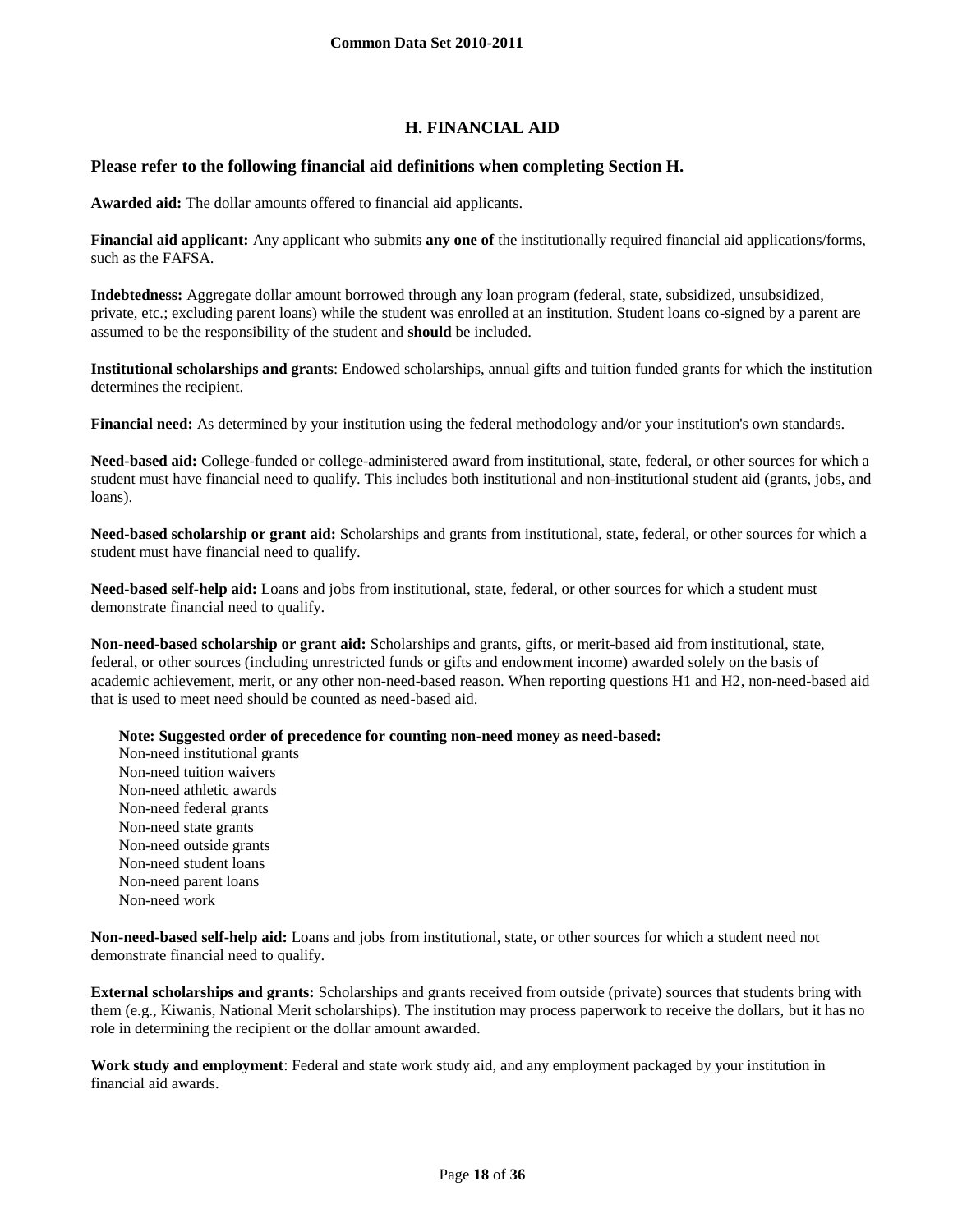## **Aid Awarded to Enrolled Undergraduates**

**H1.** Enter total dollar amounts **awarded** to enrolled full-time and less than full-time degree-seeking undergraduates **(using the same cohort reported in CDS Question B1, "total degree-seeking" undergraduates)** in the following categories. (Note: If the data being reported are final figures for the 2009-2010 academic year (see the next item below), use the 2009-2010 academic year's CDS Question B1 cohort.) Include aid awarded to international students (i.e., those not qualifying for federal aid). **Aid that is non-need-based but that was used to meet need should be reported in the need-based aid column. (For a suggested order of precedence in assigning categories of aid to cover need, see the entry for "non-need-based scholarship or grant aid" on the last page of the definitions section.)**

Indicate the academic year for which data are reported for **items H1**, **H2**, **H2A**, and **H6** below: 2010-2011 estimated or X 2009-2010 final

Which needs-analysis methodology does your institution use in awarding institutional aid? **(Formerly H3)** \_\_\_ Federal methodology (FM)

\_\_\_ Institutional methodology (IM)

\_X\_ Both FM and IM

|                                                | Need-based              | Non-need-based          |
|------------------------------------------------|-------------------------|-------------------------|
|                                                | (Include non-need-based | (Exclude non-need-based |
|                                                | aid use to meet need.)  | aid use to meet need.)  |
|                                                | \$                      | \$                      |
| <b>Scholarships/Grants</b>                     |                         |                         |
| Federal                                        |                         |                         |
|                                                | \$4,488,885             | \$411,297               |
| State (i.e., all states, not only the state in |                         |                         |
| which your institution is located)             | \$1,901,731             | \$7,134                 |
| Institutional: Endowed scholarships,           |                         |                         |
| annual gifts and tuition funded grants,        |                         |                         |
| awarded by the college, excluding athletic     | \$22,800,426            | \$8,274,865             |
| aid and tuition waivers (which are             |                         |                         |
| reported below).                               |                         |                         |
| Scholarships/grants from external sources      |                         |                         |
| (e.g., Kiwanis, National Merit) not            | \$643,030               | \$950,380               |
| awarded by the college                         |                         |                         |
| <b>Total Scholarships/Grants</b>               |                         |                         |
|                                                | \$29,834,072            | \$9,643,676             |
| <b>Self-Help</b>                               |                         |                         |
| Student loans from all sources (excluding      |                         |                         |
| parent loans)                                  | \$13,671,744            | \$4,468,614             |
|                                                |                         |                         |
| Federal Work-Study                             |                         |                         |
|                                                | \$676,309               |                         |
| State and other (e.g., institutional) work-    |                         |                         |
| study/employment (Note: Excludes Federal       | \$186,522               | \$914,364               |
| Work-Study captured above.)                    |                         |                         |
| <b>Total Self-Help</b>                         |                         |                         |
|                                                | \$14,534,575            | \$5,382,978             |
| <b>Parent Loans</b>                            | \$406,116               | \$4,684,991             |
| <b>Tuition Waivers</b>                         |                         |                         |
| Note: Reporting is optional. Report tuition    |                         |                         |
| waivers in this row if you choose to report    | \$860,304               | \$1,400,370             |
| them. Do not report tuition waivers            |                         |                         |
| elsewhere.                                     |                         |                         |
| <b>Athletic Awards</b>                         | \$1,854,131             | \$2,223,046             |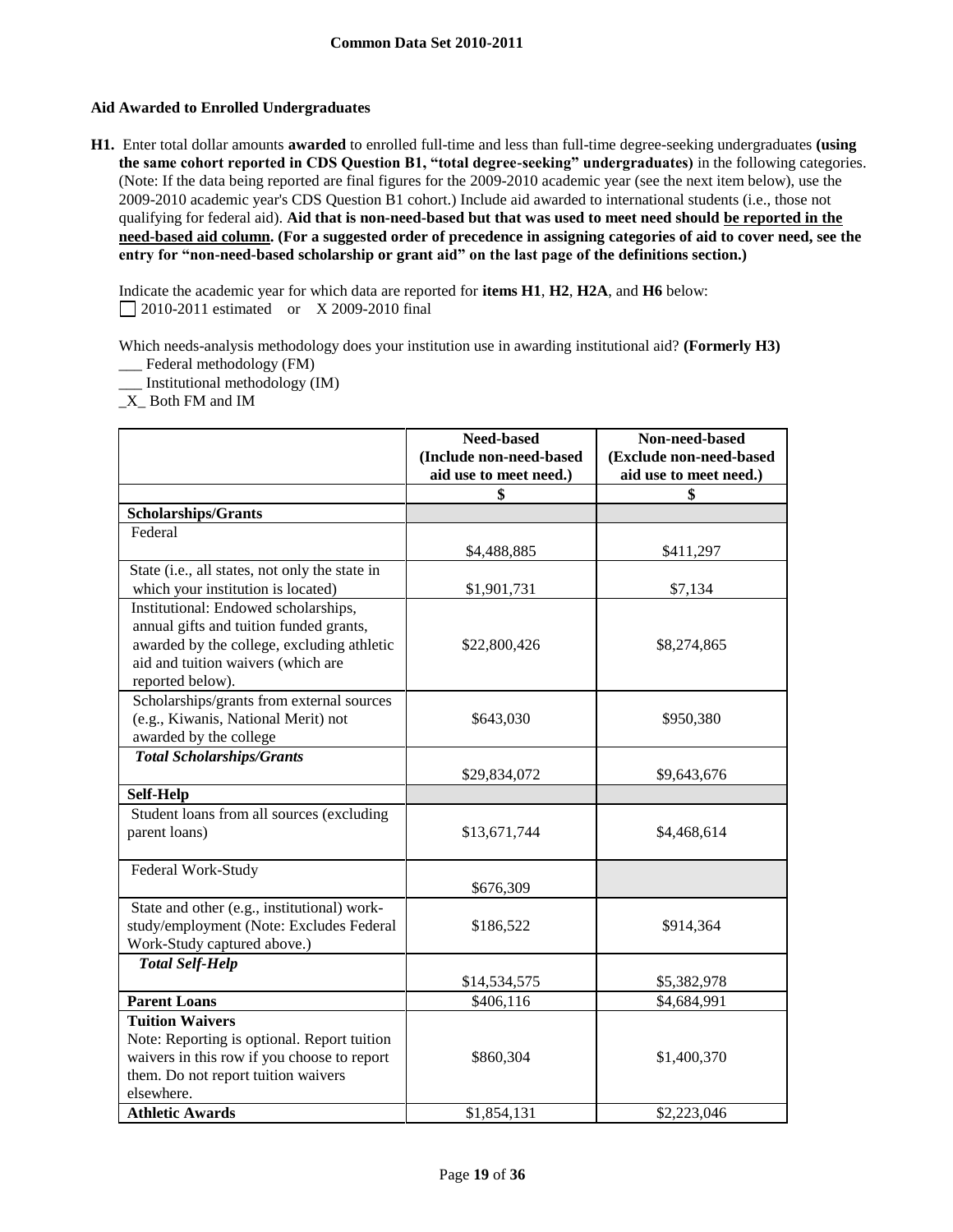## **Common Data Set 2010-2011**

**H2. Number of Enrolled Students Awarded Aid:** List the number of degree-seeking full-time and less-than-full-time undergraduates who applied for and were awarded financial aid from any source. **Aid that is non-need-based but that**  was used to meet need should be counted as need-based aid. Numbers should reflect the cohort awarded the dollars reported in H1. Note: In the chart below, students may be counted in more than one row, and full-time freshmen should also be counted as full-time undergraduates.

|                  |                                                                                | <b>First-time</b> | <b>Full-time</b> | <b>Less Than</b> |
|------------------|--------------------------------------------------------------------------------|-------------------|------------------|------------------|
|                  |                                                                                | <b>Full-time</b>  | Undergrad        | <b>Full-time</b> |
|                  |                                                                                | Freshmen          | (Incl. Fresh)    | Undergrad        |
| a)               | Number of degree-seeking undergraduate students (CDS Item B1 if                |                   |                  |                  |
|                  | reporting on Fall 2010 cohort)                                                 | 671               | 2813             | 138              |
| b)               | Number of students in line a who applied for need-based financial aid          | 613               | 2324             | 55               |
| $\mathbf{c})$    | Number of students in line <b>b</b> who were determined to have financial need | 531               | 2080             | 43               |
| $\rm d$          | Number of students in line c who were awarded any financial aid                |                   |                  |                  |
|                  |                                                                                | 531               | 2075             | 37               |
| e)               | Number of students in line d who were awarded any need-based                   |                   |                  |                  |
|                  | scholarship or grant aid                                                       | 526               | 2034             | 24               |
| f                | Number of students in line d who were awarded any need-based self-help<br>aid  | 394               | 1615             | 28               |
| g)               | Number of students in line d who were awarded any non-need-based               |                   |                  |                  |
|                  | scholarship or grant aid                                                       | 66                | 209              | $\boldsymbol{0}$ |
| h)               | Number of students in line d whose need was fully met (exclude PLUS            |                   |                  |                  |
|                  | loans, unsubsidized loans, and private alternative loans)                      | 106               | 358              | 1                |
| $\mathbf{i}$     | On average, the percentage of need that was met of students who were           |                   |                  |                  |
|                  | awarded any need-based aid. Exclude any aid that was awarded in excess         |                   |                  |                  |
|                  | of need as well as any resources that were awarded to replace EFC (PLUS        | 78.0%             | 77.0%            | 40.0%            |
|                  | loans, unsubsidized loans, and private alternative loans)                      |                   |                  |                  |
| j)               | The average financial aid package of those in line <b>d.</b> Exclude any       |                   |                  |                  |
|                  | resources that were awarded to replace EFC (PLUS loans, unsubsidized           |                   |                  |                  |
|                  | loans, and private alternative loans)                                          | \$22,795          | \$21,602         | \$8,112          |
| $\bf k$          | Average need-based scholarship or grant award of those in line e               |                   |                  |                  |
|                  |                                                                                | \$19,114          | \$17,177         | \$6,753          |
| $\left  \right $ | Average need-based self-help award (excluding PLUS loans,                      |                   |                  |                  |
|                  | unsubsidized loans, and private alternative loans) of those in line f          | \$5,552           | \$5,566          | \$3,967          |
| m)               | Average need-based loan (excluding PLUS loans, unsubsidized loans,             |                   |                  |                  |
|                  | and private alternative loans) of those in line f who were awarded a need-     |                   |                  |                  |
|                  | based loan                                                                     | \$5,244           | \$5,150          | \$3,871          |

**H2A. Number of Enrolled Students Awarded Non-need-based Scholarships and Grants:** List the number of degreeseeking full-time and less-than-full-time undergraduates who had no financial need and who were awarded institutional non-need-based scholarship or grant aid. Numbers should reflect the cohort awarded the dollars reported in H1. Note: In the chart below, students may be counted in more than one row, and full-time freshmen should also be counted as full-time undergraduates.

|          |                                                                            | <b>First-time</b><br><b>Full-time</b> | <b>Full-time</b><br>Undergrad | <b>Less Than</b><br><b>Full-time</b> |
|----------|----------------------------------------------------------------------------|---------------------------------------|-------------------------------|--------------------------------------|
|          |                                                                            | Freshmen                              | (Incl. Fresh)                 | <b>Undergrad</b>                     |
| n)       | Number of students in line <b>a</b> who had no financial need and who were |                                       |                               |                                      |
|          | awarded institutional non-need-based scholarship or grant aid (exclude     | 122                                   | 557                           | 3                                    |
|          | those who were awarded athletic awards and tuition benefits)               |                                       |                               |                                      |
| $\Omega$ | Average dollar amount of institutional non-need-based scholarship and      |                                       |                               |                                      |
|          | grant aid awarded to students in line <b>n</b>                             | \$10,026                              | \$9,427                       | \$6,297                              |
| p)       | Number of students in line a who were awarded an institutional non-need-   |                                       |                               |                                      |
|          | based athletic scholarship or grant                                        | 17                                    | 60                            | $\Omega$                             |
| q)       | Average dollar amount of institutional non-need-based athletic             |                                       |                               |                                      |
|          | scholarships and grants awarded to students in line <b>p</b>               | \$22,450                              | \$23,010                      | \$0                                  |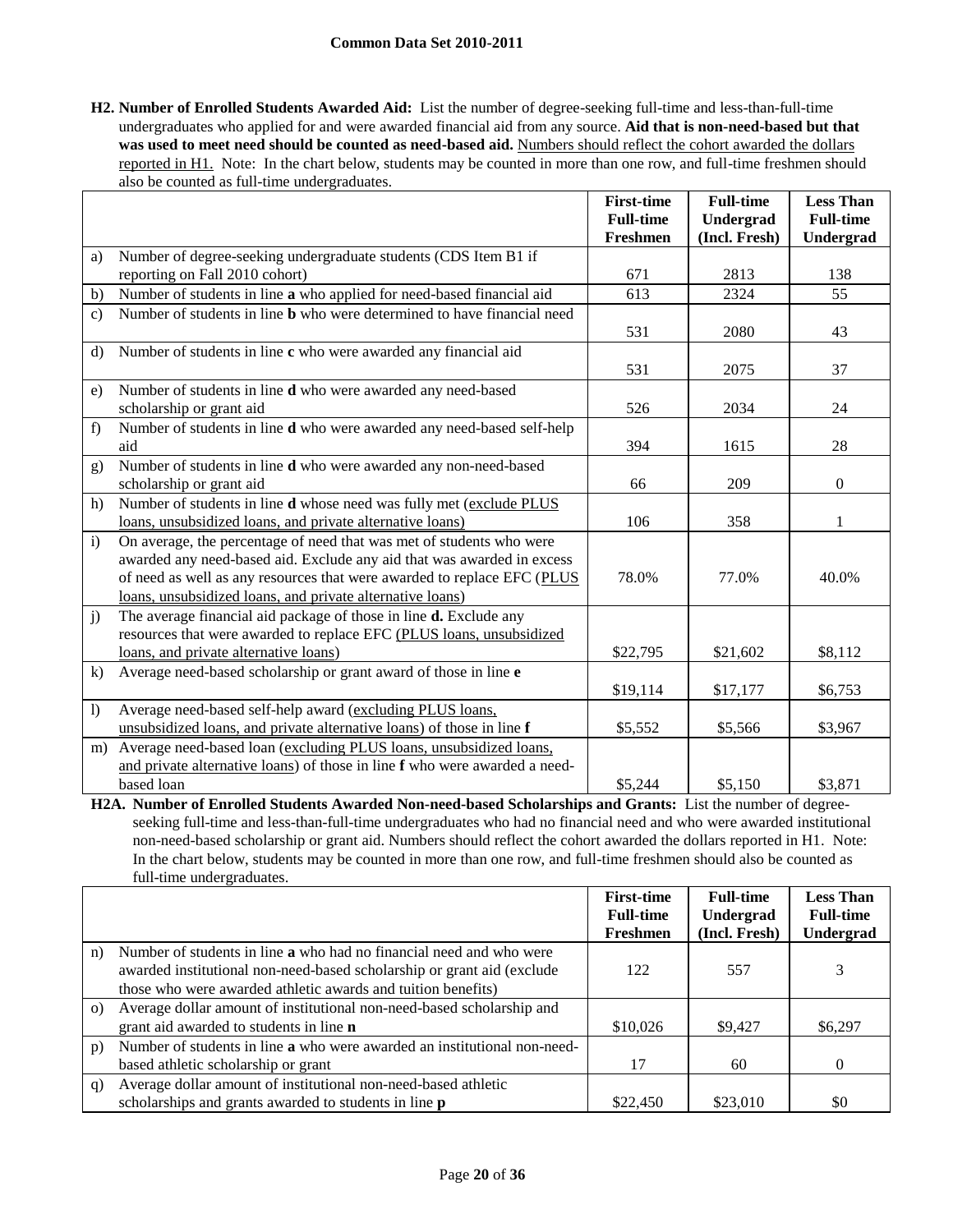**Note:** These are the graduates and loan types to include and exclude in order to fill out CDS H4, H4a, H5 and H5a.

Include:

- \* 2010 undergraduate class who graduated between July 1, 2009 and June 30, 2010 who started at your institution as first-time students and received a bachelor's degree between July 1, 2009 and June 30, 2010.
- only loans made to students who borrowed while enrolled at your institution.
- \* co-signed loans.

Exclude:

- \* those who transferred in.
- money borrowed at other institutions.

H4. Provide the percentage of the class (defined above) who borrowed at any time through any loan programs (institutional, state, Federal Perkins, Federal Stafford Subsidized and Unsubsidized, private loans that were certified by your institution, etc.; exclude parent loans). Include both Federal Direct Student Loans and Federal Family Education Loans.  $-72$  %

H4a. Provide the percentage of the class (defined above) who borrowed at any time through federal loan programs--Federal Perkins, Federal Stafford Subsidized and Unsubsidized. Include both Federal Direct Student Loans and Federal Family Education Loans. NOTE: exclude all institutional, state, private alternative loans and parent loans. \_\_72\_\_%

H5. Report the average per-undergraduate-borrower cumulative principal borrowed of those in line H4. \$\_\_33,024\_\_\_\_\_

H5a. Report the average per-undergraduate-borrower cumulative principal borrowed, of those in H4a, through federal loan programs--Federal Perkins, Federal Stafford Subsidized and Unsubsidized. Include both Federal Direct Student Loans and Federal Family Education Loans. These are listed in line H4a. NOTE: exclude all institutional, state, private alternative loans and exclude parent loans. \$ 23,466

**Aid to Undergraduate Degree-seeking Nonresident Aliens** (Note: Report numbers and dollar amounts for the same academic year checked in item H1.)

**H6.** Indicate your institution's policy regarding institutional scholarship and grant aid for undergraduate degree-seeking nonresident aliens:

- $\Box$ Institutional need-based scholarship or grant aid is available
- $X$  Institutional non-need-based scholarship or grant aid is available<br>
Institutional scholarship and grant aid is not available
	- Institutional scholarship and grant aid is not available

If institutional financial aid is available for undergraduate degree-seeking nonresident aliens, provide the number of undergraduate degree-seeking nonresident aliens who were awarded need-based or non-need-based aid: \_\_50\_\_

Average dollar amount of institutional financial aid awarded to undergraduate degree-seeking nonresident aliens: \$ \_\_\_\_14,255\_\_\_\_

Total dollar amount of institutional financial aid awarded to undergraduate degree-seeking nonresident aliens:  $$ -711,286$ 

**H7.** Check off all financial aid forms nonresident alien first-year financial aid applicants must submit:

| Institution's own financial aid form              |
|---------------------------------------------------|
| CSS/Financial Aid PROFILE                         |
| International Student's Financial Aid Application |
| International Student's Certification of Finances |
| Other:                                            |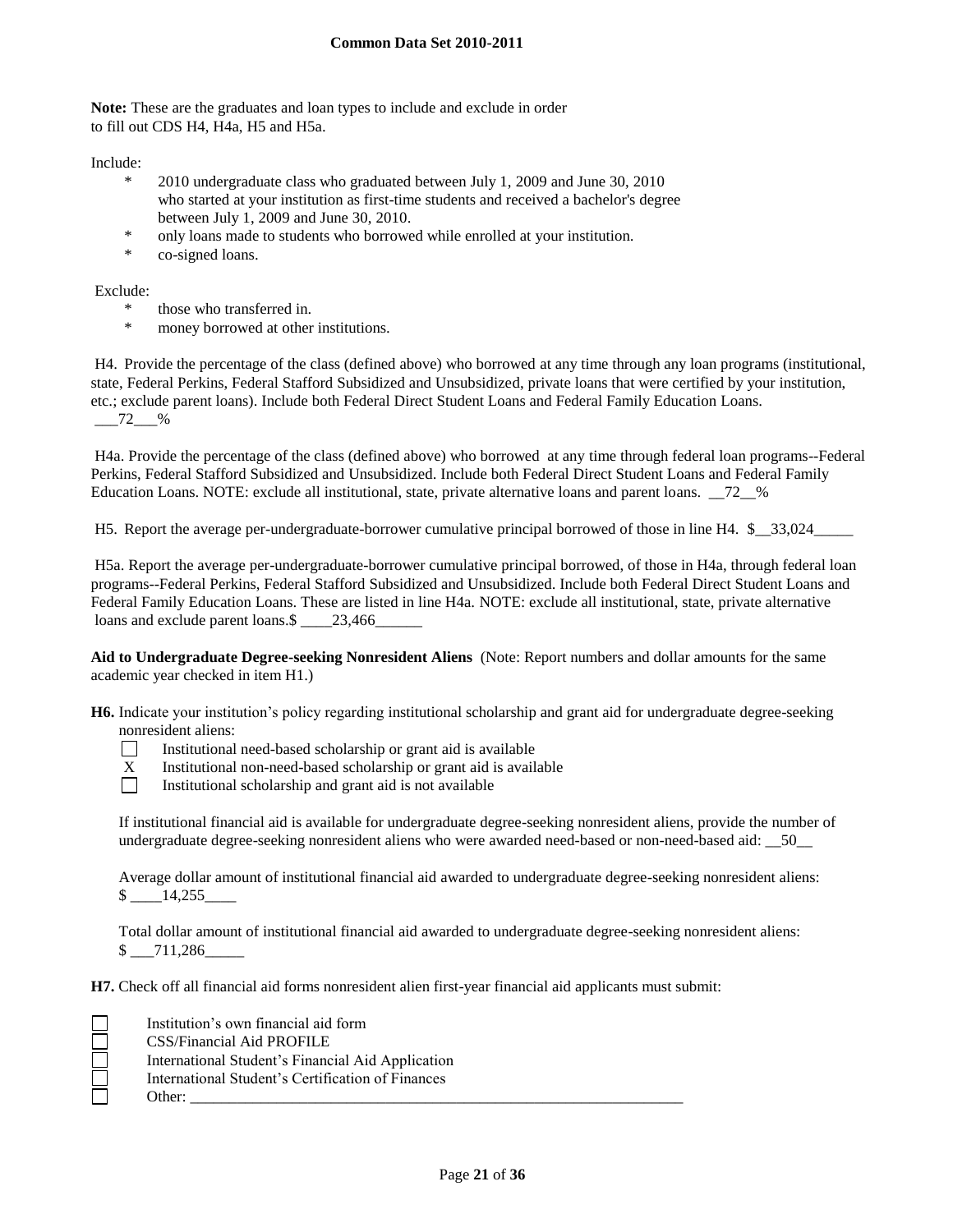## **Process for First-Year/Freshman Students**

**H8.** Check off all financial aid forms domestic first-year (freshman) financial aid applicants must submit:

| X | <b>FAFSA</b>                         |
|---|--------------------------------------|
|   | Institution's own financial aid form |
|   | <b>CSS/Financial Aid PROFILE</b>     |
|   | State aid form                       |
|   | Noncustodial PROFILE                 |
|   | <b>Business/Farm Supplement</b>      |
|   | Other:                               |

**H9.** Indicate filing dates for first-year (freshman) students:

Priority date for filing required financial aid forms: \_\_\_3/1\_\_\_\_\_\_ Deadline for filing required financial aid forms: \_\_\_\_\_\_\_\_\_\_\_\_\_\_\_\_\_\_\_\_\_\_\_\_\_\_\_\_\_\_\_ No deadline for filing required forms (applications processed on a rolling basis): \_\_\_\_\_\_\_\_\_\_\_\_\_\_\_\_

**H10.** Indicate notification dates for first-year (freshman) students (answer a or b):

a.) Students notified on or about (date): \_\_\_\_\_\_\_\_\_\_\_\_\_

b.) Students notified on a rolling basis: yes/no If yes, starting date: \_\_3/1\_\_\_

#### **H11.** Indicate reply dates:

Students must reply by (date): \_\_\_\_\_5/1\_\_\_\_\_\_\_ or within \_\_\_4\_\_\_ weeks of notification.

## **Types of Aid Available**

Please check off all types of aid available to undergraduates at your institution:

## **H12.** Loans

## FEDERAL DIRECT STUDENT LOAN PROGRAM (DIRECT LOAN)

- X Direct Subsidized Stafford Loans
- X Direct Unsubsidized Stafford Loans
- X Direct PLUS Loans
- $X$  Federal Perkins Loans<br>
Federal Nursing Loans
- Federal Nursing Loans
- $\Box$ State Loans
- X College/university loans from institutional funds
- X Other (specify): \_\_\_\_\_\_\_Private/alternative education loans if credit standards met.

#### **H13.** Scholarships and Grants

#### NEED-BASED:

- X Federal Pell
- X SEOG
- X State scholarships/grants<br>X Private scholarships
- X Private scholarships<br>X College/university scholarships<br>United Negro College
- College/university scholarship or grant aid from institutional funds
- United Negro College Fund
- Federal Nursing Scholarship
	- Other (specify):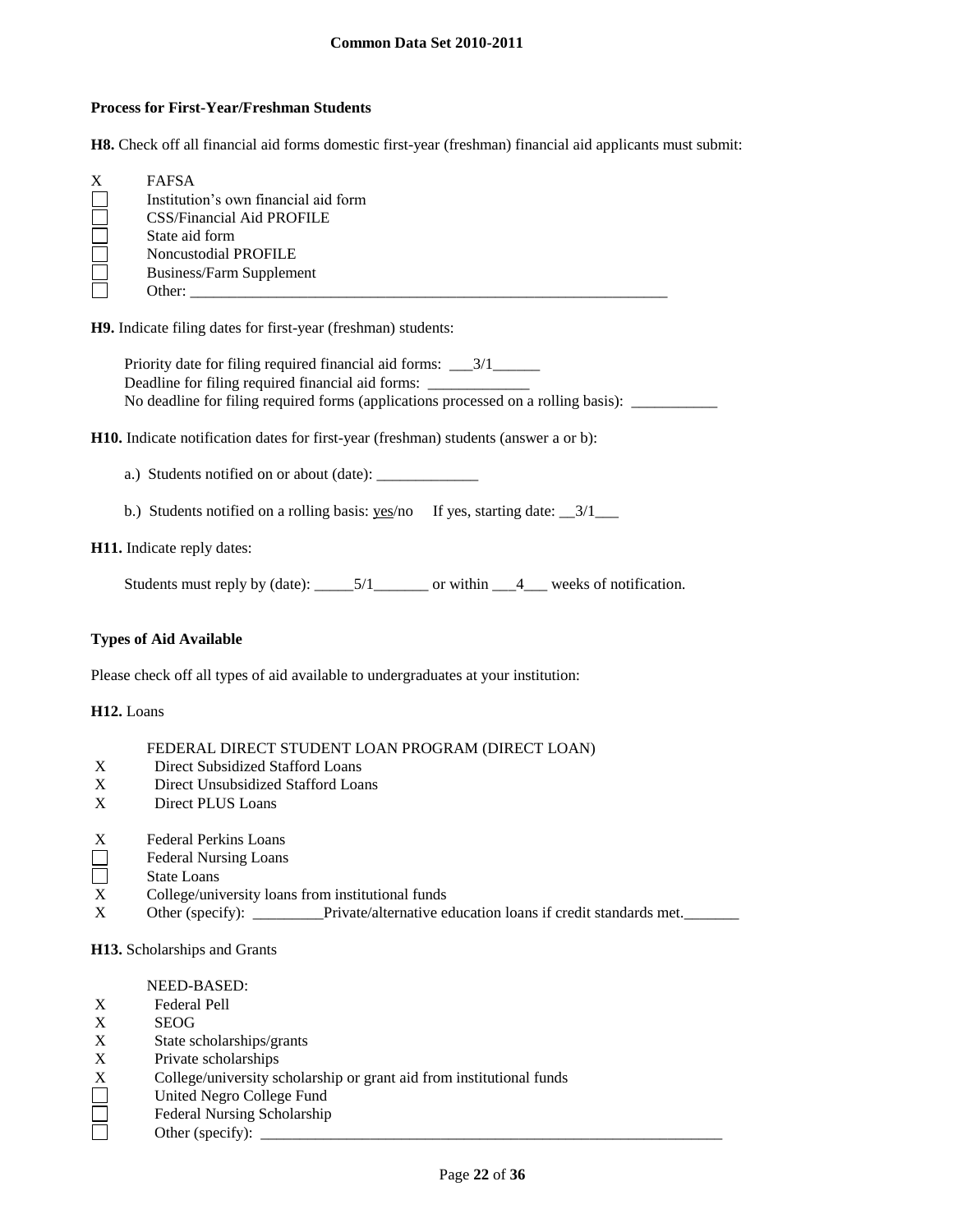## **Common Data Set 2010-2011**

| Non-need | <b>Need-based</b> |                    | Non-need | <b>Need-based</b> |                          |
|----------|-------------------|--------------------|----------|-------------------|--------------------------|
|          |                   | Academics          |          |                   | Leadership               |
|          |                   | Alumni affiliation |          |                   | Minority status          |
|          |                   | Art                |          |                   | Music/drama              |
|          |                   | Athletics          |          |                   | Religious affiliation    |
|          |                   | Job skills         |          | х                 | State/district residency |
|          |                   | <b>ROTC</b>        |          |                   |                          |

**H14.** Check off criteria used in awarding institutional aid. Check all that apply.

**H15**. If your institution has recently implemented any major financial aid policy, program, or initiative to make your institution more affordable to incoming students such as replacing loans with grants, or waiving costs for families below a certain income level please provide details below: \_\_\_\_\_\_\_\_\_\_\_\_\_\_\_\_\_\_\_\_\_\_\_\_\_\_\_\_\_

\_\_\_\_\_\_\_\_\_\_\_\_\_\_\_\_\_\_\_\_\_\_\_\_\_\_\_\_\_\_\_\_\_\_\_\_\_\_\_\_\_\_\_\_\_\_\_\_\_\_\_\_\_\_\_\_\_\_\_\_\_\_\_\_\_\_\_\_\_\_\_\_\_\_\_\_\_\_\_\_\_\_

\_\_\_\_\_\_\_\_\_\_\_\_\_\_\_\_\_\_\_\_\_\_\_\_\_\_\_\_\_\_\_\_\_\_\_\_\_\_\_\_\_\_\_\_\_\_\_\_\_\_\_\_\_\_\_\_\_\_\_\_\_\_\_\_\_\_\_\_\_\_\_\_\_\_\_\_\_\_\_\_\_\_\_\_\_\_\_\_\_\_\_\_\_\_\_\_\_\_

\_\_\_\_\_\_\_\_\_\_\_\_\_\_\_\_\_\_\_\_\_\_\_\_\_\_\_\_\_\_\_\_\_\_\_\_\_\_\_\_\_\_\_\_\_\_\_\_\_\_\_\_\_\_\_\_\_\_\_\_\_\_\_\_\_\_\_\_\_\_\_\_\_\_\_\_\_\_\_\_\_\_\_\_\_\_\_\_\_\_\_\_\_\_\_\_\_\_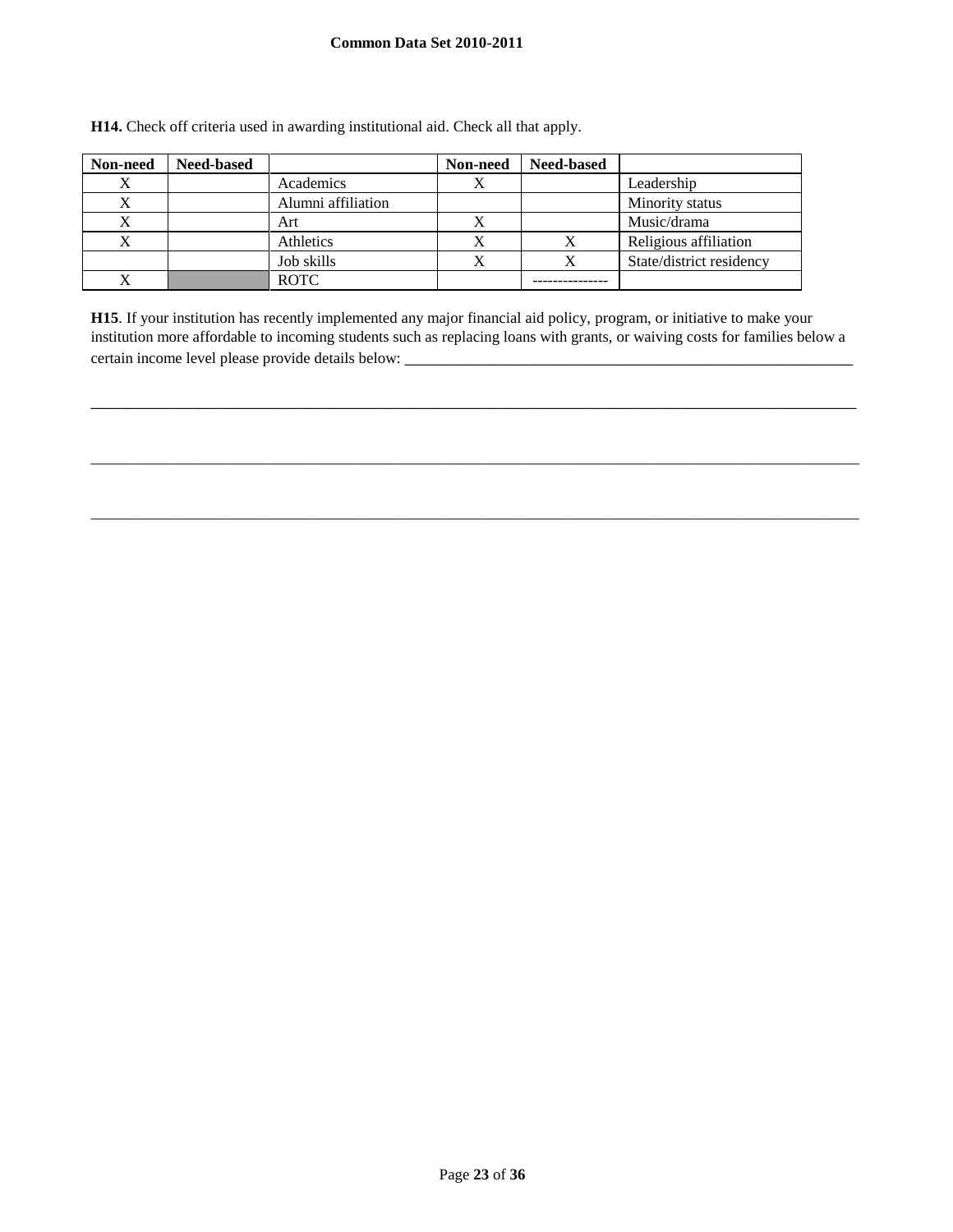# **I. INSTRUCTIONAL FACULTY AND CLASS SIZE**

### **I-1. Please report the number of instructional faculty members in each category for Fall 2010. Include faculty who are on your institution's payroll on the census date your institution uses for IPEDS/AAUP.**

The following definition of full-time instructional faculty is used by the American Association of University Professors (AAUP) in its annual Faculty Compensation Survey (the part time definitions are not used by AAUP). Instructional Faculty is defined as those members of the instructional-research staff whose major regular assignment is instruction, including those with released time for research. Use the chart below to determine inclusions and exclusions:

|                                                                                                                                                                                                                                             | Full-time | Part-time                                                                   |
|---------------------------------------------------------------------------------------------------------------------------------------------------------------------------------------------------------------------------------------------|-----------|-----------------------------------------------------------------------------|
| (a) instructional faculty in preclinical and clinical medicine, faculty<br>who are not paid (e.g., those who donate their services or are in the<br>military), or research-only faculty, post-doctoral fellows, or pre-<br>doctoral fellows | Exclude   | Include only if<br>they teach one or<br>more non-clinical<br>credit courses |
| (b) administrative officers with titles such as dean of students,<br>librarian, registrar, coach, and the like, even though they may devote<br>part of their time to classroom instruction and may have faculty<br>status                   | Exclude   | Include if they<br>teach one or more<br>non-clinical credit<br>courses      |
| (C) other administrators/staff who teach one or more non-clinical<br>credit courses even though they do not have faculty status                                                                                                             | Exclude   | Include                                                                     |
| (d) undergraduate or graduate students who assist in the instruction<br>of courses, but have titles such as teaching assistant, teaching<br>fellow, and the like                                                                            | Exclude   | Exclude                                                                     |
| (e) faculty on sabbatical or leave with pay                                                                                                                                                                                                 | Include   | Exclude                                                                     |
| (f) faculty on leave without pay                                                                                                                                                                                                            | Exclude   | Exclude                                                                     |
| (g) replacement faculty for faculty on sabbatical leave or leave with<br>pay                                                                                                                                                                | Exclude   | Include                                                                     |

*Full-time instructional faculty:* faculty employed on a full-time basis for instruction (including those with released time for research)

*Part-time instructional faculty:* Adjuncts and other instructors being paid solely for part-time classroom instruction. Also includes full-time faculty teaching less than two semesters, three quarters, two trimesters, or two four-month sessions. Employees who are not considered full-time instruction faculty but who teach one or more non-clinical credit courses may be counted as part-time faculty.

*Minority faculty*: includes faculty who designate themselves as Black, non-Hispanic; American Indian or Alaska Native; Asian, Native Hawaiian or other Pacific Islander, or Hispanic.

*Doctorate*: includes such degrees as Doctor of Philosophy, Doctor of Education, Doctor of Juridical Science, and Doctor of Public Health in any field such as arts, sciences, education, engineering, business, and public administration. Also includes terminal degrees formerly designated as "first professional," including dentistry (DDS or DMD), medicine (MD), optometry (OD), osteopathic medicine (DO), pharmacy (DPharm or BPharm), podiatric medicine (DPM), veterinary medicine (DVM), chiropractic (DC or DCM), or law (JD).

*Terminal master's degree*: a master's degree that is considered the highest degree in a field: example, M. Arch (in architecture) and MFA (master of fine arts in art or theater).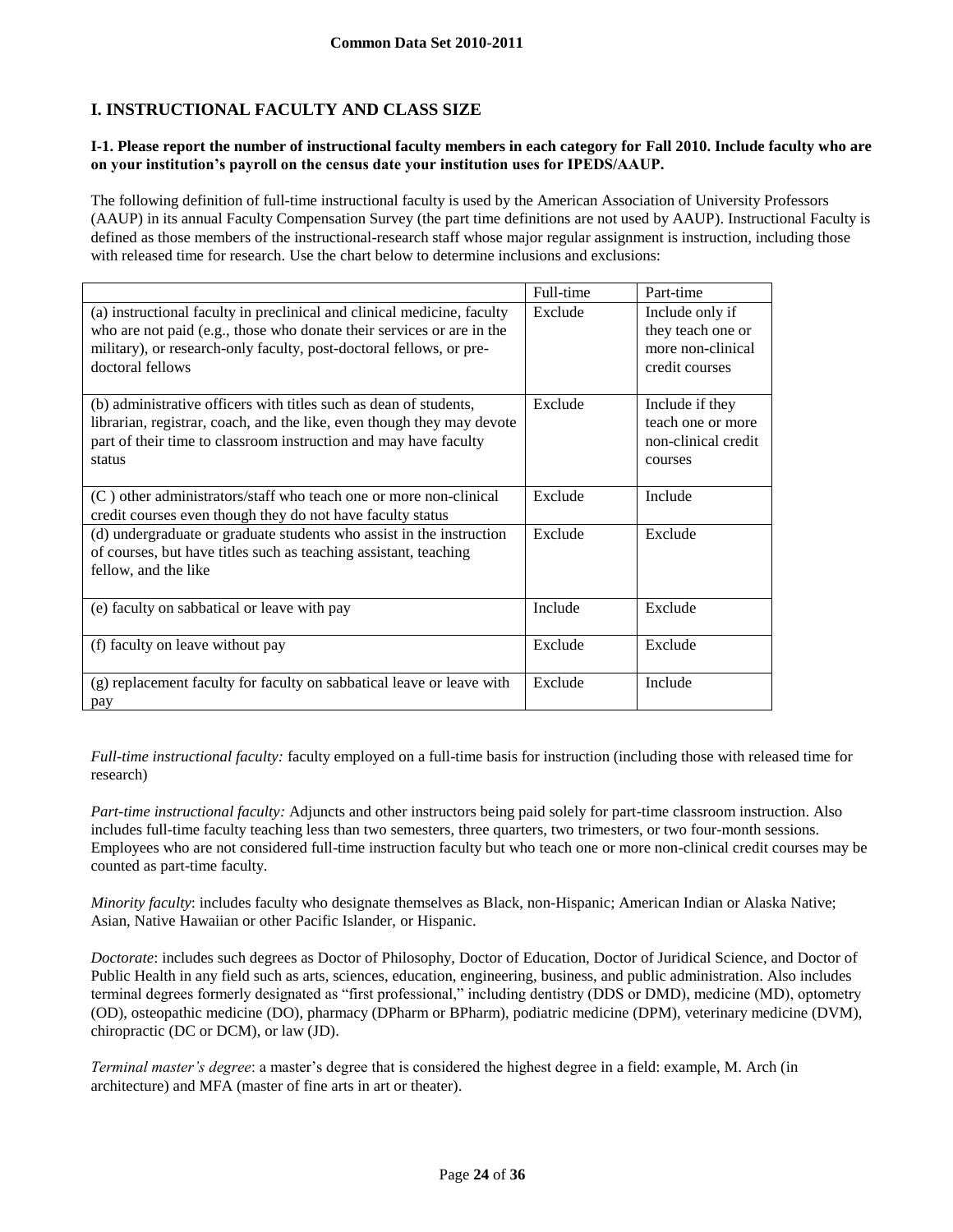|                                                         | <b>Full-time</b> | Part-time | <b>Total</b> |
|---------------------------------------------------------|------------------|-----------|--------------|
| Total number of instructional faculty<br>a.)            | 252              | 114       | 366          |
| Total number who are members of minority<br>b.)         | 18               | 12        | 30           |
| groups                                                  |                  |           |              |
| Total number who are women<br>c.                        | 81               | 67        | 148          |
| Total number who are men<br>d.                          | 171              | 47        | 218          |
| Total number who are nonresident aliens<br>$e$ .        | 8                | 3         | 11           |
| (international)                                         |                  |           |              |
| Total number with doctorate, or other<br>$f_{\cdot}$ )  | 229              | 50        | 279          |
| terminal degree                                         |                  |           |              |
| Total number whose highest degree is a<br>g.)           | 23               | 34        | 57           |
| master's but not a terminal master's                    |                  |           |              |
| Total number whose highest degree is a<br>h.            | $\theta$         | 5         | 5            |
| bachelor's                                              |                  |           |              |
| Total number whose highest degree is<br>$i$ .           | $\theta$         | 25        | 25           |
| unknown or other (Note: Items $f$ , $g$ , $h$ , and $i$ |                  |           |              |
| must sum up to item <b>a</b> .)                         |                  |           |              |
| j.) Total number in stand-alone                         | 34               | 25        | 59           |
| graduate/professional programs in which faculty         |                  |           |              |
| teach virtually only graduate-level students            |                  |           |              |

## **I-2. Student to Faculty Ratio**

Report the Fall 2010 ratio of full-time equivalent students (full-time plus 1/3 part time) to full-time equivalent instructional faculty (full time plus 1/3 part time). In the ratio calculations, exclude both faculty and students in stand-alone graduate or professional programs such as medicine, law, veterinary, dentistry, social work, business, or public health in which faculty teach virtually only graduate level students. Do not count undergraduate or graduate student teaching assistants as faculty.

Fall 2010 Student to Faculty ratio: \_\_\_\_13\_\_\_\_ to 1 (based on \_\_3191\_\_ students and \_\_\_\_248\_\_\_ faculty).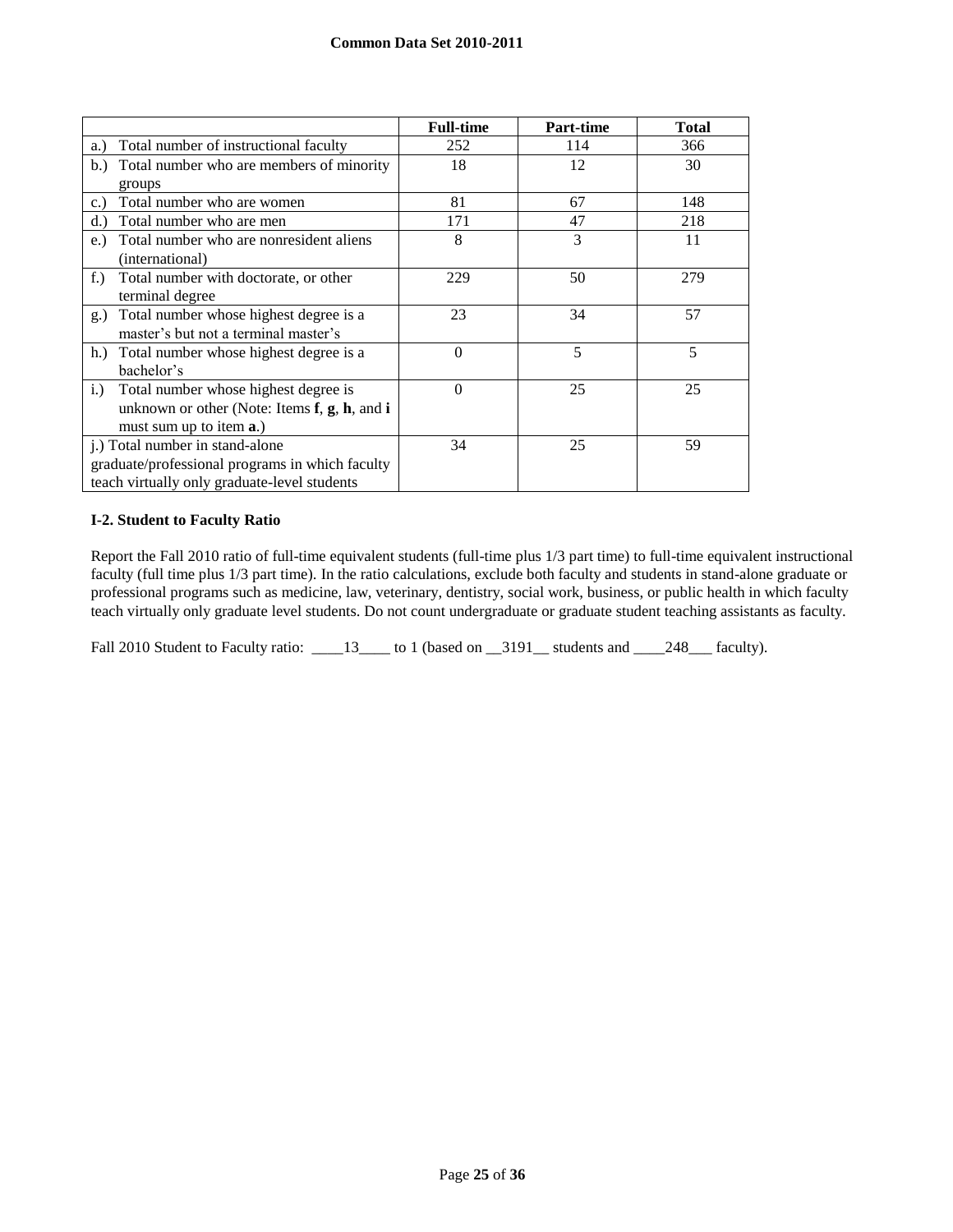## **I-3. Undergraduate Class Size**

**SECTIONS**

In the table below, please use the following definitions to report information about the size of classes and class sections offered in the Fall 2010 term.

*Class Sections:* A class section is an organized course offered for credit, identified by discipline and number, meeting at a stated time or times in a classroom or similar setting, and not a subsection such as a laboratory or discussion session. Undergraduate class sections are defined as any sections in which at least one degree-seeking undergraduate student is enrolled for credit. Exclude distance learning classes and noncredit classes and individual instruction such as dissertation or thesis research, music instruction, or one-to-one readings. Exclude students in independent study, co-operative programs, internships, foreign language taped tutor sessions, practicums, and all students in one-on-one classes. Each class section should be counted only once and should not be duplicated because of course catalog cross-listings.

*Class Subsections:* A class subsection includes any subsection of a course, such as laboratory, recitation, and discussion subsections that are supplementary in nature and are scheduled to meet separately from the lecture portion of the course. Undergraduate subsections are defined as any subsections of courses in which degree-seeking undergraduate students enrolled for credit. As above, exclude noncredit classes and individual instruction such as dissertation or thesis research, music instruction, or one-to-one readings. Each class subsection should be counted only once and should not be duplicated because of cross-listings.

Using the above definitions, please report for each of the following class-size intervals the number of *class sections* and *class subsections* offered in Fall 2010. For example, a lecture class with 800 students who met at another time in 40 separate labs with 20 students should be counted once in the "100+" column in the class section column and 40 times under the "20-29" column of the class subsections table.

## **Number of Class Sections with Undergraduates Enrolled**

| Chael Pragnatic Chapp Dine (browned Hampbers) |       |       |         |       |       |       |        |       |
|-----------------------------------------------|-------|-------|---------|-------|-------|-------|--------|-------|
|                                               | 2-9   | 10-19 | $20-29$ | 30-39 | 40-49 | 50-99 | $100+$ | Total |
| <b>CLASS</b><br><b>SECTIONS</b>               | 63    | 229   | 200     | 68    | 19    | 19    |        | 604   |
|                                               |       |       |         |       |       |       |        |       |
|                                               | $2-9$ | 10-19 | $20-29$ | 30-39 | 40-49 | 50-99 | $100+$ | Total |
| <b>CLASS SUB-</b>                             | 47    | 52    | 39      |       |       |       |        | 142   |

#### **Undergraduate Class Size (provide numbers)**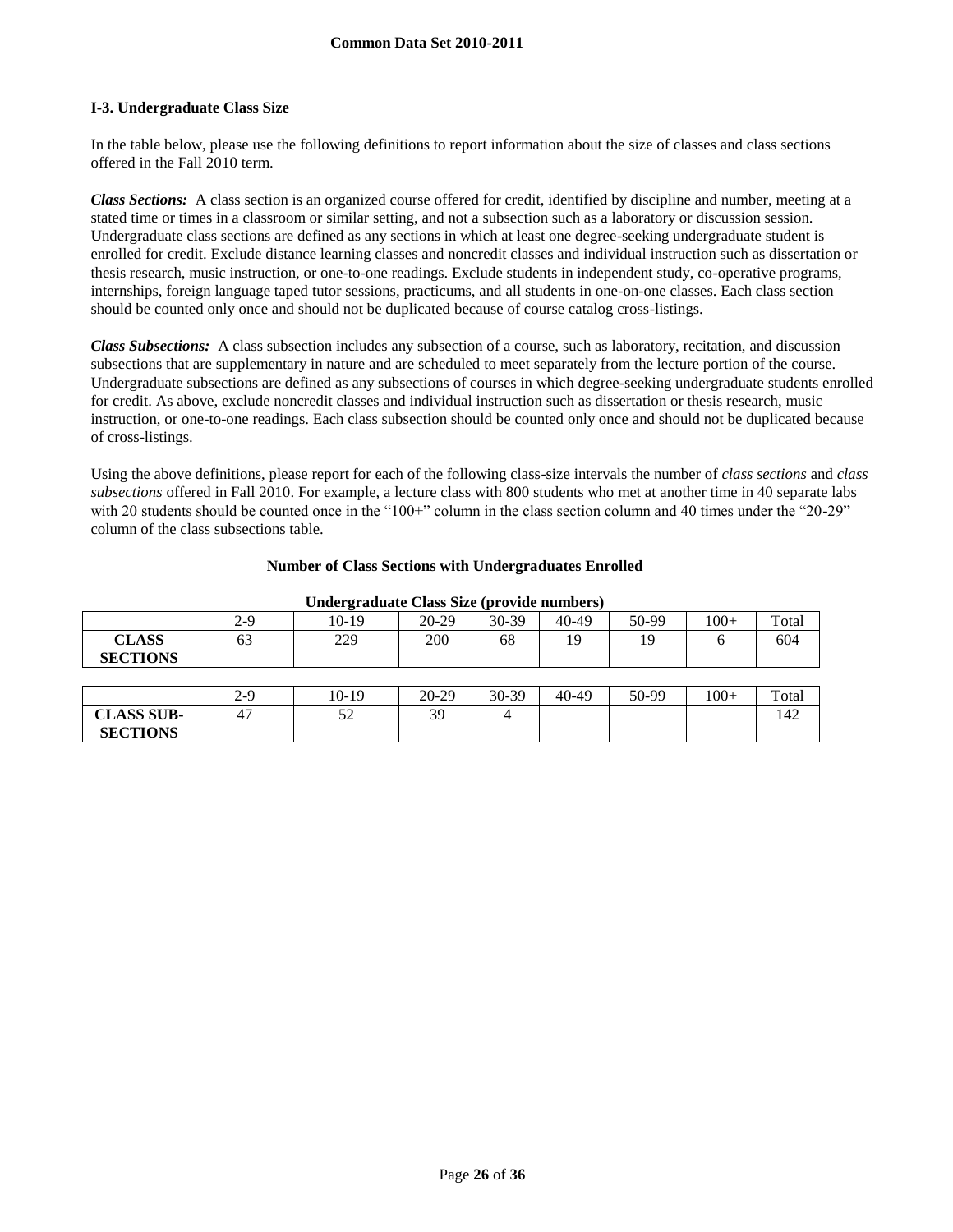# **J. Disciplinary areas of DEGREES CONFERRED**

## **Degrees conferred between July 1, 2009 and June 30, 2010**

For each of the following discipline areas, provide the percentage of diplomas/certificates, associate, and bachelor's degrees awarded. To determine the percentage, use majors, not headcount (e.g., students with one degree but a double major will be represented twice). Calculate the percentage from your institution's IPEDS Completions by using the sum of 1<sup>st</sup> and 2<sup>nd</sup> majors for each CIP code as the numerator and the sum of the Grand Total by 1st Majors and the Grand Total by 2nd major as the denominator. If you prefer, you can compute the percentages using 1<sup>st</sup> majors only.

| Category                         | Diploma/            | <b>Associate</b> | <b>Bachelor's</b> | <b>CIP 2000</b>      |
|----------------------------------|---------------------|------------------|-------------------|----------------------|
|                                  | <b>Certificates</b> |                  |                   | <b>Categories to</b> |
|                                  |                     |                  |                   | <b>Include</b>       |
| Agriculture                      |                     |                  |                   | 1                    |
| Natural resources/environmental  |                     |                  | 0.3               | 3                    |
| science                          |                     |                  |                   |                      |
| Architecture                     |                     |                  |                   | $\overline{4}$       |
| Area and ethnic studies          |                     |                  | 1.0               | 5                    |
| Communication/journalism         |                     |                  | 5.1               | 9                    |
| Communication technologies       |                     |                  |                   | 10                   |
| Computer and information         |                     |                  | 0.3               | 11                   |
| sciences                         |                     |                  |                   |                      |
| Personal and culinary services   |                     |                  |                   | 12                   |
| Education                        |                     |                  | 7.5               | 13                   |
| Engineering                      |                     |                  | 7.7               | 14                   |
| Engineering technologies         |                     |                  |                   | 15                   |
| Foreign languages and literature |                     |                  | 4.4               | 16                   |
| Family and consumer sciences     |                     |                  |                   | 19                   |
| Law/legal studies                |                     |                  |                   | 22                   |
| English                          |                     |                  | 3.7               | 23                   |
| Liberal arts/general studies     |                     |                  | 0.8               | 24                   |
| Library science                  |                     |                  |                   | 25                   |
| Biological/life sciences         |                     |                  | 4.9               | 26                   |
| Mathematics and statistics       |                     |                  | 1.5               | 27                   |
| Military science and military    |                     |                  |                   | 28 and 29            |
| technologies                     |                     |                  |                   |                      |
| Interdisciplinary studies        |                     |                  | 1.5               | 30                   |
| Parks and recreation             |                     |                  | 3.0               | 31                   |
| Philosophy and religious studies |                     |                  | 0.3               | 38                   |
| Theology and religious vocations |                     |                  | 1.6               | 39                   |
| Physical sciences                |                     |                  | 8.5               | 40                   |
| Science technologies             |                     |                  |                   | 41                   |
| Psychology                       |                     |                  | 4.7               | 42                   |
| Homeland Security, law           |                     |                  |                   | 43                   |
| enforcement, firefighting, and   |                     |                  |                   |                      |
| protective services              |                     |                  |                   |                      |
| Public administration and social |                     |                  | 1.4               | 44                   |
| services                         |                     |                  |                   |                      |
| Social sciences                  |                     |                  | 9.9               | 45                   |
| Construction trades              |                     |                  |                   | 46                   |
| Mechanic and repair technologies |                     |                  |                   | 47                   |
| Precision production             |                     |                  |                   | 48                   |
| Transportation and materials     |                     |                  |                   | 49                   |
| moving                           |                     |                  |                   |                      |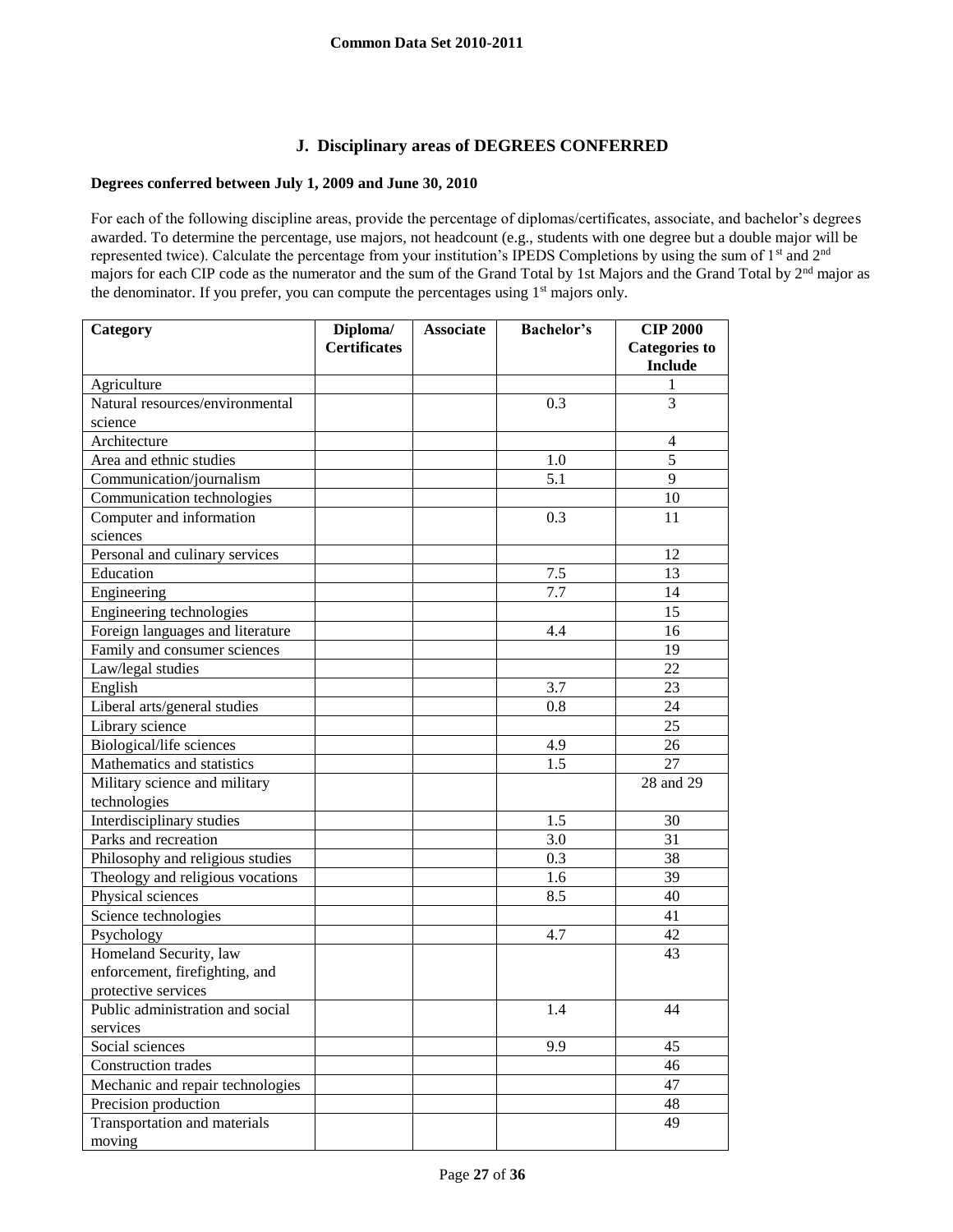## **Common Data Set 2010-2011**

| Visual and performing arts     |      |      | 4.6  | 50 |
|--------------------------------|------|------|------|----|
| Health professions and related |      |      | 10.1 |    |
| sciences                       |      |      |      |    |
| Business/marketing             |      |      | 13.9 | 52 |
| History                        |      |      | 3.3  | 54 |
| <b>Other</b>                   |      |      |      |    |
| <b>TOTAL</b>                   | 100% | 100% | 100% |    |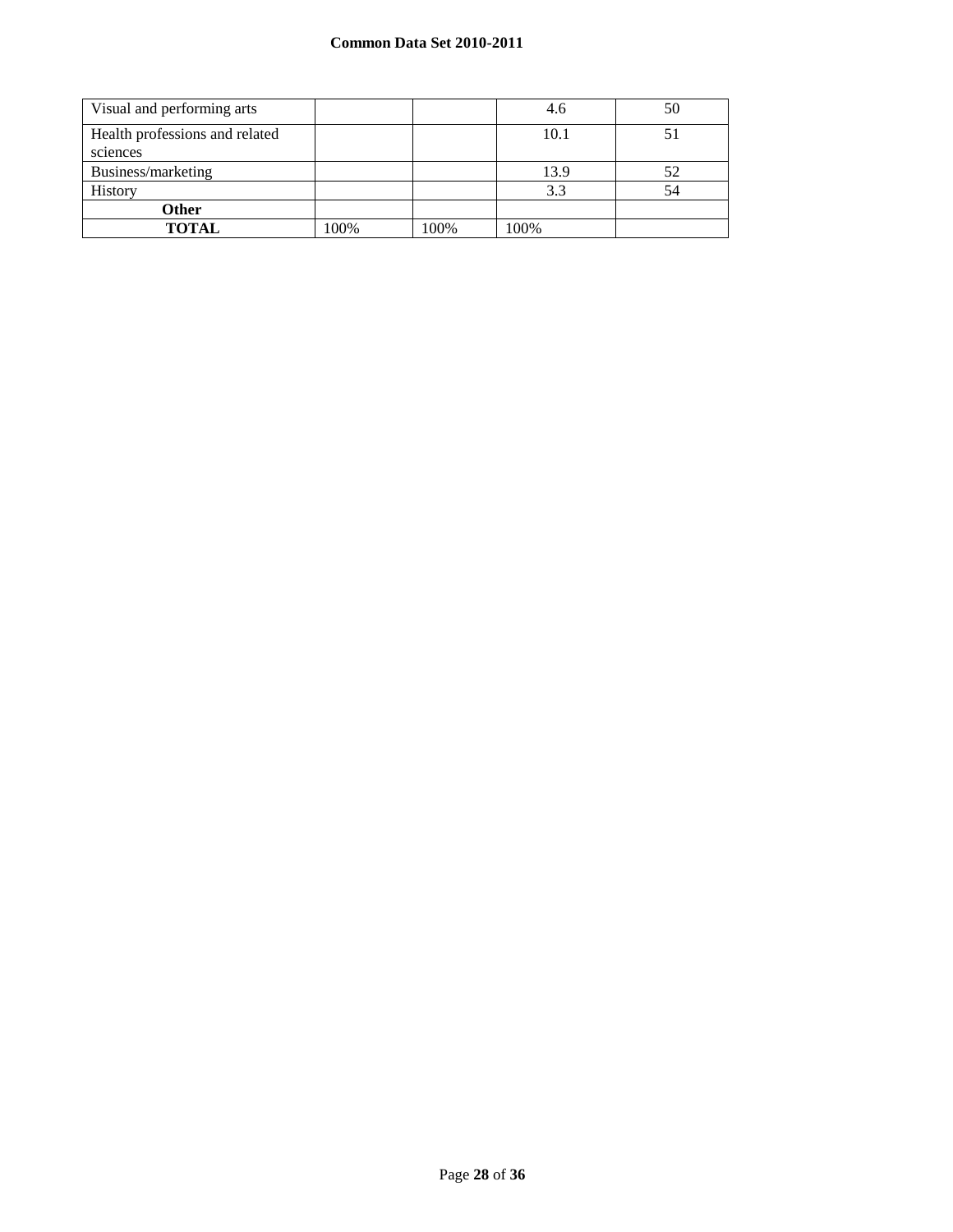## **Common Data Set Definitions**

#### **All definitions related to the financial aid section appear at the end of the Definitions document.**

 Items preceded by an asterisk (\*) represent definitions agreed to among publishers which do not appear on the CDS document but may be present on individual publishers' surveys.

**\*Academic advisement:** Plan under which each student is assigned to a faculty member or a trained adviser, who, through regular meetings, helps the student plan and implement immediate and long-term academic and vocational goals.

**Accelerated program:** Completion of a college program of study in fewer than the usual number of years, most often by attending summer sessions and carrying extra courses during the regular academic term**.**

**Admitted student:** Applicant who is offered admission to a degree-granting program at your institution.

**\*Adult student services:** Admission assistance, support, orientation, and other services expressly for adults who have started college for the first time, or who are re-entering after a lapse of a few years.

**American Indian or Alaska Native:** A person having origins in any of the original peoples of North and South America (including Central America) who maintains cultural identification through tribal affiliation or community attachment.

**Applicant (first-time, first year):** An individual who has fulfilled the institution's requirements to be considered for admission (including payment or waiving of the application fee, if any) and who has been notified of one of the following actions: admission, nonadmission, placement on waiting list, or application withdrawn (by applicant or institution).

**Application fee:** That amount of money that an institution charges for processing a student's application for acceptance. This amount is *not* creditable toward tuition and required fees, nor is it refundable if the student is not admitted to the institution.

**Asian:** A person having origins in any of the original peoples of the Far East, Southeast Asia, or the Indian Subcontinent, including, for example, Cambodia, China, India, Japan, Korea, Malaysia, Pakistan, the Philippine Islands, Thailand, and Vietnam.

**Associate degree:** An award that normally requires at least two but less than four years of full-time equivalent college work.

**Bachelor's degree:** An award (baccalaureate or equivalent degree, as determined by the Secretary of the U.S. Department of Education) that normally requires at least four years but *not* more than five years of full-time equivalent college-level work. This includes ALL bachelor's degrees conferred in a five-year cooperative (work-study plan) program. (A cooperative plan provides for alternate class attendance and employment in business, industry, or government; thus, it allows students to combine actual work experience with their college studies.) Also, it includes bachelor's degrees in which the normal four years of work are completed in three years.

**Black or African American:** A person having origins in any of the black racial groups of Africa.

**Board (charges):** Assume average cost for 19 meals per week or the maximum meal plan.

**Books and supplies (costs):** Average cost of books and supplies. Do not include unusual costs for special groups of students (e.g., engineering or art majors), unless they constitute the majority of students at your institution.

**Calendar system:** The method by which an institution structures most of its courses for the academic year.

**Campus Ministry:** Religious student organizations (denominational or nondenominational) devoted to fostering religious life on college campuses. May also refer to Campus Crusade for Christ, an interdenominational Christian organization.

**\*Career and placement services:** A range of services, including (often) the following: coordination of visits of employers to campus; aptitude and vocational testing; interest inventories, personal counseling; help in resume writing, interviewing, launching the job search; listings for those students desiring employment and those seeking permanent positions; establishment of a permanent reference folder; career resource materials.

**Carnegie units:** One year of study or the equivalent in a secondary school subject.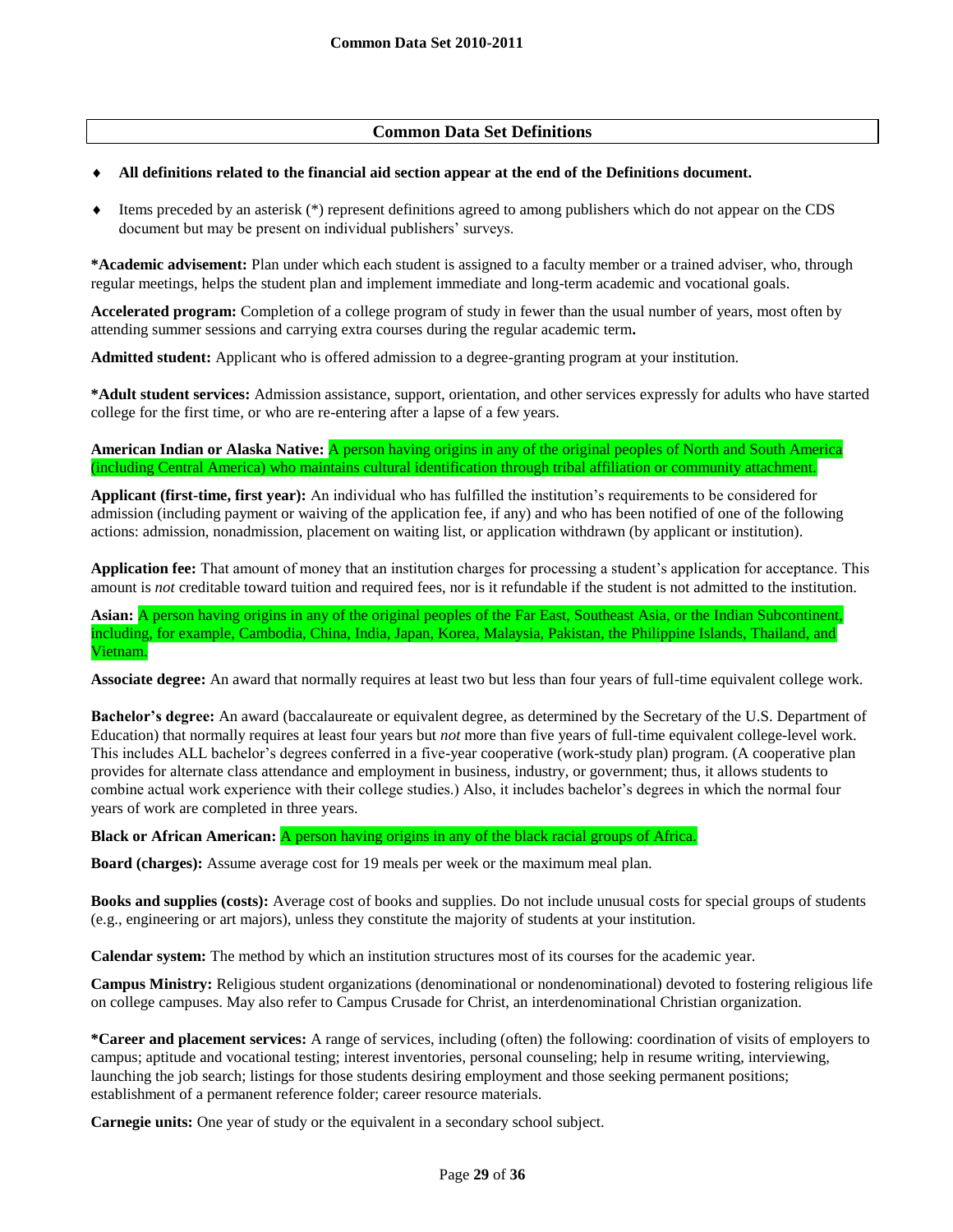### **Certificate:** See **Postsecondary award, certificate, or diploma.**

**Class rank:** The relative numerical position of a student in his or her graduating class, calculated by the high school on the basis of grade-point average, whether weighted or unweighted.

**College-preparatory program:** Courses in academic subjects (English, history and social studies, foreign languages, mathematics, science, and the arts) that stress preparation for college or university study.

**Common Application:** The standard application form distributed by the National Association of Secondary School Principals for a large number of private colleges who are members of the Common Application Group.

**\*Community service program:** Referral center for students wishing to perform volunteer work in the community or participate in volunteer activities coordinated by academic departments.

**Commuter:** A student who lives off campus in housing that is not owned by, operated by, or affiliated with the college. This category includes students who commute from home and students who have moved to the area to attend college.

**Contact hour:** A unit of measure that represents an hour of scheduled instruction given to students. Also referred to as clock hour.

**Continuous basis (for program enrollment):** A calendar system classification that is used by institutions that enroll students at any time during the academic year. For example, a cosmetology school or a word processing school might allow students to enroll and begin studies at various times, with no requirement that classes begin on a certain date.

**Cooperative education program:** A program that provides for alternate class attendance and employment in business, industry, or government.

**Cooperative housing:** College-owned, -operated, or -affiliated housing in which students share room and board expenses and participate in household chores to reduce living expenses.

**\*Counseling service:** Activities designed to assist students in making plans and decisions related to their education, career, or personal development.

**Credit:** Recognition of attendance or performance in an instructional activity (course or program) that can be applied by a recipient toward the requirements for a degree, diploma, certificate, or other formal award.

**Credit course:** A course that, if successfully completed, can be applied toward the number of courses required for achieving a degree, diploma, certificate, or other formal award.

**Credit hour:** A unit of measure representing an hour (50 minutes) of instruction over a 15-week period in a semester or trimester system or a 10-week period in a quarter system. It is applied toward the total number of hours needed for completing the requirements of a degree, diploma, certificate, or other formal award.

**Cross-registration:** A system whereby students enrolled at one institution may take courses at another institution without having to apply to the second institution.

**Deferred admission:** The practice of permitting admitted students to postpone enrollment, usually for a period of one academic term or one year.

**Degree:** An award conferred by a college, university, or other postsecondary education institution as official recognition for the successful completion of a program of studies.

**Degree-seeking students:** Students enrolled in courses for credit who are recognized by the institution as seeking a degree or formal award. At the undergraduate level, this is intended to include students enrolled in vocational or occupational programs.

**Differs by program (calendar system):** A calendar system classification that is used by institutions that have occupational/vocational programs of varying length. These schools may enroll students at specific times depending on the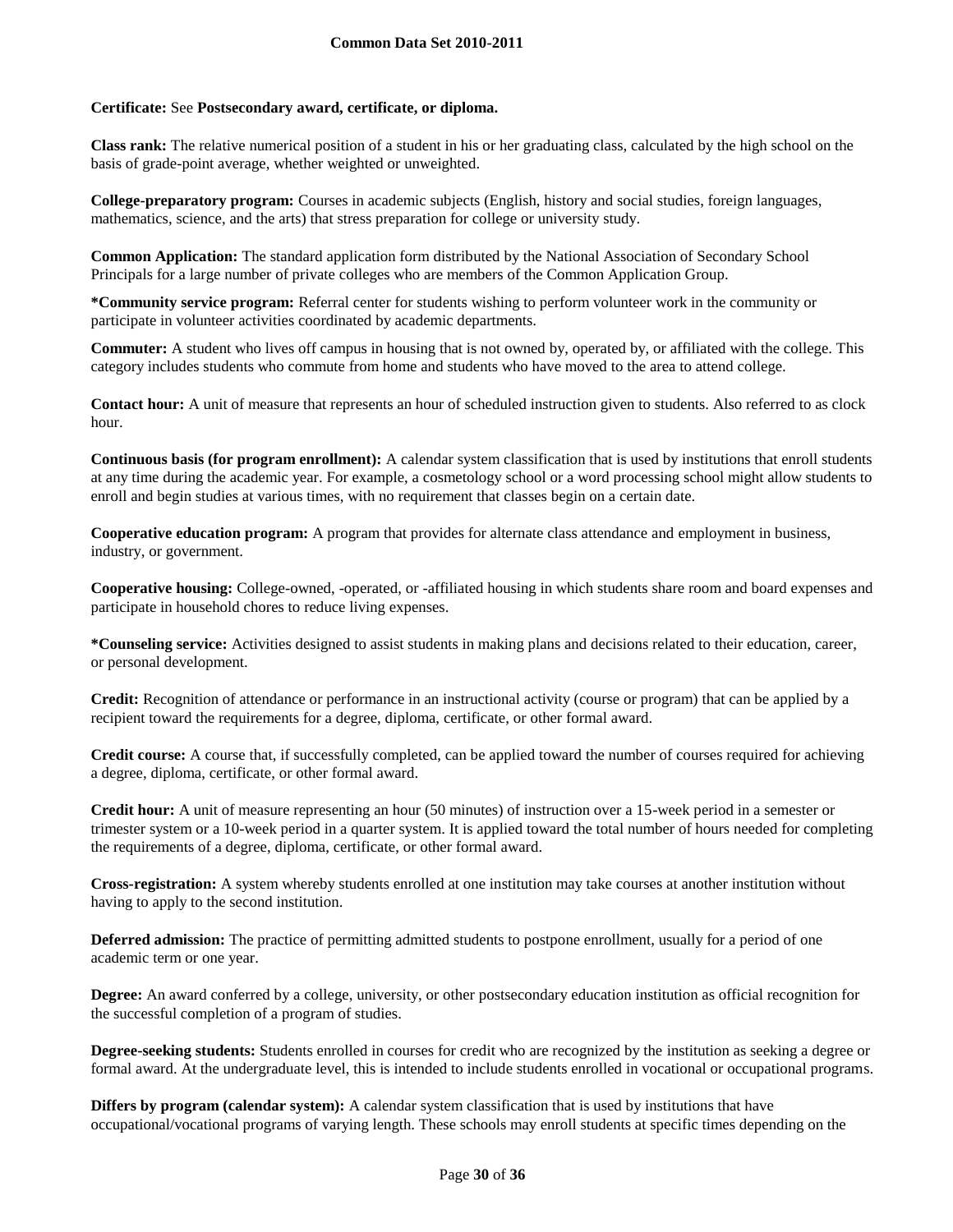program desired. For example, a school might offer a two-month program in January, March, May, September, and November; and a three-month program in January, April, and October.

#### **Diploma:** See **Postsecondary award, certificate, or diploma.**

**Distance learning:** An option for earning course credit at off-campus locations via cable television, internet, satellite classes, videotapes, correspondence courses, or other means.

**Doctor's degree-research/scholarship**: A Ph.D. or other doctor's degree that requires advanced work beyond the master's level, including the preparation and defense of a dissertation based on original research, or the planning and execution of an original project demonstrating substantial artistic or scholarly achievement. Some examples of this type of degree may include Ed.D., D.M.A., D.B.A., D.Sc., D.A., or D.M, and others, as designated by the awarding institution.

**Doctor's degree-professional practice**: A doctor's degree that is conferred upon completion of a program providing the knowledge and skills for the recognition, credential, or license required for professional practice. The degree is awarded after a period of study such that the total time to the degree, including both pre-professional and professional preparation, equals at least six full-time equivalent academic years. Some of these degrees were formerly classified as "first-professional" and may include: Chiropractic (D.C. or D.C.M.); Dentistry (D.D.S. or D.M.D.); Law (L.L.B. or J.D.); Medicine (M.D.); Optometry (O.D.); Osteopathic Medicine (D.O); Pharmacy (Pharm.D.); Podiatry (D.P.M., Pod.D., D.P.); or, Veterinary Medicine (D.V.M.), and others, as designated by the awarding institution.

**Doctor's degree-other**: A doctor's degree that does not meet the definition of a doctor's degree - research/scholarship or a doctor's degree - professional practice.

**Double major:** Program in which students may complete two undergraduate programs of study simultaneously.

**Dual enrollment:** A program through which high school students may enroll in college courses while still enrolled in high school. Students are not required to apply for admission to the college in order to participate.

**Early action plan:** An admission plan that allows students to apply and be notified of an admission decision well in advance of the regular notification dates. If admitted, the candidate is not committed to enroll; the student may reply to the offer under the college's regular reply policy.

**Early admission:** A policy under which students who have not completed high school are admitted and enroll full time in college, usually after completion of their junior year.

**Early decision plan:** A plan that permits students to apply and be notified of an admission decision (and financial aid offer if applicable) well in advance of the regular notification date. Applicants agree to accept an offer of admission and, if admitted, to withdraw their applications from other colleges. There are three possible decisions for early decision applicants: admitted, denied, or not admitted but forwarded for consideration with the regular applicant pool, without prejudice.

**English as a Second Language (ESL):** A course of study designed specifically for students whose native language is not English.

**Exchange student program-domestic:** Any arrangement between a student and a college that permits study for a semester or more at another college **in the United States** without extending the amount of time required for a degree. **See also Study abroad**.

**External degree program:** A program of study in which students earn credits toward a degree through independent study, college courses, proficiency examinations, and personal experience. External degree programs require minimal or no classroom attendance.

**Extracurricular activities (as admission factor):** Special consideration in the admissions process given for participation in both school and nonschool-related activities of interest to the college, such as clubs, hobbies, student government, athletics, performing arts, etc.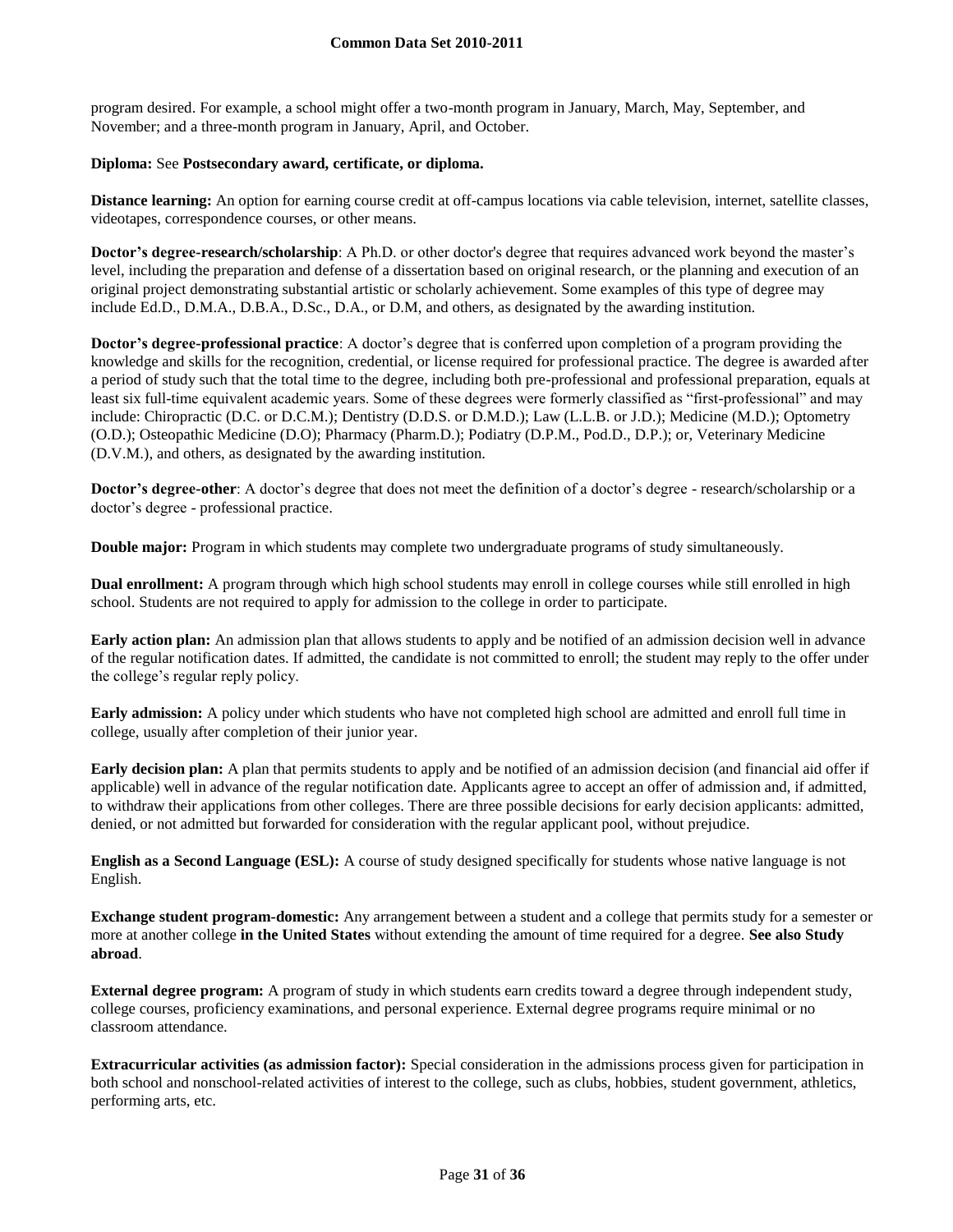First-time student: A student attending any institution for the first time at the level enrolled. Includes students enrolled in the fall term who attended a postsecondary institution for the first time at the same level in the prior summer term. Also includes students who entered with advanced standing (college credit earned before graduation from high school).

**First-time, first-year (freshman) student:** A student attending any institution for the first time at the undergraduate level. Includes students enrolled in the fall term who attended college for the first time in the prior summer term. Also includes students who entered with advanced standing (college credits earned before graduation from high school).

First-year student: A student who has completed less than the equivalent of 1 full year of undergraduate work; that is, less than 30 semester hours (in a 120-hour degree program) or less than 900 contact hours.

**Freshman:** A first-year undergraduate student.

**\*Freshman/new student orientation:** Orientation addressing the academic, social, emotional, and intellectual issues involved in beginning college. May be a few hours or a few days in length; at some colleges, there is a fee.

**Full-time student (undergraduate):** A student enrolled for 12 or more semester credits, 12 or more quarter credits, or 24 or more contact hours a week each term.

**Geographical residence (as admission factor):** Special consideration in the admission process given to students from a particular region, state, or country of residence.

**Grade-point average (academic high school GPA):** The sum of grade points a student has earned in secondary school divided by the number of courses taken. The most common system of assigning numbers to grades counts four points for an A, three points for a B, two points for a C, one point for a D, and no points for an E or F. Unweighted GPA's assign the same weight to each course. Weighting gives students additional points for their grades in advanced or honors courses.

Graduate student: A student who holds a bachelor's or equivalent, and is taking courses at the post-baccalaureate level.

**\*Health services:** Free or low cost on-campus primary and preventive health care available to students.

**High school diploma or recognized equivalent:** A document certifying the successful completion of a prescribed secondary school program of studies, or the attainment of satisfactory scores on the Tests of General Educational Development (GED), or another state-specified examination.

## **Hispanic or Latino:** A person of Cuban, Mexican, Puerto Rican, South or Central American, or other Spanish culture or origin, regardless of race.

**Honors program:** Any special program for very able students offering the opportunity for educational enrichment, independent study, acceleration, or some combination of these.

**Independent study:** Academic work chosen or designed by the student with the approval of the department concerned, under an instructor's supervision, and usually undertaken outside of the regular classroom structure.

**In-state tuition:** The tuition charged by institutions to those students who meet the state's or institution's residency requirements.

## **International student:** See **Nonresident alien.**

**International student group:** Student groups that facilitate cultural dialogue, support a diverse campus, assist international students in acclimation and creating a social network.

**Internship:** Any short-term, supervised work experience usually related to a student's major field, for which the student earns academic credit. The work can be full- or part-time, on- or off-campus, paid or unpaid.

**\*Learning center:** Center offering assistance through tutors, workshops, computer programs, or audiovisual equipment in reading, writing, math, and skills such as taking notes, managing time, taking tests.

**\*Legal services:** Free or low cost legal advice for a range of issues (personal and other).

**Liberal arts/career combination:** Program in which a student earns undergraduate degrees in two separate fields, one in a liberal arts major and the other in a professional or specialized major, whether on campus or through cross-registration.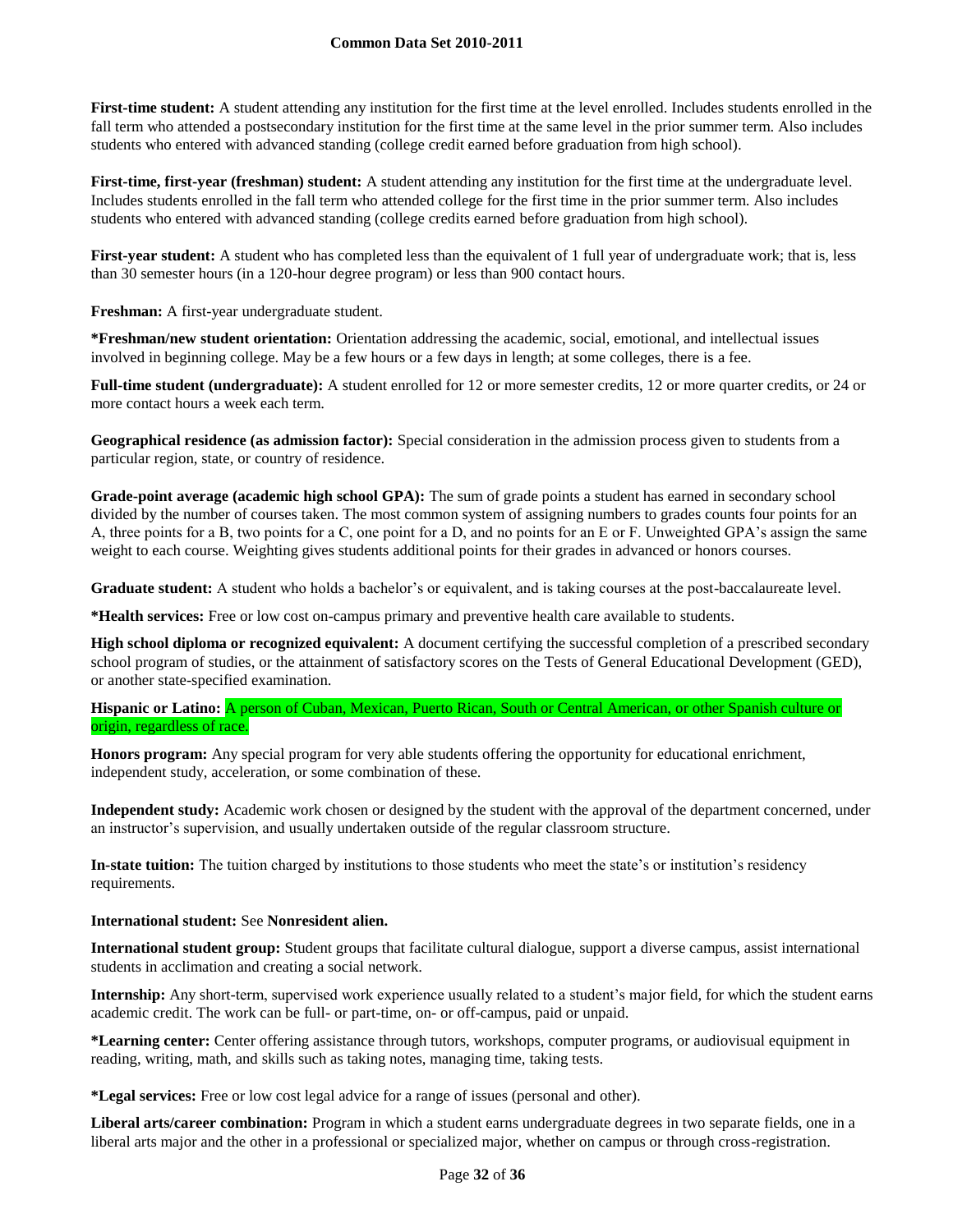#### **Common Data Set 2010-2011**

**Master's degree**: An award that requires the successful completion of a program of study of generally one or two full-time equivalent academic years of work beyond the bachelor's degree. Some of these degrees, such as those in Theology (M.Div., M.H.L./Rav) that were formerly classified as "first-professional", may require more than two full-time equivalent academic years of work.

**Minority affiliation (as admission factor):** Special consideration in the admission process for members of designated racial/ethnic minority groups.

**\*Minority student center:** Center with programs, activities, and/or services intended to enhance the college experience of students of color.

**Model United Nations:** A simulation activity focusing on conflict resolution, globalization, and diplomacy. Assuming roles as foreign ambassadors and "delegates," students conduct research, engage in debate, draft resolutions, and may participate in a national Model UN conference.

**Native Hawaiian or Other Pacific Islander:** A person having origins in any of the original peoples of Hawaii, Guam, Samoa, or other Pacific Islands.

**Nonresident alien:** A person who is not a citizen or national of the United States and who is in this country on a visa or temporary basis and does not have the right to remain indefinitely.

**\*On-campus day care:** Licensed day care for students' children (usually age 3 and up); usually for a fee.

**Open admission:** Admission policy under which virtually all secondary school graduates or students with GED equivalency diplomas are admitted without regard to academic record, test scores, or other qualifications.

**Other expenses (costs):** Include average costs for clothing, laundry, entertainment, medical (if not a required fee), and furnishings.

**Out-of-state tuition:** The tuition charged by institutions to those students who do not meet the institution's or state's residency requirements.

**Part-time student (undergraduate):** A student enrolled for fewer than 12 credits per semester or quarter, or fewer than 24 contact hours a week each term.

**\*Personal counseling**: One-on-one or group counseling with trained professionals for students who want to explore personal, educational, or vocational issues.

**Post-baccalaureate certificate:** An award that requires completion of an organized program of study requiring 18 credit hours beyond the bachelor's; designed for persons who have completed a baccalaureate degree but do not meet the requirements of academic degrees carrying the title of master.

**Post-master's certificate:** An award that requires completion of an organized program of study of 24 credit hours beyond the master's degree but does not meet the requirements of academic degrees at the doctoral level.

**Postsecondary award, certificate, or diploma:** Includes the following three IPEDS definitions for postsecondary awards, certificates, and diplomas of varying durations and credit/contact hour requirements—

*Less Than 1 Academic Year:* Requires completion of an organized program of study at the postsecondary level (below the baccalaureate degree) in less than 1 academic year (2 semesters or 3 quarters) or in less than 900 contact hours by a student enrolled full-time.

*At Least 1 But Less Than 2 Academic Years:* Requires completion of an organized program of study at the postsecondary level (below the baccalaureate degree) in at least 1 but less than 2 full-time equivalent academic years, or designed for completion in at least 30 but less than 60 credit hours, or in at least 900 but less than 1,800 contact hours.

*At Least 2 But Less Than 4 Academic Years:* Requires completion of an organized program of study at the postsecondary level (below the baccalaureate degree) in at least 2 but less than 4 full-time equivalent academic years, or designed for completion in at least 60 but less than 120 credit hours, or in at least 1,800 but less than 3,600 contact hours.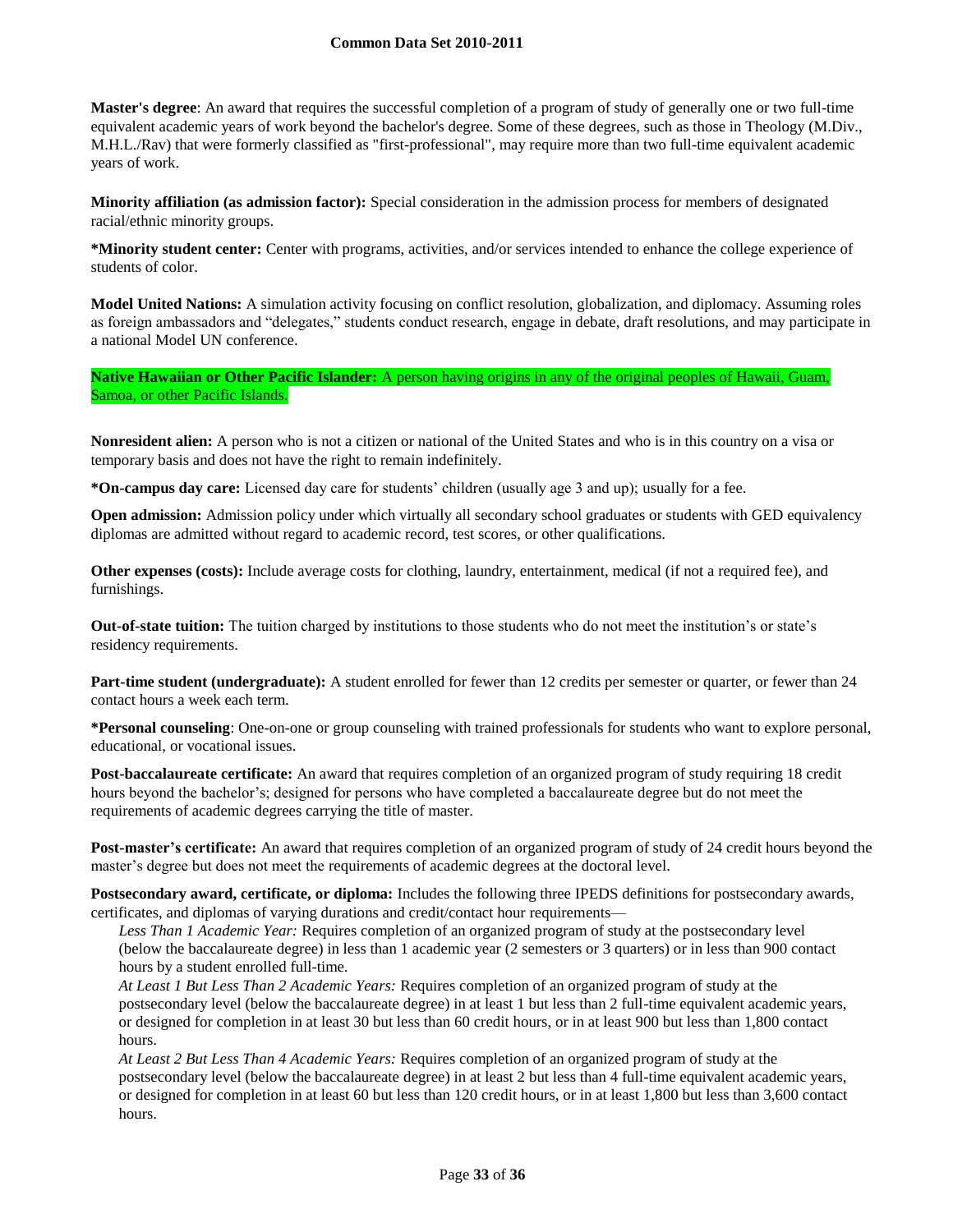**Private institution:** An educational institution controlled by a private individual(s) or by a nongovernmental agency, usually supported primarily by other than public funds, and operated by other than publicly elected or appointed officials.

**Private for-profit institution:** A private institution in which the individual(s) or agency in control receives compensation, other than wages, rent, or other expenses for the assumption of risk.

**Private nonprofit institution:** A private institution in which the individual(s) or agency in control receives no compensation, other than wages, rent, or other expenses for the assumption of risk. These include both independent nonprofit schools and those affiliated with a religious organization.

#### **Proprietary institution:** See **Private for-profit institution.**

**Public institution:** An educational institution whose programs and activities are operated by publicly elected or appointed school officials, and which is supported primarily by public funds.

**Quarter calendar system:** A calendar system in which the academic year consists of three sessions called quarters of about 12 weeks each. The range may be from 10 to 15 weeks. There may be an additional quarter in the summer.

**Race/ethnicity:** Category used to describe groups to which individuals belong, identify with, or belong in the eyes of the community. The categories do not denote scientific definitions of anthropological origins. A person may be counted in only one group.

#### **Race/ethnicity unknown:** The category used to report students or employees whose race and ethnicity are not known.

**Religious affiliation/commitment (as admission factor):** Special consideration given in the admission process for affiliation with a certain church or faith/religion, commitment to a religious vocation, or observance of certain religious tenets/lifestyle.

**\*Religious counseling:** One-on-one or group counseling with trained professionals for students who want to explore religious problems or issues.

**\*Remedial services:** Instructional courses designed for students deficient in the general competencies necessary for a regular postsecondary curriculum and educational setting.

**Required fees:** Fixed sum charged to students for items not covered by tuition and required of such a large proportion of all students that the student who does NOT pay is the exception. Do not include application fees or optional fees such as lab fees or parking fees.

**Resident alien or other eligible non-citizen:** A person who is not a citizen or national of the United States and who has been admitted as a legal immigrant for the purpose of obtaining permanent resident alien status (and who holds either an alien registration card [Form I-551 or I-151], a Temporary Resident Card [Form I-688], or an Arrival-Departure Record [Form I-94] with a notation that conveys legal immigrant status, such as Section 207 Refugee, Section 208 Asylee, Conditional Entrant Parolee or Cuban-Haitian).

**Room and board (charges)—on campus:** Assume double occupancy in institutional housing and 19 meals per week (or maximum meal plan).

**Secondary school record (as admission factor):** Information maintained by the secondary school that may include such things as the student's high school transcript, class rank, GPA, and teacher and counselor recommendations.

**Semester calendar system:** A calendar system that consists of two semesters during the academic year with about 16 weeks for each semester of instruction. There may be an additional summer session.

**Student-designed major:** A program of study based on individual interests, designed with the assistance of an adviser.

**Study abroad:** Any arrangement by which a student completes part of the college program studying in another country. Can be at a campus abroad or through a cooperative agreement with some other U.S. college or an institution of another country.

**\*Summer session:** A summer session is shorter than a regular semester and not considered part of the academic year. It is not the third term of an institution operating on a trimester system or the fourth term of an institution operating on a quarter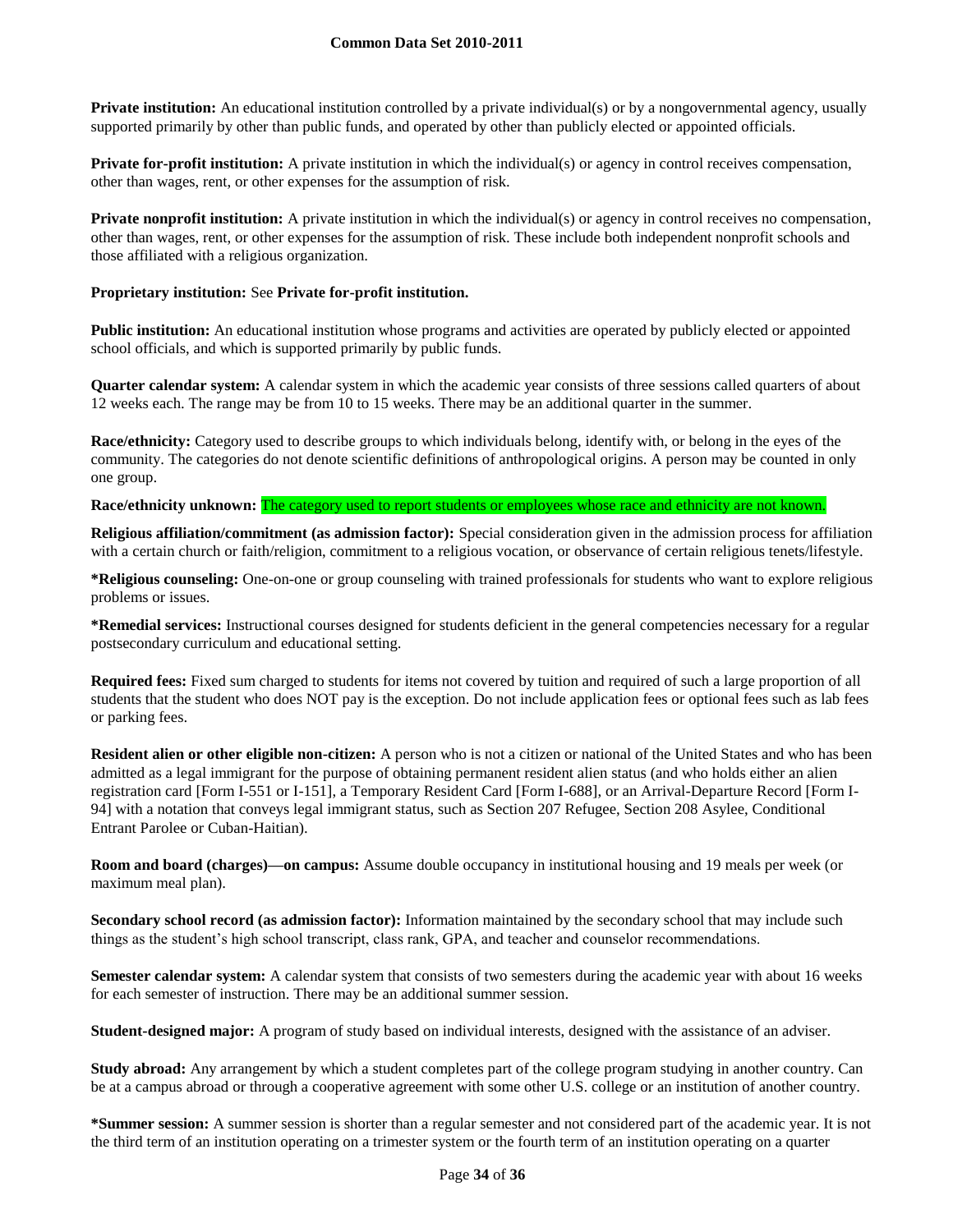#### **Common Data Set 2010-2011**

calendar system. The institution may have 2 or more sessions occurring in the summer months. Some schools, such as vocational and beauty schools, have year-round classes with no separate summer session.

**Talent/ability (as admission factor):** Special consideration given to students with demonstrated talent/abilities in areas of interest to the institution (e.g., sports, the arts, languages, etc.).

**Teacher certification program:** Program designed to prepare students to meet the requirements for certification as teachers in elementary, middle/junior high, and secondary schools.

**Transfer applicant:** An individual who has fulfilled the institution's requirements to be considered for admission (including payment or waiving of the application fee, if any) and who has previously attended another college or university and earned college-level credit.

**Transfer student:** A student entering the institution for the first time but known to have previously attended a postsecondary institution at the same level (e.g., undergraduate). The student may transfer with or without credit.

**Transportation (costs):** Assume two round trips to student's hometown per year for students in institutional housing or daily travel to and from your institution for commuter students.

**Trimester calendar system:** An academic year consisting of 3 terms of about 15 weeks each.

**Tuition:** Amount of money charged to students for instructional services. Tuition may be charged per term, per course, or per credit.

**\*Tutoring:** May range from one-on-one tutoring in specific subjects to tutoring in an area such as math, reading, or writing. Most tutors are college students; at some colleges, they are specially trained and certified.

**Unit:** a standard of measurement representing hours of academic instruction (e.g., semester credit, quarter credit, contact hour).

**Undergraduate:** A student enrolled in a four- or five-year bachelor's degree program, an associate degree program, or a vocational or technical program below the baccalaureate.

**\*Veteran's counseling:** Helps veterans and their dependents obtain benefits for their selected program and provides certifications to the Veteran's Administration. May also provide personal counseling on the transition from the military to a civilian life.

**\*Visually impaired:** Any person whose sight loss is not correctable and is sufficiently severe as to adversely affect educational performance.

**Volunteer work (as admission factor):** Special consideration given to students for activity done on a volunteer basis (e.g., tutoring, hospital care, working with the elderly or disabled) as a service to the community or the public in general.

Wait list: List of students who meet the admission requirements but will only be offered a place in the class if space becomes available.

**Weekend college:** A program that allows students to take a complete course of study and attend classes only on weekends.

White: A person having origins in any of the original peoples of Europe, the Middle East, or North Africa.

**\*Women's center:** Center with programs, academic activities, and/or services intended to promote an understanding of the evolving roles of women.

**Work experience (as admission factor):** Special consideration given to students who have been employed prior to application, whether for relevance to major, demonstration of employment-related skills, or as explanation of student's academic and extracurricular record.